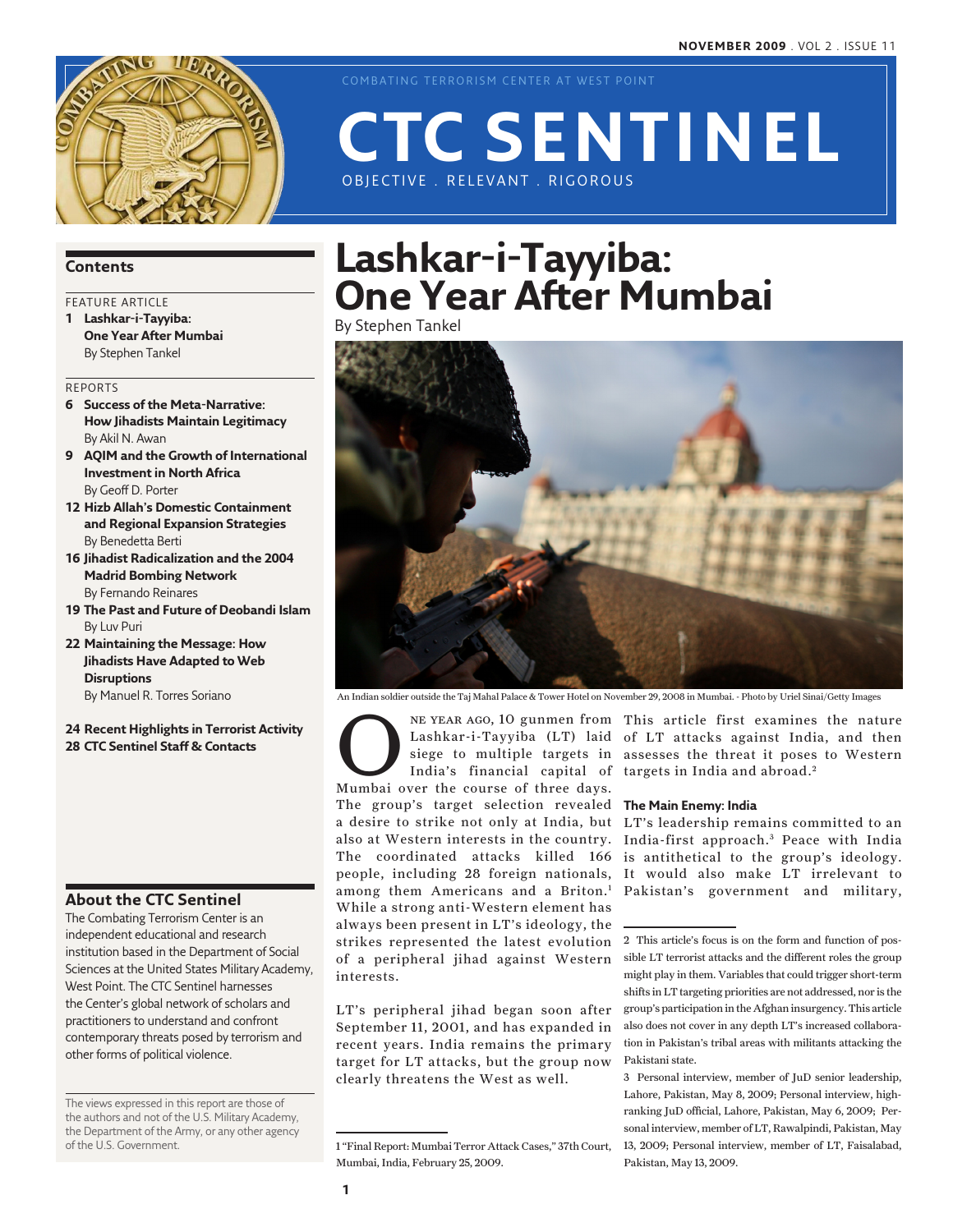which have played a historical role in supporting the group's operations. Evidence suggests the group is prepared to support attacks against the West, but not at the expense of its war against India. For example, David Headley (formerly known as Daood Gilani)—one of two Chicago men arrested in October 2009 on suspicion of planning terrorist attacks against the offices of *Jyllands-Posten* in Denmark—trained with LT and had worked for the group since at least 2006.4 LT willingly coordinated with Headley on attacking Danish targets, but when the opportunity arose to use him to prepare new attacks in India, LT suggested he shift focus to South Asia. In other words, the group prioritized staging new attacks in India instead of following through with planned attacks in the West. <sup>5</sup> The 2008 Mumbai attacks, for example, achieved both objectives: attacking India while also striking against Westerners.

Since the 2008 Mumbai attacks, militant infiltrations across the Line of Control into Indian-controlled Kashmir have escalated.<sup>6</sup> According to Indian National Security Adviser Mayankote Kelath Narayanan, however, the real LT threat is to the Indian hinterland.<sup>7</sup> This threat is two-pronged, coming from LT-supported and LT-directed attacks. It is difficult, however, to make a definitive distinction between support and execution, since it is often unclear when LT was providing direction for attacks.8 The group trained many of

7 Siddharth Varadarajan, "Hafiz Saeed not 'Litmus Test' but Pakistan Action Important: NSA," *The Hindu*, August 31, 2009.

8 For example, it is unclear whether LT provided direction for the 2006 Mumbai railway bombings. It does, however, appear to have recruited some of the Indian operatives involved in the 2006 Mumbai attacks and facilitated their transit into Pakistan for training as well as helping to stitch different Indian modules together for the operations. For more, see Praveen Swami, "New Proof on Mumbai Blasts," *The Hindu*, August 1, 2006; Praveen Swami, "The Well-Tempered Jihad: The Politics and Practice of Post-2002 Islamist Terrorism in India,"

the Indian operatives responsible for attacks against India in recent years, directing some of them while only supporting others.<sup>9</sup> It is therefore more useful to look at the group's capabilities and how it accomplishes them.

LT began building networks in India in the early 1990s to provide logistical support for sleeper cells, to recruit Indians for training in urban terrorism and to recruit local triggermen who could conduct attacks on their own.10 It also constructed transnational networks—stretching from neighboring Bangladesh and Nepal to the Middle East, Europe and the United States—to support attacks inside India.<sup>11</sup> The result is that LT is able to bring Pakistani, Indian and transnational resources to bear to train and support Indian operatives who execute attacks as well as mine indigenous Indian resources to support Pakistani operatives who launch attacks in the Indian hinterland, as was the case with the Mumbai attacks in 2008.12

*Contemporary South Asia* 16:3 (2008).

10 Personal interview, Rahul Bedi, journalist with *Jane's Intelligence Review*, New Delhi, India, January 7, 2009; Personal interview, Praveen Swami, journalist with *The Hindu*, New Delhi, India, January 8, 2009.

11 Stephen Tankel, *Storming the World Stage: The Story of Lashkar-e-Taiba* (London and New York: Hurst and Columbia University Press, forthcoming).

12 According to Fahim Ansari's interrogation report, a copy of which is in the author's possession, two Indians, Sabahuddin Ahmed and Fahim Ansari, played a pivotal role in providing reconnaissance for the attacks. LT recruited both of them earlier in the decade and each had undergone training at LT camps in Pakistan. It is worth noting that Ansari joined the group while living in Dubai, and his route from there to an LT training camp in Pakistan involved transit through multiple countries. In an Indian interrogation report, Ansari admitted he met with LT commanders in Pakistan approximately a year before the Mumbai attacks, and they directed him to undertake reconnaissance. Initially, he was shown Google Earth maps of Mumbai and asked to note important places. In subsequent meetings, he was directed to return to Mumbai and was tasked with surveilling a number of targets, including several attacked by LT *fidayin* in November 2008. Ansari is believed to have given a video and a map of targets to Ahmed, who in turn passed the material to LT commanders in Pakistan. Separately, Indian officials are also investigating whether the two Chicago men reRecent history suggests LT is more likely to provide support to local actors for bombing attacks and to rely on support from local actors for *fidayin*<sup>13</sup> attacks perpetrated by LT operatives. The former are intended to bleed India through a consistent campaign of coercion, manifested in attacks designed to kill as many Indians as possible,

**"In the short-term, the more likely threats from LT terrorism to the West are two-fold: to Western targets in India where the group may fold them into terrorist attacks; and to Western countries where the group may facilitate or provide support for terrorist attacks."**

whereas the latter are intended to be higher-profile operations, staged for maximum political effect.

A study by the Indian National Security Guard indicated that bombings in India increased in frequency and geographic spread after 2003.14 Attacks were generally directed against soft targets such as trains, markets and, occasionally, tourist or religious sites. LT's involvement is suspected in many of these attacks, primarily as a financier, trainer and logistical supplier for Indians who selected the targets and executed the attacks.15 In contrast, LT

cently arrested for plotting attacks in Denmark and India were also involved in providing reconnaissance for the Mumbai attacks.

13 LT's *fidayin* attacks involve small numbers of militants storming a target using small-arms and grenades. The aim is not to be martyred immediately. These battles often last many hours and sometimes more than a day. In some instances the attackers escape, whereas in others they do not. If the attacker dies during the operation, it is because he fought to the death rather than dying by his own hand, which LT maintains make these attacks distinct from suicide bombing operations.

14 Nishit Dholabhai, "New Bomber: Indian and Everywhere," *Telegraph*, February 25, 2008.

15 Personal interview, Praveen Swami, journalist with *The Hindu*, New Delhi, India, January 8, 2009; Personal

<sup>4</sup> *Jyllands-Posten* published editorial cartoons depicting the Prophet Muhammad.

<sup>5</sup> *U.S.A. v. David C. Headley*, "Criminal Complaint," Northern District of Illinois, 2009.

<sup>6</sup> Hizbul Mujahidin, another militant group, appears to be contributing cadres who work closely with LT militants to infiltrate across the Line of Control. For more, see Praveen Swami, "The Red Hot Line," *Outlook India*, September 4, 2009.

<sup>9</sup> For example, some of those recruited and trained in LT's camps went on to lead the Indian Mujahidin. For more, see Praveen Swami, "The Indian Mujahidin and Lashkar-i-Tayyiba's Transnational Networks," *CTC Sentinel* 2:6 (2009).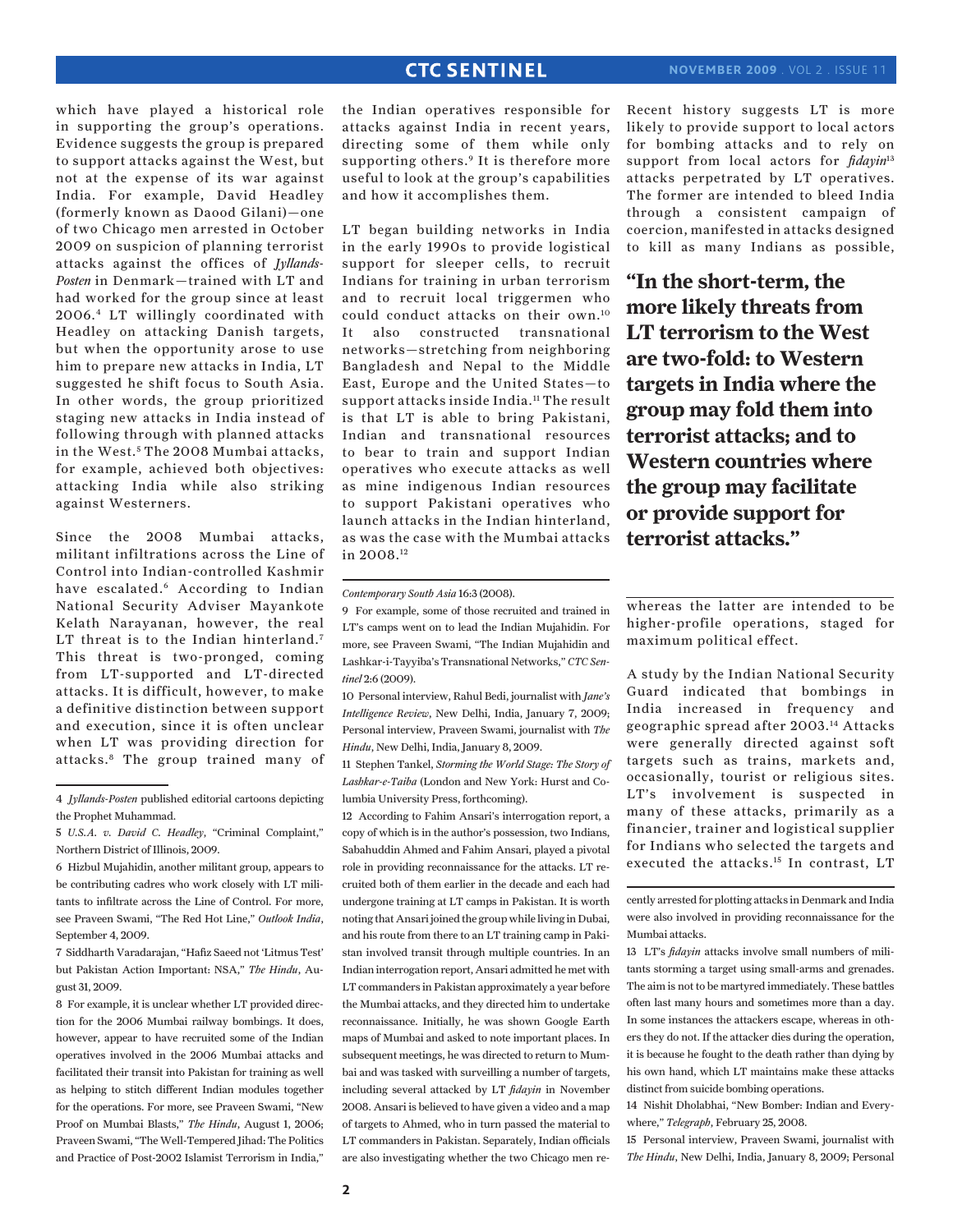does not "farm out" *fidayin* attacks to local triggermen, but dispatches its own highly trained operatives.<sup>16</sup>

LT continues to devote significant resources to the recruitment and support of local actors to strike targets of opportunity within India while plotting high-profile *fidayin* attacks of its own. Six known LT-driven terrorist plots were foiled between the Mumbai attacks in November 2008 and July 2009, according to official Indian sources.17 The recent arrests of David Headley and Tahawwur Hussain Rana in Chicago appear to have disrupted a seventh. Among those arrested in India earlier this year is Abu Taher, an LT explosives expert. He allegedly was tasked with establishing a network in India's northeast and in the districts of West Bengal that border Bangladesh, where LT is increasing its presence.<sup>18</sup> The group is also believed to retain strong networks in New Delhi, Mumbai, Gujarat, Agra, Hyderabad and Uttar Pradesh. In short, the threat of LTdirected and LT-supported terrorism against India remains high.

#### **The Peripheral Jihad: Western Interests**

While LT's leadership remains committed to an India-first approach, some elements within the group increasingly prioritize global jihadist objectives. One member of the LT's above-ground wing, Jama`at-ud-Da`wa (JuD), admitted a number of cadres are motivated more by defending against what they see as a "Western war against Islam" than by the Kashmiri cause.19

interview, Suba Chandran, deputy director at the Institute of Peace and Conflict Studies, New Delhi, India, January 5, 2009.

16 Sabahuddin Ahmed became the first Indian national to command Pakistani fighters when he led a *fidayin* attack on the Central Reserve Police Force camp in Rampur, Uttar Pradesh in 2008. By this time, Ahmed had been involved with LT for a number of years, having spent two periods of time with the group in Pakistan (2002-2003 and then post-2006). Before his arrest, he also provided vital support for the 2008 Mumbai attacks.

17 Kanchan Lakshman, "Cross-Border Terrorism: Pakistan's Complicity Uninterrupted," *Political and Defence Weekly* 7:43 (2009).

18 "LeT has Opened New Wing in N-E: Cop," *Times of India*, March 8, 2009; "Police Verifying Reports on LeT's New Wing," *The Hindu*, March 9, 2009; "Blast 'Expert' on Hire Drive," *Telegraph-Calcutta*, March 9, 2009. 19 Personal interview, high-ranking JuD official, Lahore, Pakistan, May 6, 2009.

Other LT members insinuate that action against the United States and its allies is partly a consequence of perceived favoritism toward India. For them, India remains the primary enemy, but the United States is the primary impediment to waging LT's jihad of choice. 20 In either case, the result is that LT has expanded its target set to include Westerners.

The question is not whether LT will be involved in attacks against the West, but rather the nature of that involvement. It is important to distinguish between operations such as the Mumbai attacks and those in which it plays a smaller or supporting role. LT recruited and trained operatives specifically for the

**"In exchange for retaining a primary focus on attacking India, being relatively inactive in Pakistan and keeping a historically lower-profile in al-Qa`ida's global jihad, LT has been allowed to operate more openly than other militant groups."**

Mumbai attacks, chose the targets, and deployed other operatives to undertake reconnaissance. It was responsible for every phase of the attack process and exerted control over all of the operatives involved. The group is less likely to be involved to this degree in an attack against a Western country and more likely to provide facilitation or support to other groups or semi-independent operators within its own networks.

This does not mean the threat of a purely LT-driven major terrorist attack in a Western country can be ruled out. Yet LT leaders operate out of Lahore and Pakistan-controlled Kashmir, not from a hidden redoubt along the Afghanistan-Pakistan border. This *lebensraum* carries with it a number of benefits, but also serves as a leverage point. Due to the risks involved in prosecuting a major terrorist operation in the West, plausible deniability takes on greater importance. International pressure on Pakistan likely would have been far greater had LT launched the Mumbai attacks in a Western country.

LT appears more risk averse with regard to attacks in the West than in India. Indeed, David Headley expressed frustration in his e-mails to another operative about LT's preoccupation with India at the expense of attacks in Denmark, accusing the group of having "rotten guts" and being too cautious when it came to Western targets.<sup>21</sup> It is too early to assess whether recent reports that LT operatives planned to attack the U.S. Embassy and Indian High Commission in Dhaka, Bangladesh are accurate.<sup>22</sup> Yet given the group's targeting of Westerners inside India in the past, it is conceivable that they would strike Western targets in other South Asian countries as well.

In part, LT's India-first focus stems from the fact that this cause remains popular with Pakistan's military establishment. Unlike other groups that flaunt their relationship with al-Qa`ida and the Pakistani Taliban, LT avoids overt involvement even as it collaborates covertly. Although it has provided episodic support for operations in Pakistan to some of these outfits—mainly in the form of safe haven, reconnaissance and false identity papers—it remains one of the few groups that has not launched attacks in the country. 23 In exchange for retaining a primary focus on attacking India, being relatively inactive in Pakistan and keeping a historically lower-profile in al-Qa`ida's global jihad, LT has been allowed to operate more openly than other militant groups.

<sup>20</sup> Personal interview, member of JuD senior leadership, Lahore, Pakistan, May 8, 2009; Personal interview, high-ranking JuD official, Lahore, Pakistan, May 6, 2009; Personal interview, member of LT, Faisalabad, Pakistan, May 13, 2009.

<sup>21</sup> *U.S.A. v. David C. Headley.*

<sup>22 &</sup>quot;Bangladesh Police Arrest Three Pakistani Suspects," *Dawn*, November 13, 2009.

<sup>23</sup> Personal interview, senior official in Pakistan's security services, Pakistan, May 2009; Personal interview, member of Pakistan's anti-terrorism force, Pakistan, May 2009; Personal interview, senior Western diplomat, Islamabad, Pakistan, May 16, 2009.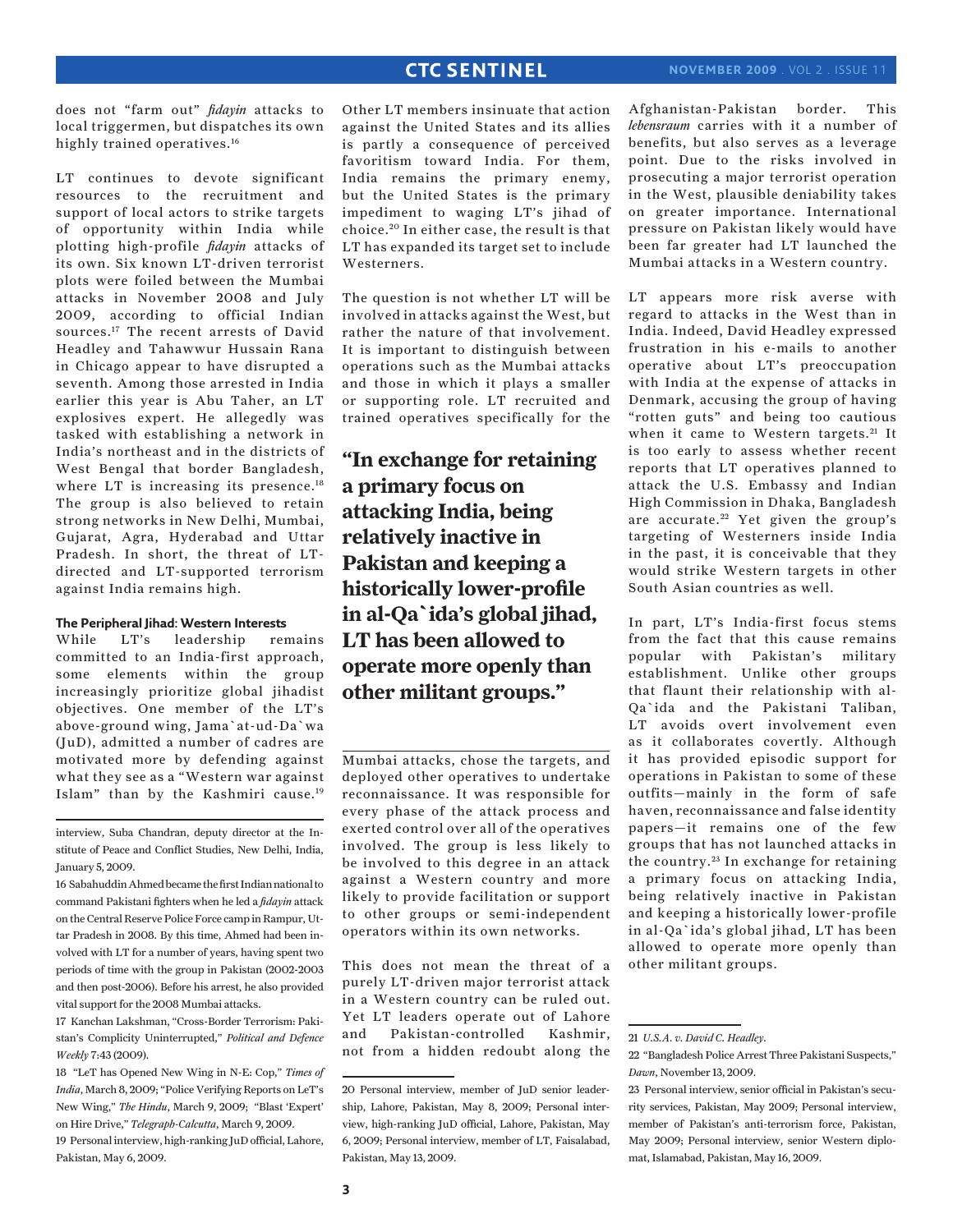The Pakistani security services have cracked down on LT to different degrees at different times, but as a means of controlling the group and not dismantling it. The degree to which such control still exists is hotly debated, but it is fair to say LT is neither completely under state control nor has it totally slipped the state's reins. It will push the envelope to the degree possible, but appears to be more risk averse than other jihadist organizations in the country. This could change if LT's leadership believes it is being pushed too far and has nothing left to lose. Alternatively, if the group believes it will suffer no consequences for its actions, this too could lead it to plot a terrorist attack in a Western country and dedicate the necessary resources for such an operation.

The capabilities exist for it to do so. LT has constructed transnational networks that enable reconnaissance as well as logistical and financial facilitation. It also clearly has foreign operatives prepared to undertake attacks in the West, as well as the capability to recruit and train more fighters.<sup>24</sup> Currently, LT may consider these operatives more valuable for the fundraising and logistical support they provide. This calculus could change, however.

### **Short-Term Threats to Western Interests**

Despite these capabilities, in the shortterm the more likely threats from LT terrorism to the West are two-fold: to Western targets in India where the group may fold them into terrorist attacks; and to Western countries where the group may facilitate or provide support for terrorist attacks.

#### *The Threat to Western Targets in India* The 2008 Mumbai attacks represent the

first instance in which LT successfully included Westerners and Jews in a terrorist attack in the Indian hinterland, but not the first time an LT-trained operative attempted to do so. For example, Riyazuddin Nasir (also known as Mohammed Ghouse), a resident of Hyderabad, trained with the LT for 12- 18 months between October 2005 and July 2007.<sup>25</sup> Although he later broke contact with the group, Nasir claims that during his training he spoke with LT's Operational Commander Zakiur Rehman Lakhvi about setting off a series of bombs targeting American and Israeli tourists on Goa's crowded beaches over the Christmas-New Year period in 2007. Police arrested Nasir in the process of preparing the attacks. <sup>26</sup>

According to the confession of Mohammed Ajmal Mohammed Amir Kasab, the lone surviving Mumbai gunman, the *fidayin* were told that India's financial strength was in Mumbai, which was also a tourist destination. Hence it was imperative to target places frequented by foreigners to hurt India economically. In the same confession, Kasab asserted that they were also told American, British and Israeli citizens must pay for the Muslim suffering caused by their countries. <sup>27</sup>

It is unclear at this time whether any elements within the Pakistan Army or ISI were involved in planning the Mumbai attacks and if so whether they were aware that LT was including Westerners in the target set. No definitive evidence has come to light suggesting such involvement. The attacks, however, clearly did not constitute a red line for

27 Transcript of confession by Mohammed Ajmal Mohammed Amir Kasab before an Indian Magistrate, February 20-21, 2009, author in possession of hard copy.

Pakistan's government or military since the group continues to operate. This does not mean every attack inside India will target Western interests, but the threat of such attacks must now be included within its wider targeting options. Furthermore, the recently disrupted plot in Bangladesh and the group's presence in Afghanistan suggests this threat is regional.<sup>28</sup>

#### *The Threat to Western Countries*

Whereas LT is likely to be the lead agent in attacks that include foreign interests in the Indian hinterland, the greatest threat it poses to Western countries comes from the support it can provide to other actors both within Pakistan and internationally.

LT's training infrastructure receives more scrutiny than in the past, but the group still operates more freely than other militant outfits in Pakistan. This makes it an appealing destination for Western militants. A number of foreigners known to have passed through LT's camps received religious indoctrination and guerrilla warfare training, rather than instruction in urban terrorism; however, Western officials in Pakistan believe that there have been instances when LT did provide such instruction.<sup>29</sup> They also emphasize that LT trainers, similar to those from other groups, sometimes provide their expertise (mainly bomb-making) to potential terrorists for money. <sup>30</sup>

Western security officials continue to worry that LT serves as a gateway to al-Qa`ida or other actors actively seeking so-called "clean skins" from the West to train for terrorist attacks

<sup>24</sup> In 2003, LT dispatched a Frenchman named Willie Brigitte, who trained in its camps, to Australia to assist local actors in attacking a number of targets. Brigitte later claimed there was an LT cell based in Sydney formed around Fahim Khalid Lodhi, who is also suspected of training with the group. Lodhi met Brigitte upon his arrival and remained in contact with him until his arrest and deportation to France. Lodhi was arrested as well and later convicted of plotting to blow up the Sydney electricity grid. See Liz Jackson, "Program Transcript: Willie Brigitte," Australian Broadcasting Corporation, February 9, 2004; *Fahim Khalid Lodhi v. Regina*, New South Wales Court of Criminal Appeal, 2007.

<sup>25</sup> K. Srinivas Redd, "Islamist Terrorists Planned Blasts in Goa," *The Hindu*, February 2, 2008; T.A. Johnson, "Muzammil, Lakhvi: Same Names, ISI Links in IISc Attack Probe," *Indian Express*, December 8, 2008.

<sup>26</sup> By the time of his arrest, Nasir was scared that LT had assassinated a fellow operative in Karachi and might come after him. He broke contact with the group, but carried ahead with the attack. Local police in Karnataka arrested Nasir and an accomplice while stealing motorcycles, which they planned to use as the delivery mechanism for improvised explosive devices. Believing them to be part of a motorcyle-theft ring, local authorities were about to release Nasir on bail when a member of Indian counterintelligence happened to see his name on the bail list while meeting a friend from the court for coffee. Personal interview, Praveen Swami, journalist with *The Hindu*, via phone, June 29, 2009.

<sup>28 &</sup>quot;Bangladesh Police Arrest Three Pakistani Suspects."

<sup>29</sup> For example, Omar Khyam, who spearheaded the fertilizer bomb plot in the United Kingdom, and Dhiren Barot, who became an international operative for al-Qa`ida, both trained with the group. David Headley (formerly known as Daood Gilani), who was arrested in October 2009 for planning terrorist attacks in Denmark, also appears to have entered the world of Pakistani militancy through the doors of an LT training camp.

<sup>30</sup> Personal interview, Western diplomat, Pakistan, December 29, 2009. Regarding LT's willingness to train Westerners, also see Josh Meyer, "Extremist Group Works in the Open in Pakistan," *Los Angeles Times*, December 18, 2007. Regarding the practice of hiring a trainer, see Peter Bergen, "Al Qaeda-on-Thames: UK Plotters Connected," *Washington Post*, April 30, 2007.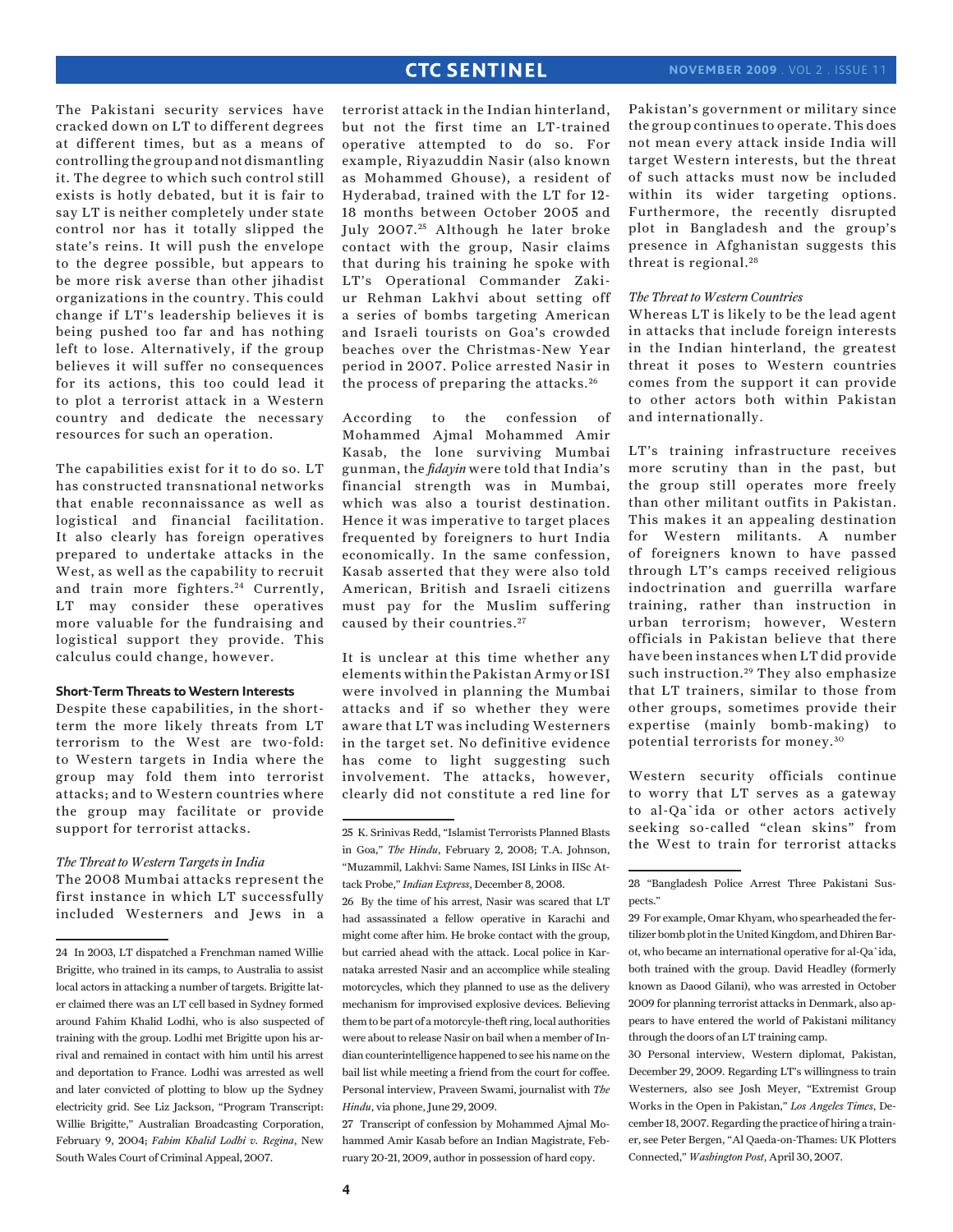back home.<sup>31</sup> British Pakistanis remain particularly well placed to use what has been termed the "Kashmir Escalator" in which they employ familial connections in Pakistan-controlled Kashmir to connect with LT or Jaysh-i-Muhammad. After procuring initial training, some of these men are introduced to al-Qa`ida operatives. 32 In 2009, British security officials estimated that approximately 4,000 people were trained in this way since 9/11 and accounted for three quarters of the serious terrorist plots faced by the United Kingdom.<sup>33</sup>

While LT has maintained some distance from the nexus of militant outfits waging war against the Pakistani state from the North-West Frontier Province and the Federally Administered Tribal Areas, its collaboration with those actors has increased in recent years. Much of the cooperation focuses around recruiting, training and infiltrating militants into eastern Afghanistan to fight against coalition forces, but LT has also provided safe houses and other support within Pakistan. LT's members are not portable to the same degree as militants from other outfits, but connections do exist with other groups at all organizational levels, which enable LT's foreign operatives and trainees access to these groups.

Internationally, LT's transnational networks make it an ideal global jihadist facilitator. LT operatives have been recruiting and fundraising in the Middle East and the United Kingdom since the 1990s.<sup>34</sup> It expanded these operations into Europe more recently, and has ties to the United States as well. 35 Some of its connections exist through Ahl-e-Hadith mosques as well as the expatriate Pakistani community,

34 Tankel.

35 Ibid.

while others were formed through recruitment or the provision of training to foreigners. The result is that LT has operatives in the Middle East, the United Kingdom, North America, Europe and possibly Australia, who could be used to facilitate attacks in the West.

Circumstantial evidence suggests LT provided logistical and possibly financial support via its networks in Paris to Richard Reid, the al-Qa`idadirected "shoebomber" who attempted to blow up American Airlines Flight #63 in 2001. 36 LT operatives are also suspected of providing some of the financing for the plot to blow up 12 transatlantic airplanes using liquid explosives in 2006 as well as facilitating access for some of the alleged bombers to Jundallah,<sup>37</sup> the group that brought them to FATA for training.<sup>38</sup> More recently, LT has increased its activity in Bangladesh, and there is concern its networks there could be used to move terrorists out of and into Europe. <sup>39</sup>

Nodes within LT networks often have multiple alliances, or at least connections to other groups. The overlapping nature of these networks—inside and outside of Pakistan—enables LT to threaten the West, but LT is unable to enforce definitive control over the breadth of its networks. Once again, the recent case

37 This refers to a Pakistani jihadist group that previously fought in Indian-controlled Kashmir and is now close to al-Qa`ida. It should not be confused with the People's Resistance Movement of Iran (PRMI), which is also known as Jundallah, and claims to fight on behalf of Sunni Muslims in Iran from its base in Pakistan's Baluchistan Province.

39 Personal interview, senior Western diplomat, Islamabad, Pakistan, May 16, 2009.

of David Headley is illustrative of this phenomenon. Through an individual associated with LT and Harkat-ul-Jihadal-Islam (HuJI), Headley came in contact with Ilyas Kashmiri, a HuJI leader notoriously close to al-Qa`ida. When LT suggested prioritizing an attack against India, Headley simply began working more closely with Kashmiri to launch the attacks in Denmark against LT's wishes.<sup>40</sup>

#### **Conclusion**

Since LT's infrastructure is transnational, eradicating its presence on Pakistani soil will not nullify the threat entirely and must be done in a way that avoids unleashing additional master-less militants on the region. This is a cautionary note, however, and not an excuse to avoid dismantling the group's military infrastructure. Unfortunately, there is little hope Pakistan will do so in the near-term since the group remains a potential asset to the state. LT has historically been Pakistan's most reliable proxy against India and elements within the military clearly wish to maintain this capability.

The result is that one year after Mumbai, the group remains intact. As long as the LT's military apparatus exists, so too does the threat that it will be used again.

*Stephen Tankel is an Associate Fellow at the International Centre for the Study of Radicalization and Political Violence (ICSR) and a Ph.D. Candidate in War Studies at King's College London. His Ph.D. research focuses on the evolution of jihadist groups at the strategic and operational levels. He is also the author of* Storming the World Stage: The Story of Lashkar-e-Taiba, *which will be published early next year.* 

<sup>31</sup> Personal interview, Western diplomat, Pakistan, December 29, 2009; Personal interview, senior Western diplomat, Islamabad, Pakistan, May 16, 2009; Personal interview, member of Special Branch at New Scotland Yard, date and location withheld upon request.

<sup>32</sup> Personal interview, Western diplomat, Pakistan, December 20, 2008.

<sup>33</sup> In this case, Lashkar-i-Jhangvi was mentioned as the other group of primary concern, although British officials were also worried about Harkat-ul-Mujahidin and Jaysh-i-Muhammad. See Jeremy Page, "How Pakistan Can Help to Stop Terrorist Camps Training Britons," *Times of London*, March 25, 2009.

<sup>36</sup> The LT operatives who are believed to have provided this assistance were associated with the mosque of the Chemin Droit Association, which is the "representative of the Jamiat al Hadith political party" in Paris, and were linked to channels for sending volunteers from France to training camps in Pakistan. This information is based on "Person's Prosecuted: Ghulam Mustafa Ram, Hassan el Cheguar, Hakim Mokhfi, Kamel Lakhram," a document from the Magistrate's Court of Paris that is in the author's possession.

<sup>38</sup> Praveen Swami, "Evidence Mounts of Pakistan Links," *The Hindu*, August 12, 2006; Dexter Filkins and Souad Mekhennet, "Pakistani Charity Under Scrutiny In Financing of Airline Bomb Plot," *New York Times*, August 13, 2006; "UK Police Probe Terror Money Trail: Investigators Believe Alleged Plot Tied to Asian Quake Relief," CNN, August 16, 2006.

<sup>40</sup> *U.S.A. v. David C. Headley.*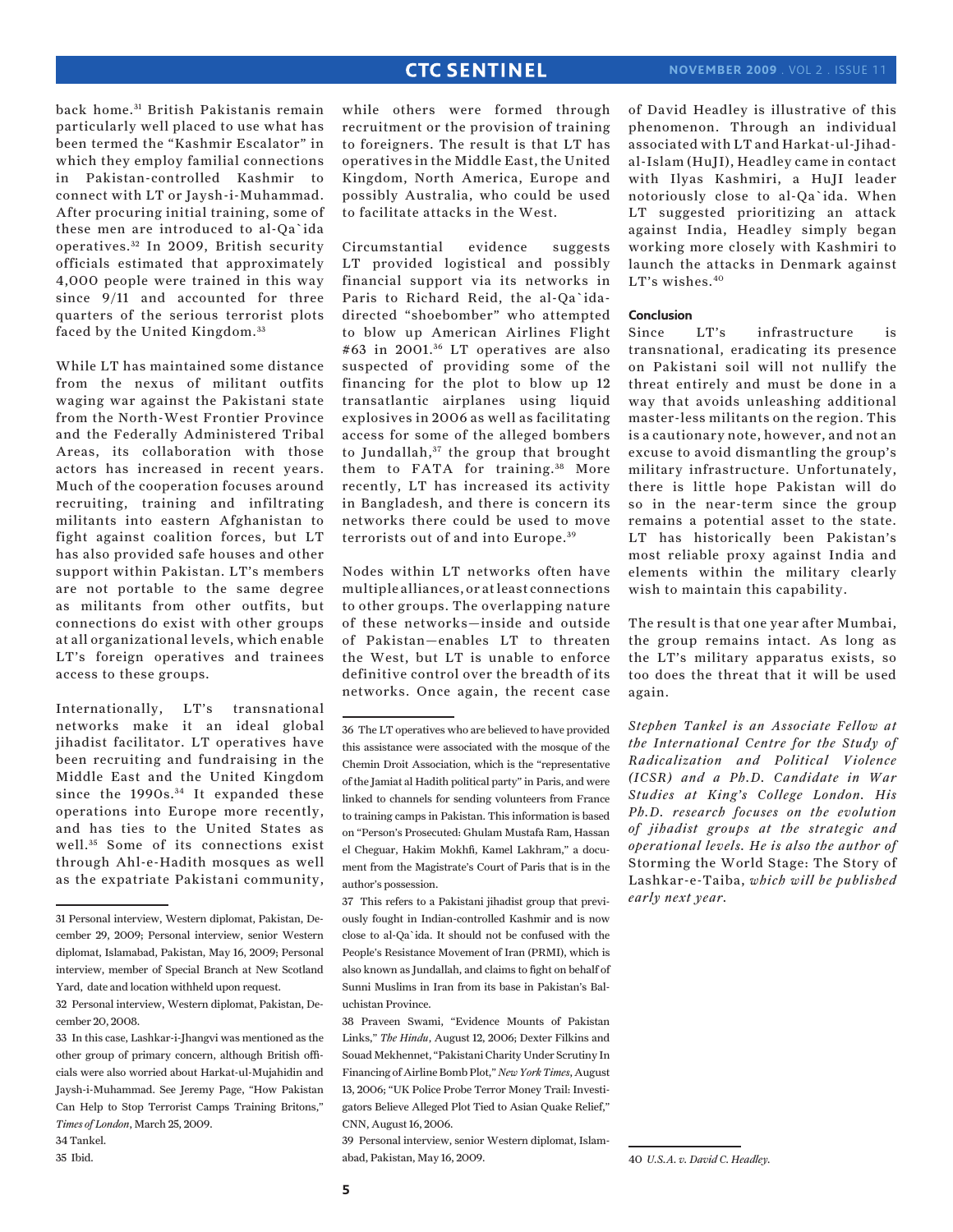### **Success of the Meta-Narrative: How Jihadists Maintain Legitimacy**

By Akil N. Awan

al-qa`ida's ideological struggle is almost entirely predicated on issues of legitimacy. Al-Qa`ida and its followers are constantly striving to convince supporters, neutral audiences and even enemy publics about the justness of their cause, the morality of their strategy and the legality of their methods. Al-Qa`ida's second-in-command, Ayman al-Zawahiri, famously alluded to the importance of the ideological battle in a 2005 letter to Abu Mus`ab al-Zarqawi, stating, "More than half of this battle is taking place in the battlefield of the media. We are in a media battle in a race for the hearts and minds of our *umma*."1

Achieving legitimacy has been a challenge for the jihadist movement. Successive attempts to propose their worldview and establish credibility in the Muslim world have been hampered by their acts of violence and terrorism that ostensibly violate religious and cultural mores. Nevertheless, global jihadism has continued to attract a surprisingly diverse set of individuals to its ranks. The ideological cohesion within this eclectic cohort has been derived principally from the alluring simplicity of the jihadists' metanarrative. According to this narrative, jihadists associated with al-Qa`ida or its ideology are the crucial vanguard standing in the way of a historical global assault on Islam by the "Zionist-Crusader Alliance." The jihadists consistently attempt to convince Muslims to view contemporary conflicts through this prism. This is achieved by building grassroots legitimacy among populations, mobilizing public support for their operations and consolidating their existing constituencies. Failure to achieve legitimacy, al-Zawahiri warned, will cause the jihadist movement to be "crushed in the shadows, far from the masses who are distracted and fearful."<sup>2</sup>

This article will show how jihadists manufacture religious legitimacy, why their battlefield operations provide them a distinct authority exceeding that of established religious scholars, and warns that the jihadist meta-narrative could be increasingly adopted by larger segments of the Muslim community in the future.

### **Manufacturing Legitimacy**

There are a number of methods pursued by jihadists to manufacture legitimacy within the jihadist landscape. Most commonly, jihadists engage in processes of ad hoc self-legitimation, in which selective excerpts from the Qur'an and prophetic traditions, deployed both ahistorically and without context, are used to dispute mainstream interpretations, or to formulate novel interpretations that violate clear tenets of Islam.

One example is the unlawful targeting of civilians.<sup>3</sup> This highly discerning reading of the Islamic canon<sup>4</sup> is exacerbated by the recourse to quasireligious "authorities" who serve to corroborate and support these aberrant worldviews. Remarkably, these "religious" leaders are themselves rarely trained in the classical religious sciences and, therefore, are unqualified to issue religious edicts or engage in serious exegesis of the Qur'an and other religious texts.<sup>5</sup> Indeed, the lack of

4 The global jihadists' employment of the Qur'an to bolster their claims is also highly selective and revolves around a subset of approximately 75 verses from the Qur'an's total of 6,236 verses.

5 In fact, the vast majority of both jihadist ideologues and their followers have undergone modern secular educations. Usama bin Ladin, for example, studied civil engineering. Both Ayman al-Zawahiri and Sayyid Imam al-Sharif (one of the founding members of al-Qa`ida) studied medicine. Abu Mus`ab al-Suri (the most important strategist of modern jihadism) and Khalid Shaykh Muhammad (the principle architect of the 9/11 attacks) both studied mechanical engineering. Muhammad `Atif (al-Qa`ida's former military chief) was an agricultural engineer and later a policeman. Abd al-Salam Faraj (who wrote *The Neglected Duty*, which raised jihad to an individual religious obligation, and who was executed for the assassination of Egyptian President Anwar Sadat) was

religious credentials among the jihadist leadership has long been recognized as one of their potential weaknesses.

Aware of their lack of theological literacy and legitimacy, jihadist leaders adorn themselves in the regalia of religion, most recognizably their impeccable white robes, pious beards and saintly turbans. This practice,

**"By being perceived as taking action against supposed wrongs committed against Muslims globally, the jihadists are able to undermine the credibility of other dissenting voices who use rhetoric alone in defense of the umma."**

combined with a superfluous religiouscanonic rhetoric, serves to cloak what are often highly political or worldly aims. More problematic, their lack of religious credentials do not necessarily divest jihadist leaders of the religious mantle, as these quasi-scholars are often viewed by Muslim communities as more truthful, genuine and rightly-guided than "mainstream" religious scholars, who are often perceived as being tainted by complicity with and subservience to secular or despotic regimes in the Muslim world. Moreover, this pariah status often grants jihadist leaders autonomy from political machinations, internecine conflicts and "worldly" affairs, within which mainstream scholars often become embroiled. This allows jihadist leaders to yield a potent legitimacy not based on scholarly erudition.

an electrician. Abu Mus`ab al-Zarqawi (the former head of al-Qa`ida in Iraq) did not even manage to complete his high school education. Indeed, even Sayyid Qutb, often regarded as the ideological godfather of jihadism, was a journalist and literary critic.

<sup>1 &</sup>quot;Letter from Ayman al-Zawahiri to Abu Musab al-Zarqawi," U.S. Office of the Director of National Intelligence, July 9, 2005.

<sup>2</sup> Ibid. According to al-Zawahiri, "the victory of Islam and the establishment of a caliphate in the manner of the

Prophet...will not be accomplished by the mujahid movement while it is cut off from public support."

<sup>3</sup> For a discussion of some of the arguments put forward by radicals to justify the killings of civilians, see Quintan Wiktorowicz, *Radical Islam Rising: Muslim Extremism in the West* (London: Rowman & Littlefield, 2005).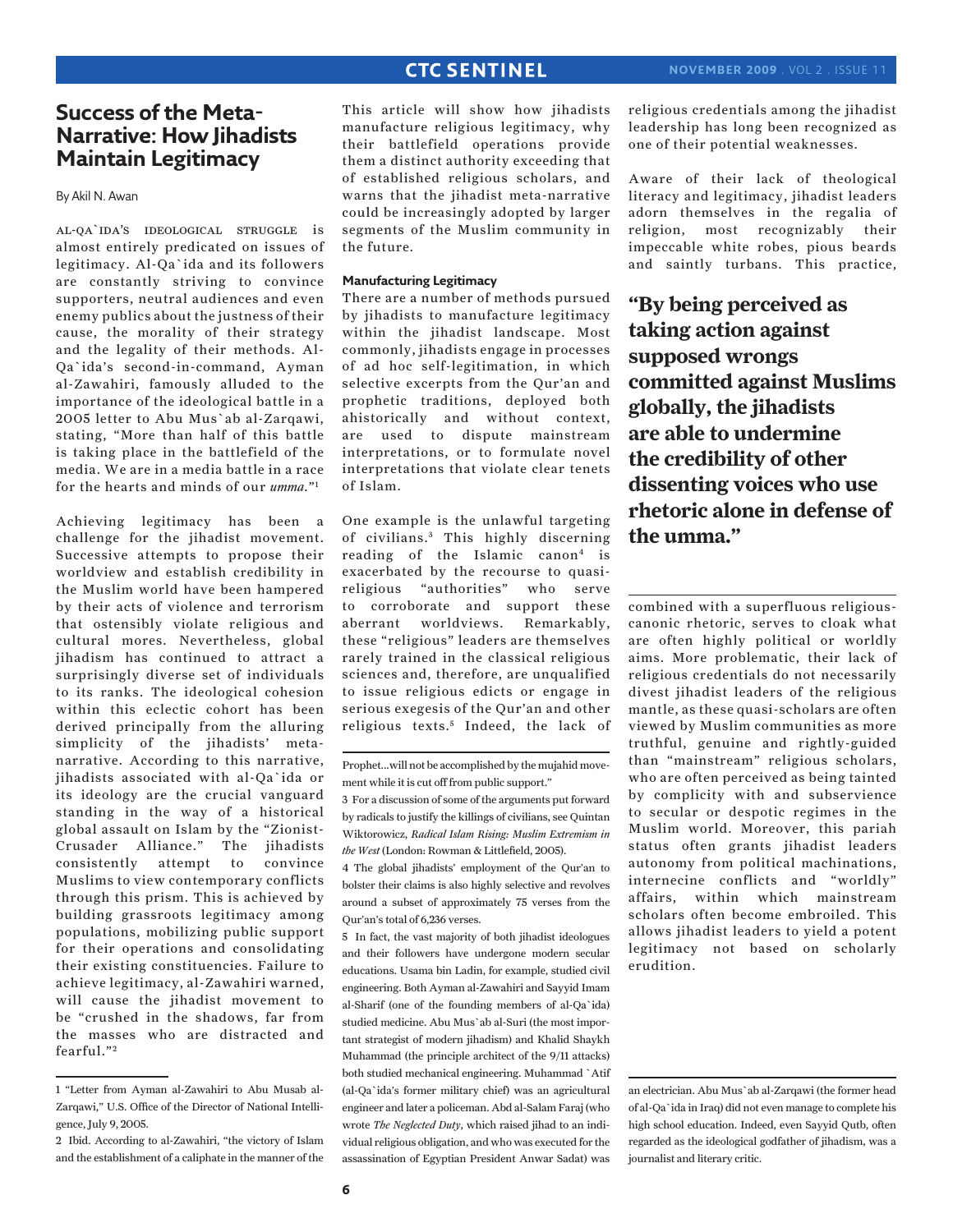Legitimation also focuses inordinately on elevating the "lesser jihad"6 to an individual duty, or *fard `ayn*, and an obligatory sixth pillar of Islam.7 Attempts at extolling the virtues of jihad and convincing fellow Muslims of its centrality to their lives are not new, but rather follow the tone and precedent set by earlier militant works written during the 1970s and 1980s. The most important among these

**"Global jihadism's legitimacy has been predicated in large part on the ascendancy of deeds over words, and most jihadists have attempted to usurp traditional authority from clerics and religious leaders in this way."**

historical works include the widelyacclaimed *Defense of the Muslim Lands: The First Obligation After Faith* (1979) and *Join the Caravan* (1987), two works penned by the Palestinian scholar and chief proponent of the Afghan jihad against the Soviet Union, Shaykh Abdullah Azzam. Equally important was the seminal jihadist diatribe against the established Sunni position on jihad, *The Neglected Duty* (1981), authored by Abd al-Salam Faraj, an electrician and leader of Egyptian Islamic Jihad, a group responsible for the assassination of President Anwar Sadat in 1981.8

#### **Men of Deeds, Not Words**

Beyond this religious imperative, global jihadism's legitimacy has been predicated in large part on the ascendancy of deeds over words, and most jihadists have attempted to usurp traditional authority from clerics and religious leaders in this way. Mohammed Siddique Khan, the ringleader of the July 7, 2005 London bombers, spoke disparagingly of Muslim scholars in the United Kingdom and implied that "real men" such as himself, whose deeds and sacrifices were self-evident, were most worthy of the Prophet Muhammad's legacy:

Our so-called scholars today are content with their Toyotas and their semi-detached houses…If they fear the British government more than they fear Allah then they must desist in giving talks, lectures and passing fatwas and they need to stay at home—they're useless—and leave the job to the real men, the true inheritors of the prophet.9

The meteoric rise of Abu Mus`ab al-Zarqawi, the late leader of al-Qa`ida in Iraq (AQI), epitomized this trend. Despite being theologically illiterate and hailing from a criminal background, al-Zarqawi achieved immense popularity and prestige as a result of his notorious video beheadings and the instigation of bloody sectarian strife in Iraq. His violent excesses were so flagrant that even al-Qa`ida's central leadership found them disconcerting, with al-Zawahiri rebuking the AQI leader:

Among the things which the feelings of the Muslim populace who love and support you will never find palatable, also, are the scenes of slaughtering the hostages. You should not be deceived by the praise of some of the zealous young men and their description of you as the shaykh of the slaughterers.10

Nevertheless, al-Zarqawi's grisly actions continued to propel him to international prominence, evident in the bestowal of two particularly dubious honors: the title of the *amir* of AQI, and a U.S. bounty of \$25 million for his death or capture, matching the reward for Usama bin Ladin himself at the time.

Placed in stark contrast to perceived apathy, weakness or inaction of Muslim rulers, clergy and even other Islamists, the jihadists' tangible response to an external threat is uniquely placed in the Muslim world. Regardless of how odious or counterproductive this response may be, the jihadists cannot be accused by their opponents of inaction. Therefore, while revisionist former jihadists such as Sayyid Imam al-Sharif (also known as Dr. Fadl) may decry al-Qa`ida's tactics, or dispute the outcomes of their actions, they have been unable to offer effective alternatives. As a result, by

**"Jihadist 'field experience' endows them the ability to be free from error of judgment and action, and outside the scope of scholarly criticism."**

being perceived as taking action against supposed wrongs committed against Muslims globally, the jihadists are able to undermine the credibility of other dissenting voices who use rhetoric alone in defense of the *umma*. Consequently, the jihadists are able to arrogate themselves the authority of Islamic officialdom.

Increasingly, this brazen selfaggrandizement has given rise to claims of religious infallibility, which insists that jihadist "field experience" endows them the ability to be free from error of judgment and action, and outside the scope of scholarly criticism.11 Consequently, they do not need to exonerate themselves from accusations and critiques,<sup>12</sup> but rather

<sup>6</sup> The "lesser jihad" refers to conventional warfare against an external enemy (and is predominantly defensive in nature), whereas the "greater jihad" entails every Muslim's internal spiritual struggle. For more, see Reuven Firestone, *Jihad: The Origin of Holy War in Islam* (New York: Oxford University Press, 1999).

<sup>7</sup> Michael David Bonner, *Jihad in Islamic History: Doctrines and Practice* (Princeton, NJ: Princeton University Press, 2006).

<sup>8</sup> Johannes J.G. Jansen, *The Neglected Duty: The Creed of Sadat's Assassins and Islamic Resurgence in the Middle East* (New York: Macmillan, 1986); Richard C. Martin, "Discourse on Jihad in the Postmodern Era," in Jonathan E. Brockopp ed., *Islamic Ethics of Life: Abortion, War* (Columbia, SC: University of South Carolina Press, 2003), p. 160

<sup>9</sup> Ibid.

<sup>10 &</sup>quot;Letter from Ayman al-Zawahiri to Abu Musab al-Zarqawi."

<sup>11</sup> E. Alshech, "The Emergence of the 'Infallible Jihad Fighter' – The Salafi Jihadists' Quest for Religious Legitimacy," Middle East Media Research Institute, 2008.

<sup>12</sup> Al-Zawahiri has attempted to engage his critics through his text *The Exoneration* (2008) and through the 2008 virtual open meeting facilitated by al-Sahab. His response, however, has focused principally on the critics' inability to comprehend the "true" state of the situation due to their absence from the fronts of jihad.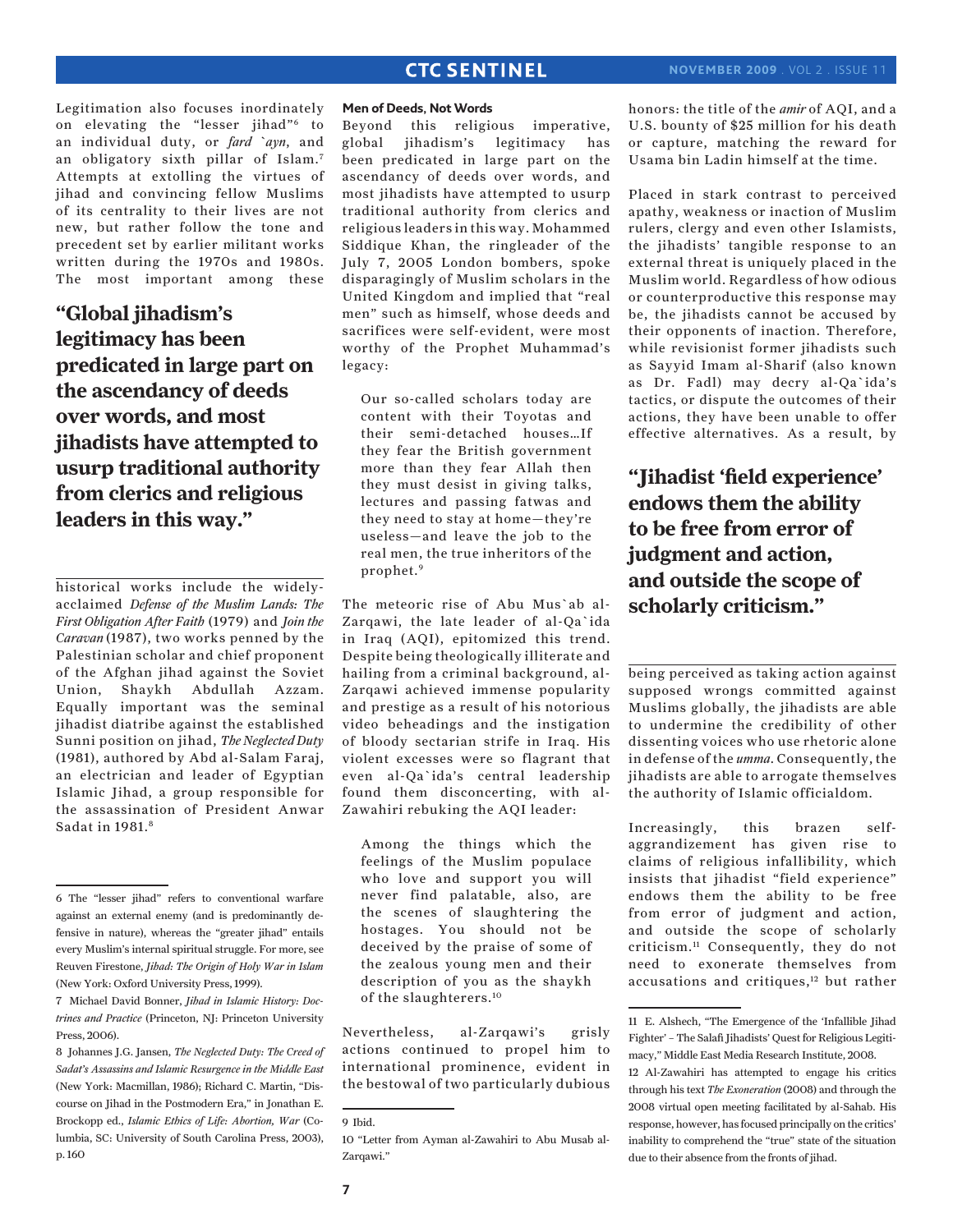insist that anyone who seeks to criticize their methods or goals must first serve alongside them on the frontlines before they are afforded that privilege. This has proven to be a particularly expedient rejoinder in the spate of recent criticisms from former jihadists such as Sayyid Imam al-Sharif, Noman bin Othman and imprisoned members of the LIFG.

Indeed, the repudiation of renowned jihadist icons such as Imam al-Sharif, who was not only present at the founding of al-Qa`ida in 1988 in Peshawar, but was also the most significant legal philosopher of the jihad during his generation, is hardly surprising. Despite their impeccable jihadist credentials, the critiques of these various revisionists are readily dismissed by a new, younger generation of jihadists, for whom the views of these older luminaries are at best deemed anachronistic, and at worst shaped by their incarceration or association with despotic regimes. In a 2008 al-Sahab video response to al-Sharif's "Document of Right Guidance for Jihad Activity in Egypt and the World," al-Qa`ida operative Abu Yahya al-Libi argued,

If this document really expresses the convictions of its putative author, why are the security apparatuses keeping him behind bars...when he could do them a much greater service elsewhere?... They should bring him to the [various] jihad fronts...to debate [with the mujahidin]...and explain their errors to them.13

The manner in which jihadist deeds are mediated and disseminated has also played a significant role in their ascendancy. With the growing sophistication of the internet and its adoption as the principle arena for the propagation of jihadism, $14$  media efforts have increasingly focused on autonomous, user-generated content, often without official jihadist sanction.<sup>15</sup>

Rather than presenting cogent theological arguments designed to appeal to reason, this content relies far more on emotive imagery and on engendering solidarity and allegiance. Polished montages of jihadist video clips, accompanied by stirring devotional songs, appeal to the senses and render issues of theological legitimation far less important and even obsolete. This virtually-mediated propaganda of the deed is crucially important to the web-savvy youth and non-Arabic speaking Muslim diaspora audiences, both of whom contribute disproportionately to the propagation of the culture of jihadism.

#### **Conclusion**

If the jihadists can successfully persuade audiences that they are somehow lax in their religious observances as Muslims, or worse, are committing grave sins, they may be capable of engendering a mindset amenable to the broader jihadist worldview. London bomber Mohammed Siddique Khan provided a typical bullying harangue in his posthumously released "Martyrdom Testament,"

**"Despite tacit support for classical defensive jihad, it is ironic that the jihadists themselves continue to severely undermine their own legitimacy with their penchant for increased bloodshed and violent excess."**

stating, "Jihad is an obligation on every single one of us, men and women, and by staying at home you are turning your backs on jihad which is a major sin."16

When engaging in discussions of jihadist legitimacy, it is necessary to acknowledge the uneasy truth that a great number of their actions are beyond censure in the wider Muslim world. Against the backdrop of military invasion and occupation of two Muslim-majority countries, attacks (conventional or otherwise) against military targets within these theaters are invariably considered legitimate and labeled as "classical defensive jihad." This includes improvised explosive device attacks against coalition convoys, or highly discriminate killings of U.S. soldiers by snipers. Such tactics cannot even be placed under the rubric of terrorism, and the U.S. military itself has been wary of distinguishing between insurgents and terrorists in this respect.

Yet despite tacit support for classical defensive jihad, it is ironic that the jihadists themselves continue to severely undermine their own legitimacy with their penchant for increased bloodshed and violent excess. Suicide attacks and other bombings that kill large numbers of Muslim civilians in Afghanistan, Iraq, Pakistan and other theaters of conflict only erode support for their cause. Moreover, attacks in Western countries specifically targeting civilians expose the fallacy of their meta-narrative. Such indiscriminate tactics, combined with their dystopic and intolerant vision of the post-jihad future, must be emphasized as they remain the jihadists' greatest ideological vulnerability.

*Dr. Akil N. Awan is the current RCUK Fellow in the "Contemporary History of Faith, Power and Terror," and Lecturer in both International Terrorism and Contemporary Islam in the Department of History and the Department of Politics and International Relations at Royal Holloway, University of London. His research interests are focused around processes of radicalization, global jihadism, the new media (particularly Web 2.0), and the history of terrorism. His monograph on "Processes of Radicalisation" will be released in 2010 alongside a second book on*  Political Violence in the New Media Ecology*, which is co-authored with A. Hoskins and B. O'Loughlin.*

<sup>13 &</sup>quot;Abu Yahya Al-Libi Rejects Sayyed Imam's 'Document of Right Guidance,' Urges Mujahideen to Continue Jihad," Middle East Media Research Institute, 2008. 14 Akil N. Awan, "Virtual Jihadist Media: Function, Legitimacy, and Radicalising Efficacy," *European Journal of* 

*Cultural Studies* 10:3 (2007): pp. 389-408. 15 Akil N. Awan and M. al-Lami, "Al-Qaeda's Virtual Crisis," *Journal of the Royal United Services Institute* 154:1

<sup>(2009):</sup> pp. 56-64.

<sup>16</sup> Mohammed Siddique Khan, "Martyrdom Testament," 2005.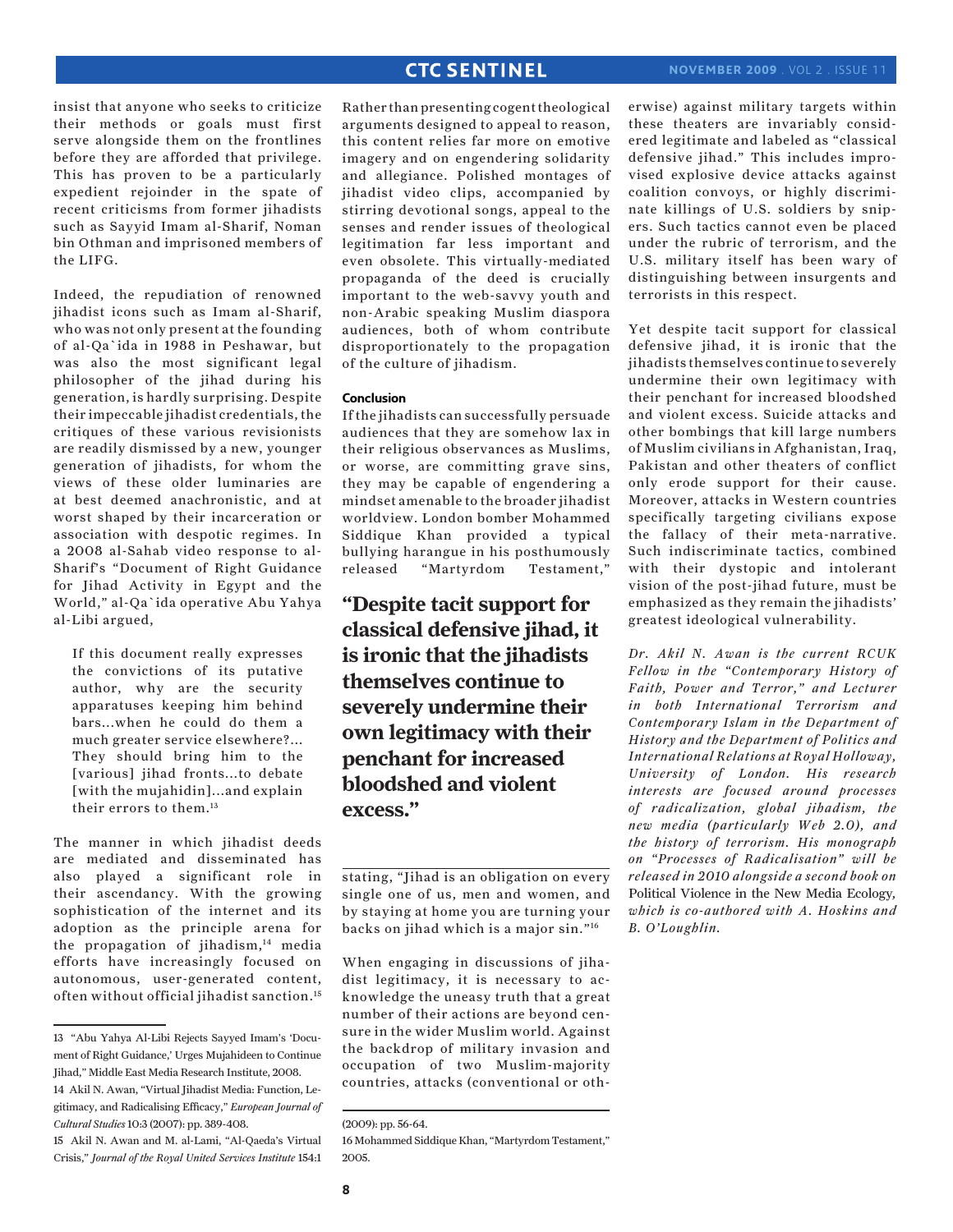### **AQIM and the Growth of International Investment in North Africa**

By Geoff D. Porter

in the coming years, North Africa's Sahara and the Sahel regions will become more populated, easier to navigate and more interconnected with the rest of the world. Both the Sahara and Sahel are experiencing rapid population growth and even faster urbanization. The spread of technology, both low and high, has made it easier for people to move throughout the region and communicate with others outside it. Moreover, energy and mining companies' pursuit of new natural resource opportunities will expand the international presence. These factors also mean that the Sahara and Sahel will present a wider array of targets for violent actors and armed groups, such as al-Qa`ida in the Islamic Maghreb (AQIM).

In conjunction with the assumption that the Salafi-jihadi ideology that motivates AQIM will persist for the foreseeable future, these trends suggest that Islamist political violence (as well as related banditry and criminality) will likely intensify in the coming years. Moreover, AQIM has shown a preference for foreign targets or targets linked to foreign companies, in addition to conventional targets such as representatives of state security services. As a result, increased international investment in the region will likely become a target for AQIM.

This article examines the near-term future of energy and infrastructure growth in the Sahara and Sahel regions.1

It identifies three trends that are likely to result in a rise of illicit activity and acts of terrorism in the Sahara and Sahel states: increased foreign investment in extractive industries and accompanying infrastructure; rapidly growing populations and strains on urban infrastructure; and increased mobility and communication.

### **Energy and Infrastructure Growth**

A brief overview of energy projects recently underway in the Sahara and Sahel and projects that have been announced or are planned indicates that the presence of multinational energy firms—including oil, gas, and alternative energy—is likely to increase dramatically in the coming years.

#### *Oil and Gas*

The Sahara and Sahel states are likely to experience a mini-boom in oil and gas interest.<sup>2</sup> While the pace of activity and the volume of production is not remarkable on a global context, its importance is amplified by the scarcity of industrial activity in the region at present. Even small scale activity markedly changes the landscape.

Libya, the Sahara's largest oil exporter, has shifted approaches from expanding foreign firms' access to new acreage to maximizing oil production from maturing fields. Nevertheless, acreage that was licensed to foreign firms in 2005 is only just being explored and new production from any discoveries would likely become operational in the coming years. In particular, Libya auctioned new acreage in the Murzuq basin in southwestern Libya in 2005. Libya is also likely to return to a strategy of offering new acreage to foreign firms in the future and this would only further increase foreign firms' presence in unpoliced areas in the Libyan Sahara. The Libyan Islamic Fighting Group has

not been effective in Libya for more than a decade, but it is foreseeable that Libyan veterans of the wars in Iraq and Afghanistan could infiltrate Libya and pose a risk to new potential targets.

Neighboring Algeria is more aggressively pushing exploration in remote parts of the country. In addition to ongoing exploration in the militarized zone in Algeria, the French oil company Total has announced that it is expecting gas production from its

**"The increased presence of foreign energy and mining firms throughout the Sahara and Sahel in the coming years means that AQIM will have a richer target set."**

recently acquired Timimoun acreage in 2013. Timimoun is in southwestern Algeria in an area that has historically been a clandestine trans-Saharan route. It runs alongside National Route 6, which travels from the border with Mali north of Kidal to the Moroccan border town of Figuig. Algeria's state-owned energy company, Sonatrach, and Gaz de France-Suez announced that they expect gas production from their Touat block, near Adrar, sometime between 2013 and 2014.<sup>3</sup> A key cornerstone of Algeria's aggressive energy plan is the development of Ahnet, to the northeast of Tamanrasset, which attracted the interest of U.S. oil and gas companies in 2008 and is up for auction again in December 2009.4 Algeria has done a remarkable job protecting its energy infrastructure from security threats in the north and east of the country, but it remains an open question whether it has the capacity to expand its counterterrorism efforts into new areas such as the southwest.

<sup>1</sup> This analysis leaves aside discussions of the durability and the appeal of Salafi-jihadi Islam in contrast to more prevalent Saharan and Sahelian Islamic interpretations that favor Sufi practices or conventional Maliki and Ashari ones. Instead, the analysis assumes that Salafijihadi ideology will persist in some form among a small section of the population. The persistence of the jihadist component of the ideology means that Islamist-inspired violence targeting non-Muslim foreigners in the Sahara and Sahel will continue. In addition, this analysis will not tackle issues such as the proliferation of small-arms in the Sahara and Sahel or the evolution of insurgent or terrorist tactics, such as the increasingly widespread use of improvised explosive devices. The analysis will project out from the current profile of AQIM activities in the Sahara and Sahel and try to anticipate how the introduc-

tion of a wider array of targets in the region will affect the group's activities.

<sup>2</sup> The push into the Sahara and Sahel is driven by several trends. For oil, a shrinking oil patch in what looks like a sustained new price band that makes exploration and production possible in new areas. Gas exploration is pushed by the European Union's desire for cleaner burning fuels and growing concern about Russia's increasing monopolization of European gas supplies. Brussels is keen to diversify European gas supply to avoid being at Moscow's mercy, and encouraging North African gas development is a key component to this.

<sup>3</sup> Liès Sahar, "Sonatrach et Total vont investir 1,3 milliard de dollars," *El-Watan*, October 8, 2009.

<sup>4</sup> Simon Martelli, "Tough Investment Climate Darkens North African Upstream Prospects," *Middle East Economic Survey*, November 2, 2009.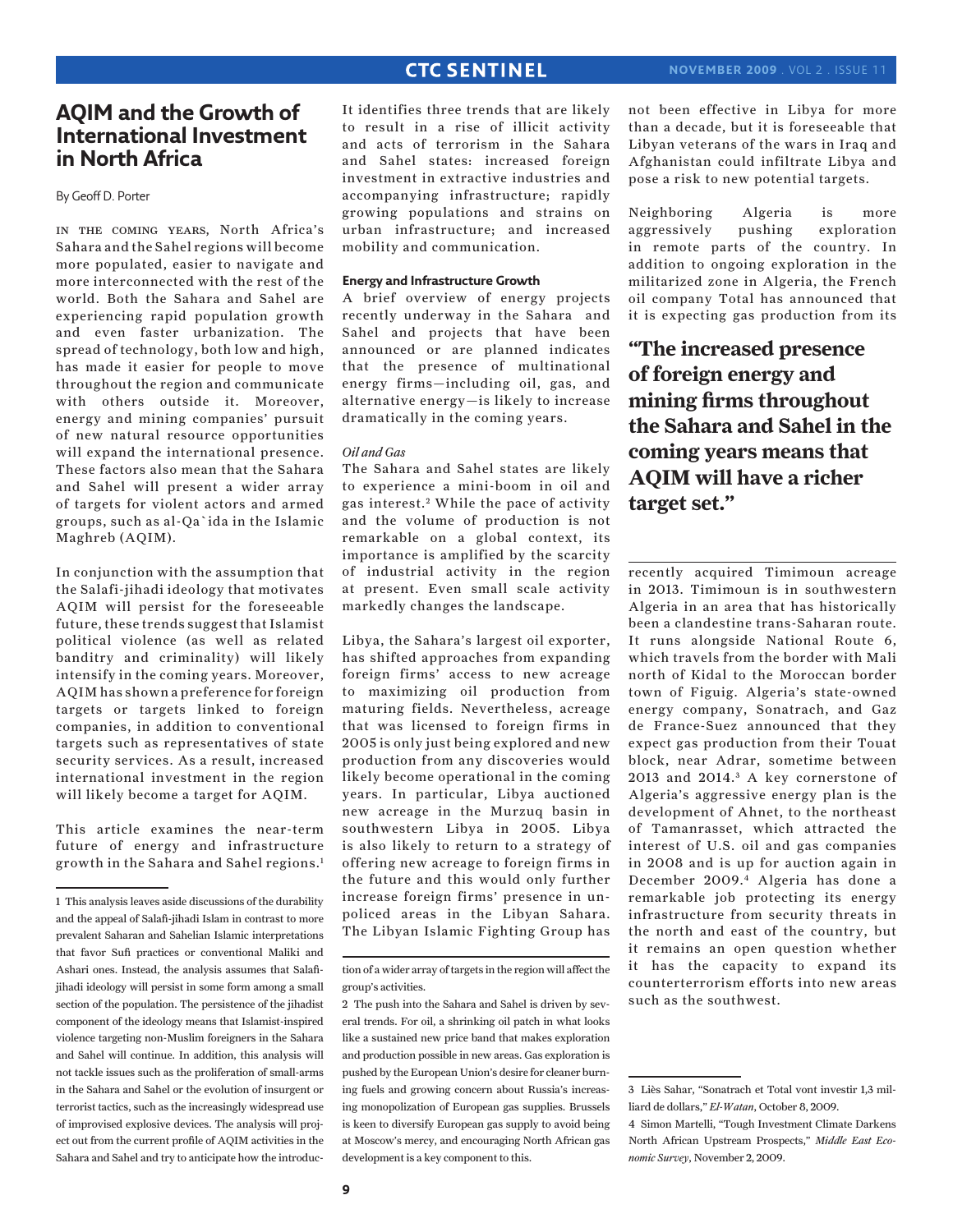While offshore Mauritanian production has disappointed expectations, international oil companies are pushing ahead with onshore exploration. Total recently announced that it has begun drilling test wells in Mauritania's Taoudeni basin, near the Algerian and Malian borders, with expectations of possible production there in 2015.<sup>5</sup> On the other side of the border, Sonatrach is exploring Block 20 in Mali's northern Taoudeni basin.6 As recently as late September 2009, seven Mauritanians and Malians suspected of being AQIM members were arrested in this area.7

#### *Energy Infrastructure*

In addition to the newly undertaken and pending exploration activity, the Sahara and Sahel may witness the growth of energy infrastructure such as oil and gas pipelines to transport production to markets. Most significant is the Trans-Sahara Gas Pipeline, which could bisect the Sahel and Sahara by 2015 and would be the world's longest pipeline. As its name suggests, the trans-Sahara pipeline would transport Nigerian gas across the Sahel and Sahara to the Algerian border, where it would link up with that country's infrastructure and head north to Europe. In all, the gas would travel approximately 3,000 miles—600 across Nigeria, 500 across Niger, 1,600 across Algeria, and about 300 across the sea.

The pipeline is far from a certainty. In addition to the enormous distances that leave the pipeline exposed to security risks,<sup>8</sup> the current tight credit environment and Nigerian debates about dedicating captured gas for the domestic industry versus exporting it mean that the pipeline's construction is likely to be delayed beyond the target date, if it is built at all.<sup>9</sup> In addition to

the Trans-Sahara Gas Pipeline mega project, gas projects in southwestern Algeria such as Timimoun, Touat and Ahnet would require the construction of pipeline networks to connect the remote gas fields to gas hubs further north. To protect these new feeder pipelines, the Algerian government would be required to expand its militarized zone that now encompasses the Hassi Messaoud gas fields, putting an additional strain on Algiers' already stretched military capacity in the Sahara.10 New discoveries in Libya's Murzuq basin would require the construction of new pipelines to bring crude to ports on the Mediterranean coast, and Total would be forced to build pipelines from the Mauritanian interior to the coast were it to make discoveries in Taoudeni.

### *Alternative Energy*

Europe is also looking to foster alternative energy in North Africa as a way of decreasing carbon emissions, increasing renewable energy and reducing the risk of Russian gas supply disruptions. In particular, the Berlinbased Desertec Foundation is exploring ways to develop solar and wind power in the Sahara. The plan, which has the support of German, Swiss and Spanish companies, envisions the construction of solar and wind power generation hubs throughout the Sahara. Wind generation would be concentrated on the Atlantic coast, with solar arrays installed along the Algeria-Morocco border, but also in Algeria's Hoggar and Adrar provinces. Desertec, however, faces challenges similar to those of the Trans-Sahara Gas Pipeline project. In addition to cost (transmission lines alone are expected to cost more than \$60 billion) and regulatory hurdles, such as coordinating electricity pricing regimes, the plan faces security risks.<sup>11</sup> Wind farms and solar arrays would be easy targets for AQIM, which could profit from the publicity generated by attacks on these structures.

#### *Mining*

Gold mining is intensifying throughout the Sahara and Sahel. Mauritania has succeeded in attracting active gold mining operations, particularly in the relatively ungoverned central region of the country, an area that the French Ministry of Foreign Affairs has highlighted as a security risk. Burkina Faso has also witnessed an increase in gold mining along the border with Niger, near the area where several

**"Further enhancement of GPS capabilities in the Sahara and Sahel are likely, and AQIM will use these improvements to facilitate its movement around the desert and improve its ability to plan and carry out attacks."**

diplomats were taken hostage by AQIM in February 2009. Burkina Faso aims to become Africa's fourth-largest gold producer within the next three years, placing it just behind neighbors Mali and Ghana. Algeria is the newest addition to Sahara gold producers with a remote mine located several hundred kilometers to the west of Tamanrasset.

Tenacious Chinese and Indian demand for natural resources is encouraging multinational mining companies to acquire mineral rights in previously unexplored areas. For example, several multinationals are considering investments in northern Mauritania, close to the Moroccan (Western Saharan) border, in an area that has registered AQIM activity in the past two years. In fact, the group of alleged AQIM members who were arrested near Mauritania's Taoudeni basin where Total has begun drilling test wells came from Zouerate in northern Mauritania, near the area where multinationals are considering iron-ore mining operations.<sup>12</sup>

12 Aidara.

<sup>5</sup> Ismael Aidara, "Total reprend en main le bassin de Taoudenni en Mauritanie," *Les Afriques,* October 16, 2009.

<sup>6</sup> Abdoul Karim Kone, "Le Ministre des Mines en visite au Bloc 20 du Bassin de Taoudeni," *Journal l'Indépendant*, June 1, 2009.

<sup>7 &</sup>quot;Mauritanie: sept membres présumés d'Al-Qaïda toujours interrogés," lakoom-info.com, October 5, 2009.

<sup>8</sup> Benoit Faucon, "Nigeria Militants: Will Attack Trans-Sahara Pipe If Built," Dow Jones Newswires, July 4, 2009.

<sup>9</sup> Sebastian Spio-Garbrah, "Nigeria Sliding into Resource Nationalism with New Petroleum Law," *Business Day*, November 2, 2009.

<sup>10</sup> The militarized zone is an area encompassing Algeria's most important hydrocarbon assets and requires a special permit issued by the security services to visit. The zone has a strong military presence and is patrolled by four-wheel drive vehicles on the ground and by helicopter in the air.

<sup>11</sup> Charu Malik, "Enolcon on the role of trust in Desertec Industrial Initiative," *CSP Today*, August 26, 2009.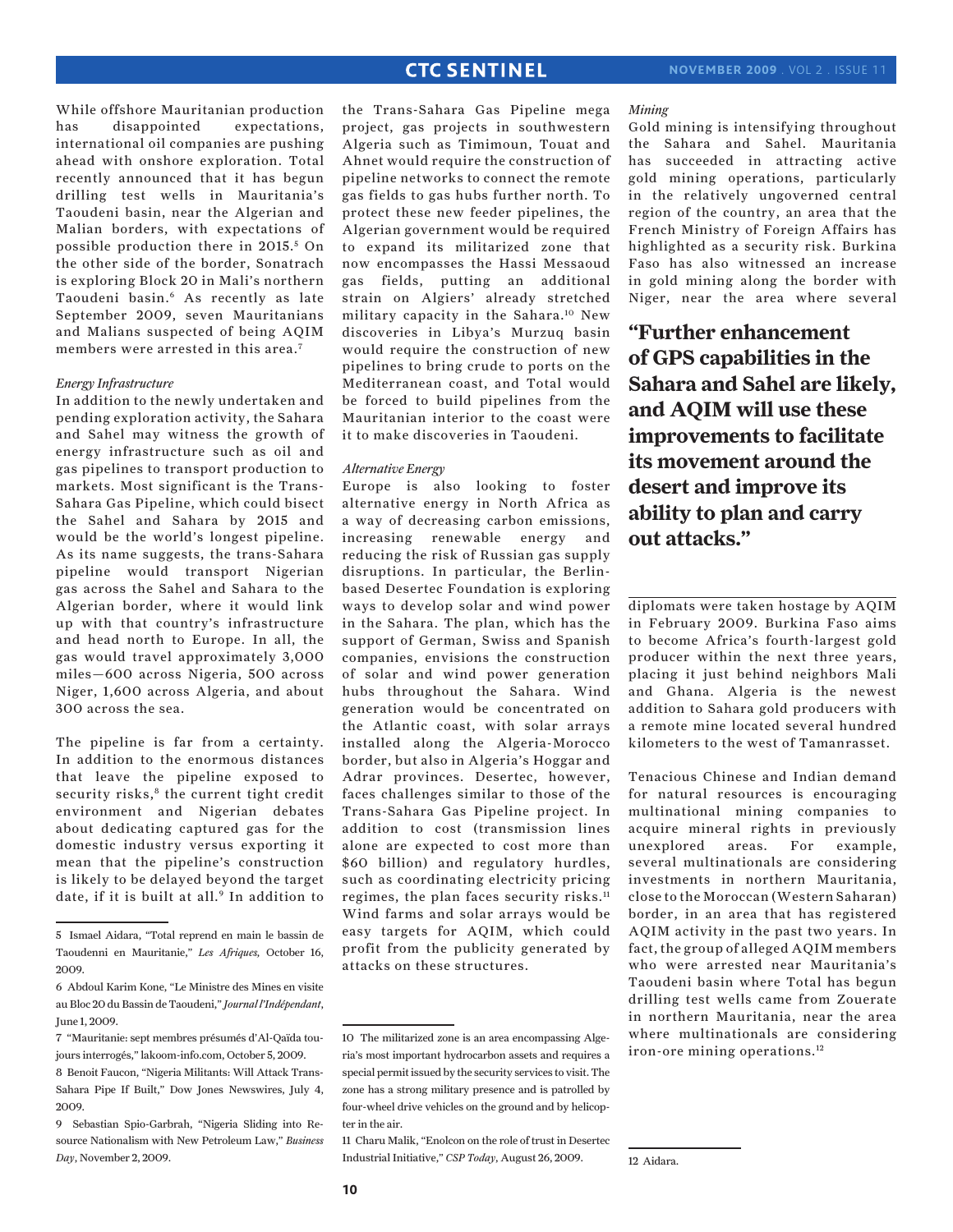#### **Population Growth and Urbanization**

In addition to the increasing presence of foreign firms in the Sahara and Sahel and the spread of energy-related infrastructure throughout the region, the Sahara and Sahel states' populations are booming, more than doubling in the last 50 years.<sup>13</sup> The Sahel's and Sahara's few cities are bearing the brunt of this population growth, as persistent drought and government settlement plans decrease the overall proportion of the population that still maintains a nomadic lifestyle. It is expected that by 2025, 43% of the Sahel population will be urban.<sup>14</sup> There are few statistics for most Sahel and Sahara cities, but even the few existing data points tell an urgent story. The Nigerien town of Agadez had approximately 10,000 residents at the beginning of the  $20<sup>th</sup>$ century. The population gradually grew to 50,000 by 1988. By 2001, there were 78,000 people living in Agadez and by 2005 the number had risen another 100,000, not including a "transient" population of approximately 20,000 people. The famous uranium mining town to the north, Arlit, has undergone similar growth. In 1988, Arlit had a population of 35,000.15 The 2001 census shows that the population grew to 69,000, which rose to 80,000 by 2006. Tamanrasset is also indicative of the region's urbanization and population growth; it had only between 4,000- 5,000 residents in the 1960s. Today, the town has grown to more than 100,000 people.16 Kidal in Mali is similar. In 1998, Kidal had a population of slightly more than 13,000. In 2007, it was approximately 24,000.17 According to one study, Kidal's and Agadez's annual population growth rates are between 10-20%. Arlit's growth rate is more than 20%.18

18 L. Olsson and L. Eklundh et al., "A Recent Greening of the Sahel – Trends, Patterns and Potential Causes," *Jour-*

It is almost impossible for economic growth rates to keep pace with the increasing size of the population. As a consequence, it is likely that the cities' residents will be compelled to seek livelihoods outside formal sectors, with implications for the growth of the informal economy and illicit activities. Population growth on top of informal economies also strains municipal budgets because they do not benefit from increased tax revenue. Moreover, this challenges the municipal governments' ability to expand urban infrastructure to meet the needs of the growing population. Residents strive to meet their own housing needs

**"Foreign diplomats and foreign installations in the Sahara and Sahel have been at the top of AQIM's target list, as exemplified by the capture of two Canadian diplomats in December 2008 and the suicide attack on the French Embassy in August 2009."**

by building shantytowns and other clandestine housing. There has often been a strong correlation between the presence of shantytowns and terrorism and criminality, although the causal nature of the correlation is disputable. Likewise, the rapid population growth rates in Sahel and Saharan cities introduce concerns about food and water security, increasing the likelihood of heightened social tensions and potential for unrest ensuing from struggles for access and control of resources.

#### **Increasing Mobility and Communication**

Not only will populations in the region be larger and test the limits of urban infrastructure in the coming years, but they will also be more mobile and interconnected. The introduction of handheld Global Positioning System (GPS) devices has made it easier for people to navigate the Sahara and Sahel without relying on the few paved roads and established tracks even if they have limited familiarity with the terrain. For example, GPS has made it feasible for people not from the region to drive from Kidal in Mali to northern Algeria without ever traveling on an established road.19 In the last year, accessing GPS has become even easier. In October 2008, Algerie Telecom launched GPS service for much of southern Algeria, both via conventional GPS devices, but also for GPS-compatible cell phones. <sup>20</sup> In addition to facilitating peoples' ability to move along unconventional routes, GPS also allows people to remain out of contact with populated areas for longer periods of time by being able to locate pre-established caches of weapons, food and fuel.<sup>21</sup> Cell phone coverage is also penetrating deeper into the Sahara and Sahel, increasing communication with other regions; this was historically limited to fixed lines or satellite phones.<sup>22</sup> Now it is possible to reach Europe and the United States from the heart of the Sahara and Sahel. Cell phone penetration rates as well as the expansion of internet-enabled cell phones in the Sahara and Sahel is likely to continue for the foreseeable future, meaning that Saharans will be able to communicate with increasing fluidity with friends and family, colleagues and collaborators elsewhere in the world.

#### **Growing Target Opportunities for AQIM**

While AQIM activity in the Sahara and Sahel has increased in recent years, in the comparative context it is still extremely limited. One of the factors restraining the pace of AQIM's operations in the Sahara and Sahel has been the lack of targets and the inability of AQIM members who are not from the region to move throughout the desert.<sup>23</sup> Also, there are few Europeans and Americans in the desert, both of which are preferred AQIM targets either for ideological reasons or for the practical motive that they are likely to

<sup>13</sup> M. R. Mulford, "Government, Population and Ecology in the Sahel: A Study in Disaster," 1994.

<sup>14</sup> This is based on a report released by the International Union for the Conservation of Nature in 1992.

<sup>15</sup> Y. Decroix and Martin J. de Saint, "Seroprevalence of HIV Infection in Arlit, Northern Niger," *Transactions of the Royal Society of Tropical Medicine and Hygiene* 84:1 (1990).

<sup>16</sup> Geoff D. Porter, "Curtailing Illicit and Terrorist Activity in Algeria's Tamanrasset," *CTC Sentinel* 1:9 (2008). 17 "Plan de Securite Alimentaire Commune Urbaine

de Kidal," Commissariat à la Sécurité Alimentaire and USAID-Mali, July 2007.

*nal of Arid Environment* 63:3 (2005): pp. 556–566.

<sup>19</sup> Mulford.

<sup>20 &</sup>quot;Une filiale d'Algérie Télécom dévoile de nouveaux services GPS et VoIP," *Magharebia*, August 4, 2008. 21 "Des 'trafiquants' arrêtés au Nord du Mali," *Journal* 

*Tahalil*, September 16, 2009.

<sup>22</sup> Paul Hunter, "130 Days in Captivity; Canadian Diplomat Reveals Details of his Harrowing Time in Captivity," CBC News, September 9, 2009.

<sup>23</sup> Salima Tlemcani, "Révélations sur une organisation en déroute," *El-Watan*, August 1, 2007.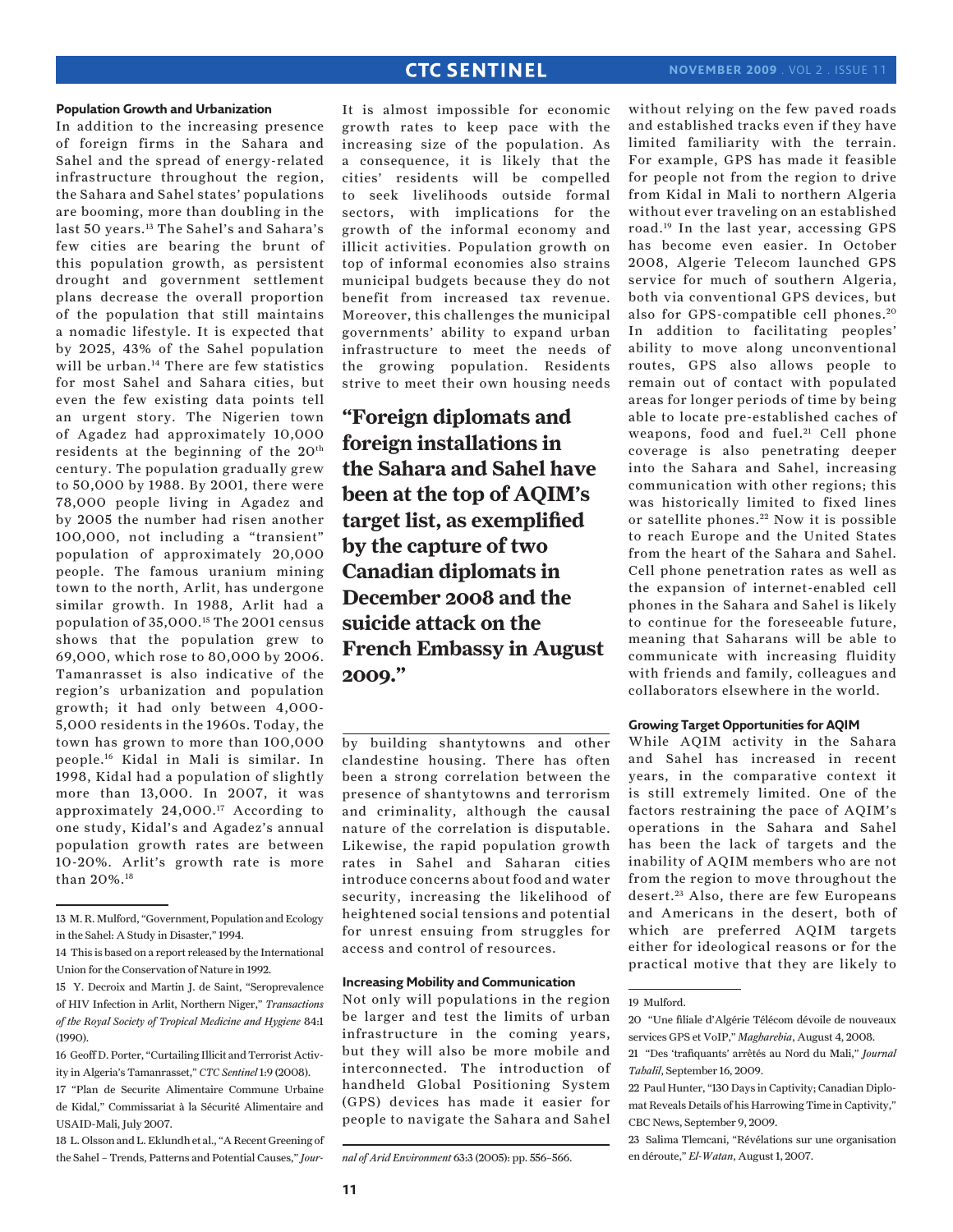afford higher ransoms. Moreover, while AQIM member Mokhtar Belmokhtar's marriage into local families allowed him to be a capable leader in the Sahara, he seems to be increasingly less motivated by Salafi-jihadi ideology and now harbors more conventionally criminal, for-profit aspirations. 24 His apparently ideologically rigorous counterpart, Yahya Djouadi, who was ostensibly appointed by AQIM leader Abdelmalek Droukdel to replace the wavering Belmokhtar, is from northern Algeria and is at pains to make alliances in the Sahara. As a result, he has been unable to carry out effective campaigns there.

Yet the increased presence of foreign energy and mining firms throughout the Sahara and Sahel in the coming years means that AQIM will have a richer target set. AQIM, in both the Sahara and in northern Algeria, has targeted foreign companies in addition to representatives of state security services. There are abundant examples of AQIM attacks against foreign firms in northern Algeria, where they have been historically more prevalent. Attacks against Brown and Root-Condor, a KBR subsidiary, in 2006 and subsequent attacks against Canadian engineering, procurement and construction firm SNC-Lavalin in 2008 and again in 2009 have made foreign firms extremely aware of the threat AQIM poses to their operations and personnel.<sup>25</sup> Foreigners in general are privileged AQIM targets. While not an exhaustive list, the kidnapping of German tourists in 2003 in Tamanrasset, the murder of French tourists in Aleg in Mauritania in 2006, the kidnapping of Austrian tourists in Tunisia who were transported to Mali in 2008, and the capture of Swiss and French tourists in 2009 are all indicative of this trend. Likewise, foreign diplomats and foreign installations in the Sahara and Sahel have been at the top of AQIM's target list, as exemplified by the capture of two Canadian diplomats in December 2008 and the suicide attack on the French Embassy in August 2009.

Even if firms minimize their expatriate personnel, AQIM has demonstrated that it views nationals working for foreign firms as legitimate targets. In addition, AQIM is likely benefiting from advances in navigation and communication technology. Further enhancement of GPS capabilities in the Sahara and Sahel are likely, and AQIM will use these improvements to facilitate movement around the desert and improve its ability to plan and carry out attacks. Similarly, cell phone penetration will make it easier for AQIM cells to communicate with one another and foster technology transfers such as how to build improvised explosive devices.

Aid that the U.S. and France are providing Sahel and Sahara states to enhance their counterterrorism capabilities is unlikely to allow local governments to keep pace with AQIM's increasing target opportunities and capabilities. France has provided military assistance to President Mohamed Abdel Aziz's government in Mauritania and the United States has given military aid to Mali, but the aid is calibrated to the threat that AQIM poses at the present and not its likely capabilities in the coming years. Algeria has refused U.S. counterterrorism assistance, even though the AQIM threat there is perhaps most acute and is likely to grow most significantly in light of Algeria's aggressive push to expand oil and gas exploration and production in the southwest of the country.

These factors mean that in the coming years, new investments in the Sahara and Sahel will come under increasing danger from criminals and bandits, along with fighters belonging to AQIM. Unfortunately, it does not appear that governments in the region are currently prepared to neutralize this growing threat.

*Dr. Geoff D. Porter is the Director of Middle East and Africa at Eurasia Group, the political risk consulting firm. He writes frequently on energy and security issues in North Africa. During the course of his work he has traveled extensively throughout the region.* 

### **Hizb Allah's Domestic Containment and Regional Expansion Strategies**

### By Benedetta Berti

during the past few months, Lebanese Hizb Allah has pursued two strategic priorities. Within Lebanon, the organization is focused on preserving the internal balance of power and preventing the international community from increasing its role within the country. At the same time, while concentrating its efforts on protecting its political and military power internally, Hizb Allah is investing significant political capital to improve its regional role and status, both politically and operationally.

This article will first analyze Hizb Allah's domestic strategy, showing how the organization is stifling the actions of the newly elected government while also curtailing the influence of the international community within Lebanon. It will then examine Hizb Allah's regional strategy, which includes becoming increasingly confrontational with "moderate" governments in the region, particularly Egypt.

#### **Hizb Allah's Domestic Strategy**

In the aftermath of its electoral defeat in Lebanon's June 2009 parliamentary elections, Hizb Allah has been relying on its popular legitimacy and political power to limit the elected government's freedom of political maneuver. Specifically, the Hizb Allah-led March 8 coalition stalled the formation of the new executive cabinet for months by demanding to be rewarded with at least 11 of the 30 available cabinet seats. If granted, this request would have both conferred the organization veto power over any substantial national reform that could threaten the group, and at the same time it would have weakened the elected majority.1 In the end, the two camps agreed to form a "unity cabinet" composed of 15 members of the March 14 coalition, 10 members from the Hizb Allah-led opposition, and five independent candidates appointed by President Michel Suleiman.<sup>2</sup>

<sup>24</sup> Geoffrey York, "Diplomat Robert Fowler's Kidnapper has Powerful Terrorist Links," *Globe and Mail*, October 13, 2009.

<sup>25</sup> Bertrand Marotte, "SNC-Lavalin Won't Evacuate Workers," *Globe and Mail*, October 22, 2009.

<sup>1 &</sup>quot;PM Al-Sanyurah After Cairo Meeting: Third Blocking Experience Failed," Lebanese National News Agency, June 14, 2009.

<sup>2 &</sup>quot;Without National Consensus New Cabinet Will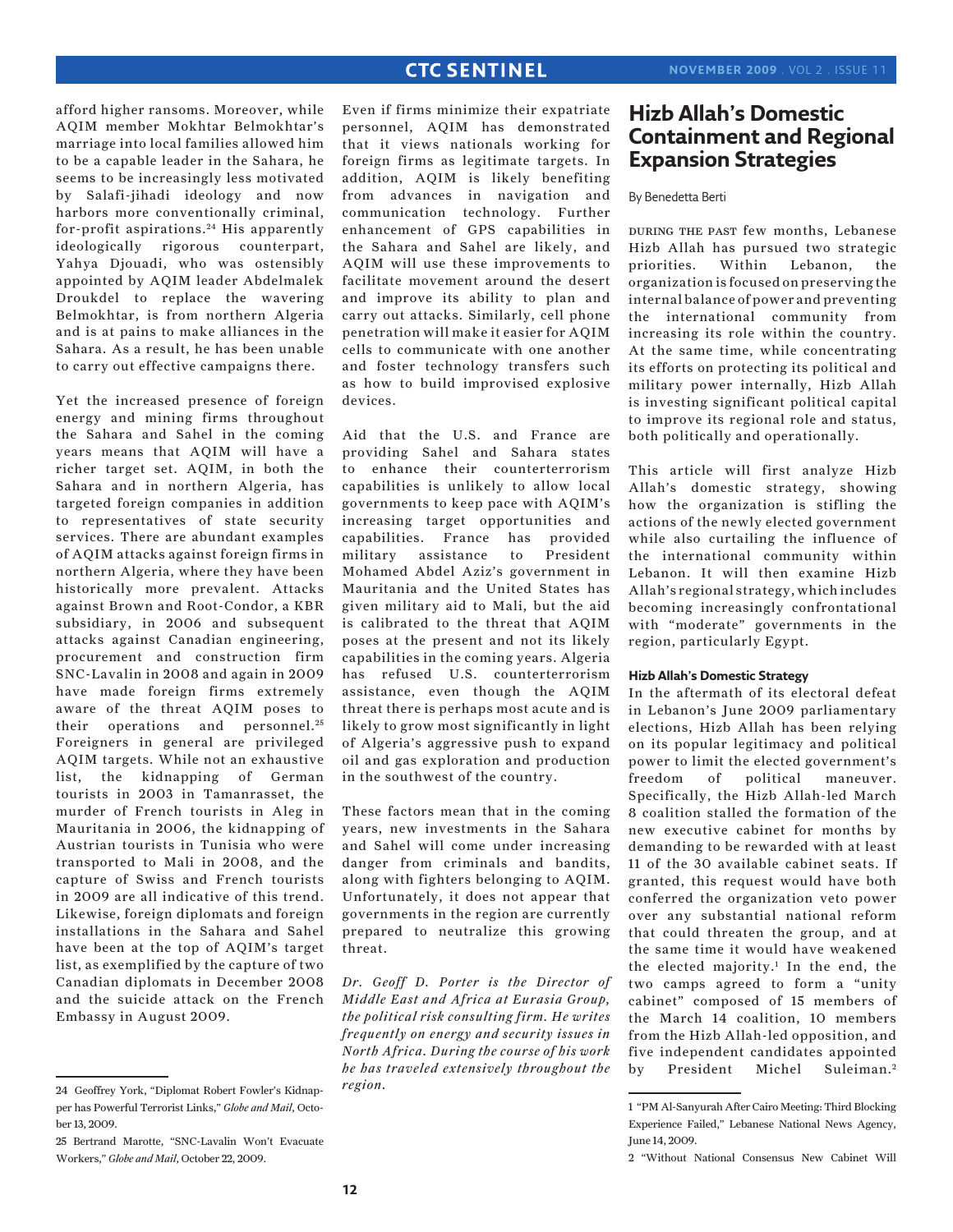This agreement is still considered favorable to Hizb Allah, which counts on the "independent" candidates to prevent the elected government from implementing reforms that would hurt the organization's strategic interests.

At the core of the ongoing crisis lies Hizb Allah's strategic interest in preserving its freedom of action and preventing the March 14 forces from addressing the issue of Hizb Allah's military apparatus and their *de facto* control of southern

**"Hizb Allah has become increasingly confrontational with the so-called 'moderate Arab regimes,' including Jordan, Egypt, Saudi Arabia and the Gulf states."**

Lebanon. It has been a strategic imperative of the Lebanese-Shi`a organization to rely on all available tools—political and military—to avoid this occurrence. This was exemplified by Hizb Allah's violent reaction in May 2008 to the attempts by the cabinet of former Prime Minister Fouad Siniora to remove Hizb Allah sympathizer Wafic Shkeir from his post as security chief at Hariri International Airport, and to shut down the organization's communications network.<sup>3</sup> Similarly, in

Achieve Nothing," Agence France-Presse, November 11, 2009.

3 The May 2008 events are the culmination of a political crisis that began in December 2006 between the ruling coalition and the Hizb Allah-led opposition. The predicament was over the failure to create a national unity government between the majority coalition (the March 14 Alliance) and the opposition parties. This lack of agreement led to the resignation of the opposition ministers from Prime Minister Siniora's cabinet in November 2006 and to a long-standing boycott, causing the de facto paralysis of the Lebanese government and deeply impairing its decision-making process. The crisis escalated from peaceful protests to armed confrontation in May 2008, after the March 14 government attempted to remove Hizb Allah sympathizer Wafic Shkeir from his post as security chief at the Hariri International Airport and to shut down the organization's communications network. Hizb Allah viewed these acts as a war declaration and on May 7, 2008 the organization sent gunmen to seize parts of West Beirut—the Sunni area where most supporters of the aftermath of the June 2009 elections, Hizb Allah's parliamentary leader, Mohammed Raad, warned that a political crisis would explode if the government insisted on disarming Hizb Allah.4

At the same time, while actively engaging the domestic political system to maintain the current balance of power, Hizb Allah has been increasingly active in attempting to curtail the influence of the international community within Lebanon, directing its efforts against the recently established UN Special Tribunal for Lebanon, and the locallydeployed forces of the United Nations Interim Force in Lebanon (UNIFIL). From the outset, Hizb Allah has been adamantly against the idea of creating an international tribunal to investigate political killings in Lebanon. Even after the actual establishment of the UN Special Tribunal for Lebanon tasked with investigating the 2005 attack that killed former Prime Minister Rafiq Hariri, the group has maintained a noncooperative position. Furthermore, during the past six months, Hizb Allah's animosity and rhetoric against the tribunal have increased even further.

First, the group reacted angrily to accusations advanced by the German newspaper *Der Spiegel* directly implicating them in the Hariri assassination.<sup>5</sup> Following the release of the report, Hizb Allah Secretary General Hassan Nasrallah stated that the article was an "act of Israeli provocation against the Shiites."6 Second, in the aftermath of the elections, Hizb Allah adopted a progressively more hostile tone against the tribunal. On July 28, 2009, the organization threatened the court, stating:

Hizb Allah is a steady mountain and the international tribunal will not shake one hair on its head. All those standing behind [these accusations] will regret [it] and let everyone know that what we did on May 7, 2008 [the organization's armed "takeover" of West Beirut] was just a shaking of a hand. We are powerful to the point where we can turn ten tables and not just one.<sup>7</sup>

Concurrently, Hizb Allah has also increased its opposition against the UNIFIL presence in Lebanon, especially after Hizb Allah sympathizers and UNIFIL troops clashed on July 18, 2009.8 On that occasion, UNIFIL troops were prevented from inspecting a village in southern Lebanon where a Hizb Allah weapons depot had just exploded.9 During the confrontation with the local Hizb Allah militia, 14 UN peacekeepers were injured.10 Hizb Allah initially blamed the peacekeepers' alleged lack of coordination with the Lebanese army for the incident—a claim quickly denied by the international troops.<sup>11</sup> Subsequently, Hizb Allah changed its position and directed its accusations against the UNIFIL presence. Lebanese Hizb Allah Member of Parliament Nawaf Mousawi said, "The UN has no sovereignty over south Lebanon because the area is not under international mandate." Mousawi blamed the international troops for "overstepping their boundaries," reminding them that UNIFIL's role should be solely "limited to supporting the Lebanese army when the army requests support, and they cannot move according to the request of the Israeli side."12 In this sense, in the past few months Hizb Allah has actively engaged in trying to limit UNIFIL's freedom of action and its role within southern Lebanon.

Rafiq Hariri's Future Movement are located. The seizure of Beirut led to a series of bloody engagements between the different sectarian groups, leading to the worst episodes of violence since the civil war. See "Hezbollah Militants Take Over West Beirut," CNN, May 9, 2008.

<sup>4</sup> David Schenker, "Now Comes the Hard Part," *Weekly Standard*, June 22, 2009.

<sup>5</sup> Erich Follath, "New Evidence Points to Hezbollah in Hariri Murder," *Der Spiegel*, May 23, 2009.

<sup>6 &</sup>quot;Hezbollah Chief Describes Report of Der Spiegel as Israeli Provocation Against Shiites," Xinhua, May 26, 2009.

<sup>7 &</sup>quot;March 14 Sources to Rai Aam: Nasrallah Put Gun Back on the Table," *al-Rai al-Aam*, July 28, 2009.

<sup>8 &</sup>quot;South Lebanon Residents Prevent Peacekeepers Searching After Ammunition Explosion," Xinhua, July 18, 2009.

<sup>9</sup> Zeina Karam, "UN Says South Lebanon Weapons Cache a Violation," Associated Press, July 15, 2009.

<sup>10 &</sup>quot;14 UN Peacekeepers Injured in Lebanon Protest," Agence France-Presse, July 18, 2009.

<sup>11 &</sup>quot;Clashes Between Southerners & UN Forces, A Threat To UNIFIL Role," *al-Hayat*, July 20, 2009.

<sup>12 &</sup>quot;Hezbollah Lawmaker Says South Lebanon not Under International Mandate," Xinhua, July 21, 2009.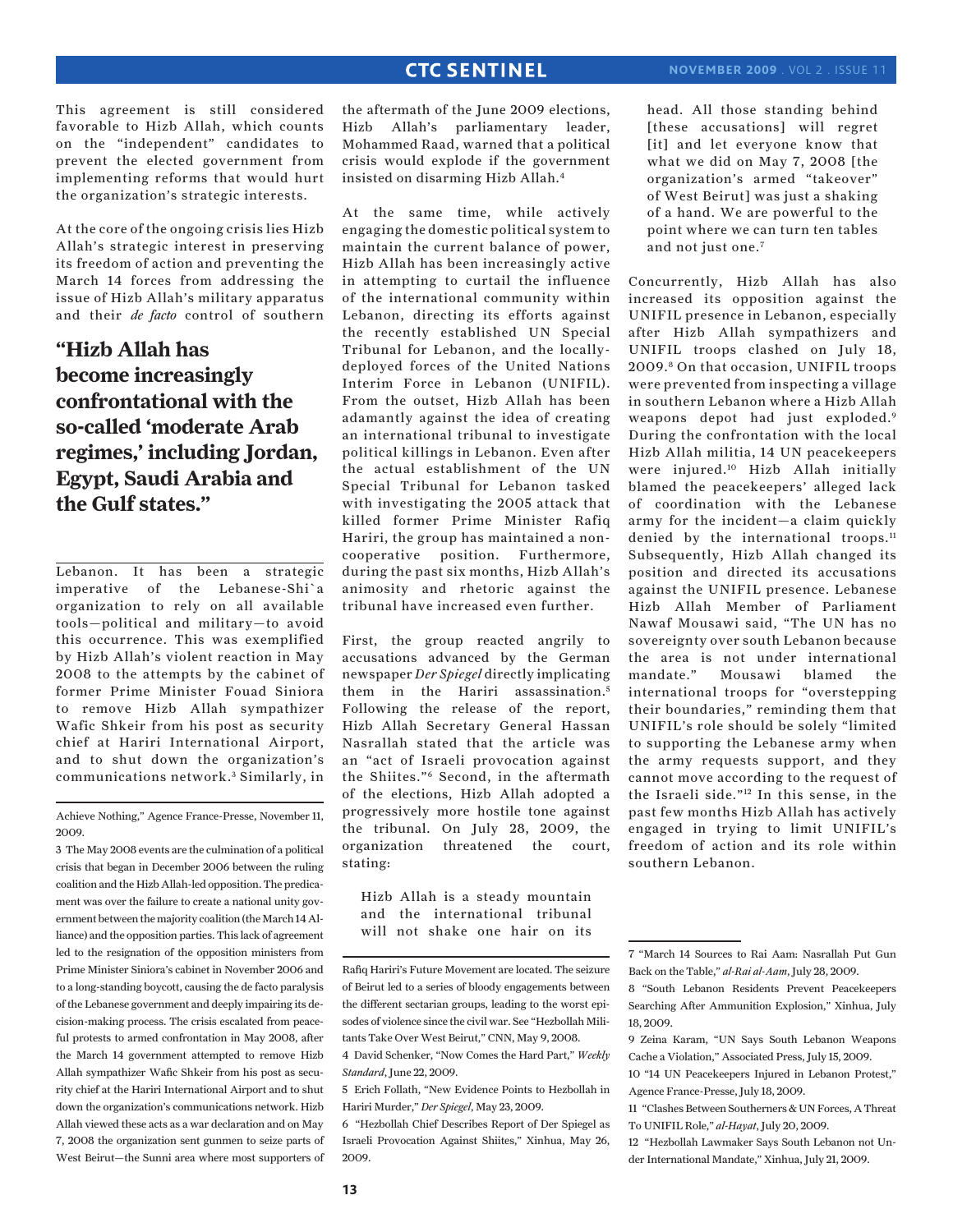While the majority of the international media's attention has focused on the domestic aspect of Hizb Allah's political and military strategy, the past few months have also revealed an increased level of international activism for the group, both through direct operational involvement as well as through political and diplomatic interventions.

First, Hizb Allah has become increasingly confrontational with the so-called "moderate Arab regimes," including Jordan, Egypt, Saudi Arabia and the Gulf states. Specifically, Hizb Allah relied on the last Israeli military operation in Gaza in December 2008 to January 2009 to criticize and chastise some of these countries for their lack of support for Hamas. For instance, Hizb Allah's head of international relations, Nawaf Mousawi, repeatedly lamented the "suspicious silence" of Arab leaders, while Secretary General Nasrallah conducted a personal campaign against Egypt. Similarly, the Lebanese-Shi`a organization also used the Gaza war to issue declarations casting doubts on the role of Saudi Arabia and its peace proposal. Hizb Allah Shaykh Qassem strengthened this thesis by stating "we believe that the mentioned initiative [the Saudi initiative] was buried after the Gaza war," adding that "as long as Israel exists, it will pose a threat to the entire region."13

In particular, Hizb Allah is engaged in an open confrontation with Egypt. At first, Secretary General Hassan Nasrallah harshly criticized Egypt for not opening the Rafah Crossing during the last Gaza war, and called the Egyptian people to protest and rise up against their government: "Let the Egyptian people take to the streets in the millions. Can the Egyptian police kill millions of Egyptians? No, they cannot."14 The organization's stance, backed by Iranian President Mahmoud Ahmadinejad,15 was rebutted by the Egyptian media, which reacted by accusing the Shi`a group of being an Iranian proxy tasked

with weakening Egypt's position as a broker in the Arab-Israeli conflict.16 Within Lebanon, members of the ruling March 14 Coalition, including Christian Lebanese Forces chief Samir Geagea, criticized Hizb Allah for its escalation of words against Egypt and accused the group of attempting to topple the Arab regime.17

In the months following the end of hostilities in Gaza, tensions between Hizb Allah and Egypt did not deescalate; on the contrary, the crisis only deepened as Egypt uncovered a Hizb Allah network operating clandestinely within

**"Although the actual extent of Hizb Allah's operations in Egypt remains unknown, it is clear that the group had an organized logistic, and at least to some extent operational, presence in the country—and that it is now employing these external cells in a way that signals a trend of increased regional activism."**

the country. In April 2009, Egypt announced the arrests of approximately 50 Egyptians, Palestinians and Lebanese militants, all accused of having ties with Hamas and Hizb Allah, and of operating on behalf of the latter organization.18 Egypt's state prosecutor also indicted the individuals for plotting to carry out terrorist operations within Egypt.<sup>19</sup> As the investigations unfolded, Egyptian cabinet minister Mufed Shehab disclosed that the local authorities had seized explosive belts from the cell, and said that the group had been monitoring tourist resorts in the Sinai, an area with a high concentration of international and Israeli tourists.<sup>20</sup> Eventually, 26 individuals, including two Lebanese and five Palestinian nationals, were brought to trial and formally charged with spying for Hizb Allah. They are currently awaiting sentencing by the State Security Emergency Court.<sup>21</sup> The state prosecutor indicated that 18 of the captured militants were providing Hizb Allah logistics information regarding both tourist resorts in the Sinai, as well as Suez Canal schedules, and that Hizb Allah had transferred more than \$38,000 to the local cell, tasking them to acquire explosives.<sup>22</sup>

Hizb Allah first reacted by denying any interest in carrying out operations within Egypt,<sup>23</sup> and accused Cairo of fabricating accusations in retaliation for the organization's criticisms of Egypt's stance on Gaza.<sup>24</sup> By April 10, 2009, however, Secretary General Nasrallah admitted that at least one of the arrested militants—Sami Hani Shehab, the alleged ringleader—was a Hizb Allah agent dispatched to Egypt to aid Hamas in smuggling weapons through the Egyptian-Palestinian border. He added: "if aiding the Palestinians is a crime, then I am guilty and proud of it." $25$ During a later rally in Beirut, Nasrallah also stated:

We have not formed an organization in Egypt and we do not plan to form an organization in Egypt. We did not target Egypt, its security, order, and stability, and we are not concerned with its internal affairs. We work for a very clear cause; namely, supporting our Palestinian brothers. <sup>26</sup>

<sup>13</sup> Husayn Asi, "Shaykh Qassem Affirms Arab Peace Initiative was Buried," al-Manar, January 22, 2009.

<sup>14 &</sup>quot;Hezbollah Calls for Urgent Steps on Gaza Among Arab Leaders," Xinhua, December 27, 2008; Al-Manar, December 28, 2008.

<sup>15 &</sup>quot;Lebanon: Hezbollah Leader Criticizes Egyptian Stand on Gaza," al-Manar, January 14, 2009.

<sup>16 &</sup>quot;Egyptian FM Slams Hezbollah Chief Over Protest Calls," Agence France-Presse, December 29, 2008.

<sup>17 &</sup>quot;Lebanese Pro-Gov't Leaders Criticize Verbal Attack On Egypt," Xinhua, December 30, 2008.

<sup>18 &</sup>quot;Egypt Arrests 50 for Alleged Extremist Ties," Associated Press, April 7, 2009.

<sup>19 &</sup>quot;Egypt Accuses Hezbollah of Plotting Attacks," al-Arabiya, April 7, 2009.

<sup>20</sup> Maggie Michael, "Egypt: Hezbollah Cell Plotted Against Israelis," Associated Press, April 12, 2009. 21 Sarah El Deeb, "Egypt Refers 26 Hezbollah Suspects to Trial," Associated Press, July 26, 2009. 22 Ibid.

<sup>23</sup> Muhammad Shumaysani, "Egypt and the Aggressive Claims Against Hezbollah," al-Manar, April 9, 2009. 24 Muhammad Abdallah, "The Egyptian Government

and the Hostile Accusations Against Hezbollah," al-Manar, April 8, 2009.

<sup>25 &</sup>quot;Lebanese Hezbollah Chief Denies Plotting Attacks Against Egypt," Xinhua, April 10, 2009.

<sup>26 &</sup>quot;Lebanese Hezbollah Did Not Target Egyptian Security, Stability," al-Manar, May 2, 2009.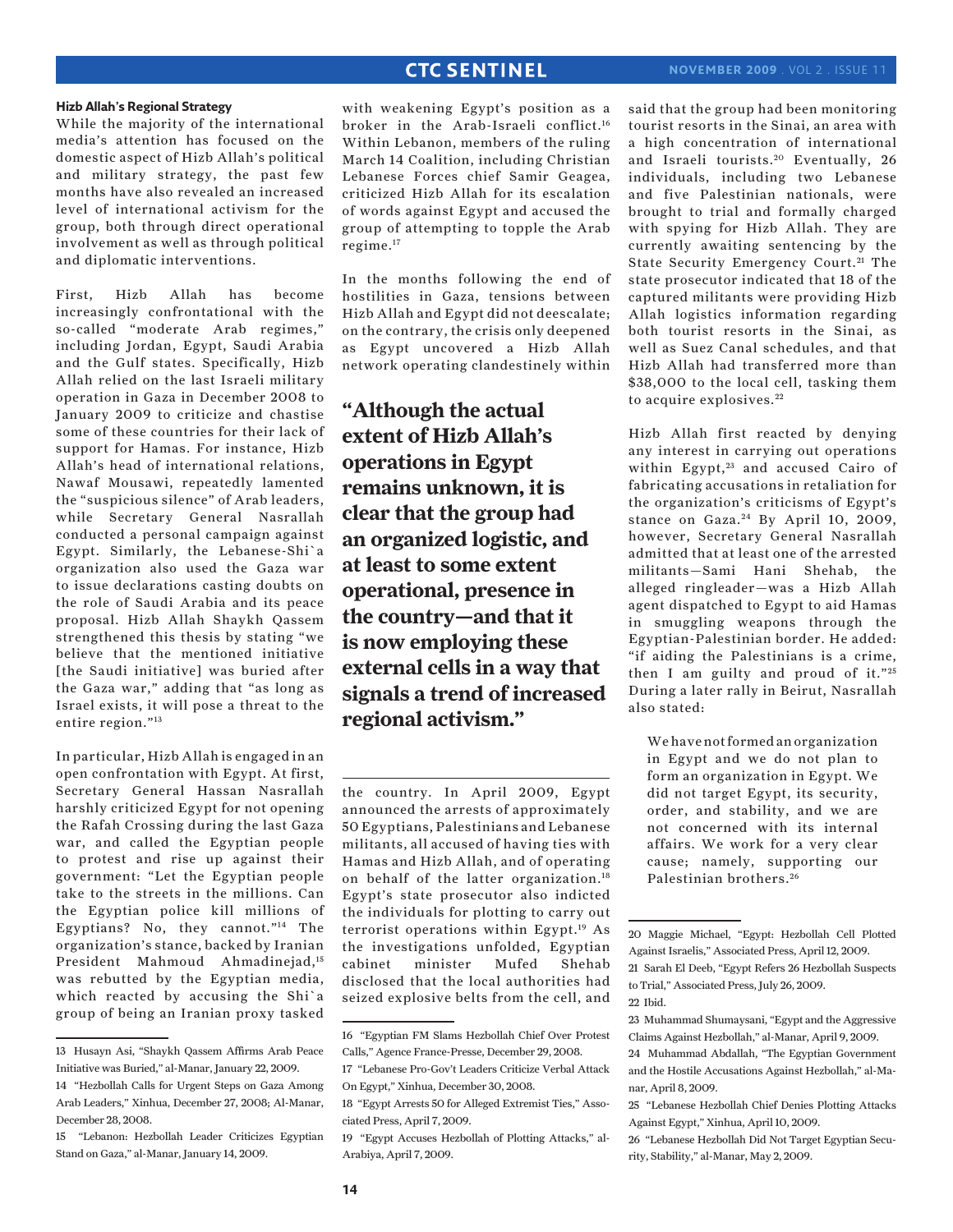Within Egypt, the Muslim Brotherhood was one of the few local political forces that stood up to defend Hizb Allah, stating that the government's indictment was a political move to discredit the group. 27 The head of the Brotherhood's political bureau, Isam al-Aryan, asserted that the accusations were part of Egypt's plan to pressure Hizb Allah

**"Hizb Allah is strengthening the 'resistance bloc' while discrediting the 'moderate' regimes and alienating them from their populations."**

to change its hostile position toward the Egyptian government.<sup>28</sup> Palestinian political forces were divided in reacting to Egypt's accusations. Fatah-aligned forces condemned Hizb Allah's actions, whereas Hamas rebutted the charges and added that the accusations were part of an intimidation campaign against Hamas.<sup>29</sup>

Although the actual extent of Hizb Allah's operations in Egypt remains unknown, it is clear that the group had an organized logistic, and at least to some extent operational, presence in the country—and that it is now employing the organization's external cells in a way that signals a trend of increased regional activism. In fact, although it is not possible to assess to what extent Hizb Allah already had an organized clandestine presence in the region, the group is now increasingly visible and active, shifting from dormant to operational. In fact, this rise in external operational activities and regional visibility has not been limited to Egypt. According to Kuwait's *al-Watan*, for example, Hizb Allah has also been increasingly active within Kuwait, where the local branch of the organization is currently trying to enhance its political role and increase its internal strength. <sup>30</sup> Even more recently, the UAE-based newspaper *al-Ittihad* claimed that three Hizb Allah militants were killed during a confrontation between the Yemeni government and Houthist rebels in the Saada region, in northern Yemen. If the report is true, it raises questions over the extent of Hizb Allah's presence in that country.<sup>31</sup>

In this sense, both the ongoing political tensions between Egypt and Hizb Allah, and the organization's enhanced regional presence, can be read as part of a larger Iranian plan to expand its regional influence by discrediting and questioning the legitimacy of other prominent regional players, such as Egypt. With that objective, the organization is actively struggling, both politically and operationally, to further redefine the regional alliances. Hizb Allah is strengthening the "resistance bloc" while discrediting the "moderate" regimes and alienating them from their populations.

Secretary General Nasrallah articulated Hizb Allah's regional strategy in detail during the September 18, 2009 al-Quds (Jerusalem) day celebrations. On that occasion, he stressed the fact that the organization sees the region as divided between "allies" and "enemies" of the "resistance," and emphasized the need to change the status quo. Referring to the moderate Arab regimes, he said that "we have to replace the regimes in the Arab countries with other regimes that are convinced of war in order to send their armies to war."<sup>32</sup> Recognizing that this option may not be realistic in the short-term, he stressed the need to boost popular resistance throughout the region and added that the entire Middle East should follow the steps of Iran and Syria. In that regard, he also added: "I know Iran and I know its wise, courageous, and skilful administrator. I know its leaders and its people and its stand. I tell you that this Iran will never abandon the peoples of this region or the resistance movements in this region."33 Nasrallah's message was directed both toward the people living under regimes deemed by the organization as "corrupt" by encouraging them to embrace the "resistance," as well as toward the Lebanese people by urging them to shift their regional political alliances. In this sense, the secretary general also stated: "Iran wants to include Lebanon in the Syrian-Iranian axis by arming the army." <sup>34</sup>

### **Conclusion**

Hizb Allah's internal strategy of containing both its political enemies and the international community has been matched by an increased interest in adopting a more visible regional role and in boosting the "axis of resistance" as a viable regional political project.

At this point, it is still rather difficult—given the paucity of reliable information available—to estimate the extent and impact of Hizb Allah's operational presence outside of Lebanon. Nevertheless, the fact that the group has been remarkably more visible in the region, more active in supporting local "resistance" cells, and more vocal against the "Arab moderate regimes" may signal that the group is permanently seeking a more prominent and powerful regional role. This could represent both a political and a security challenge for the group's enemies in the Arab world, as well as for Israel.

*Benedetta Berti is the Bradley Foundation Doctoral fellow at the Fletcher School (Tufts University), and a Neubauer Associate Research Fellow at the Institute for National Security Studies (Tel Aviv University). Ms. Berti specializes in international security studies and Middle Eastern politics.*

<sup>27</sup> Durayd al-Bayk, "Egypt to Prove 'Hezbollah Plot,'" *Gulf News*, April 9, 2009.

<sup>28</sup> Ibid.

<sup>29 &</sup>quot;Hamas MP Says Egypt's 'Campaign' Against Hezbollah Targets Hamas," Quds Press, April 15, 2009.

<sup>30</sup> Abdullah al-Najjar, "Hezbollah and the Incursion Into Kuwait," *al-Watan*, October 9, 2009.

<sup>31 &</sup>quot;Three Explosives Experts from Hezbollah Killed in Saada," *al-Ittihad*, October 17, 2009.

<sup>32 &</sup>quot;Nasrallah Commemorates Al-Quds Day," speech transcript, September 18, 2009. 33 Ibid.

<sup>34 &</sup>quot;Nasrallah Says Iran Is Willing To Arm The Lebanese Army," al-Manar, May 29, 2009.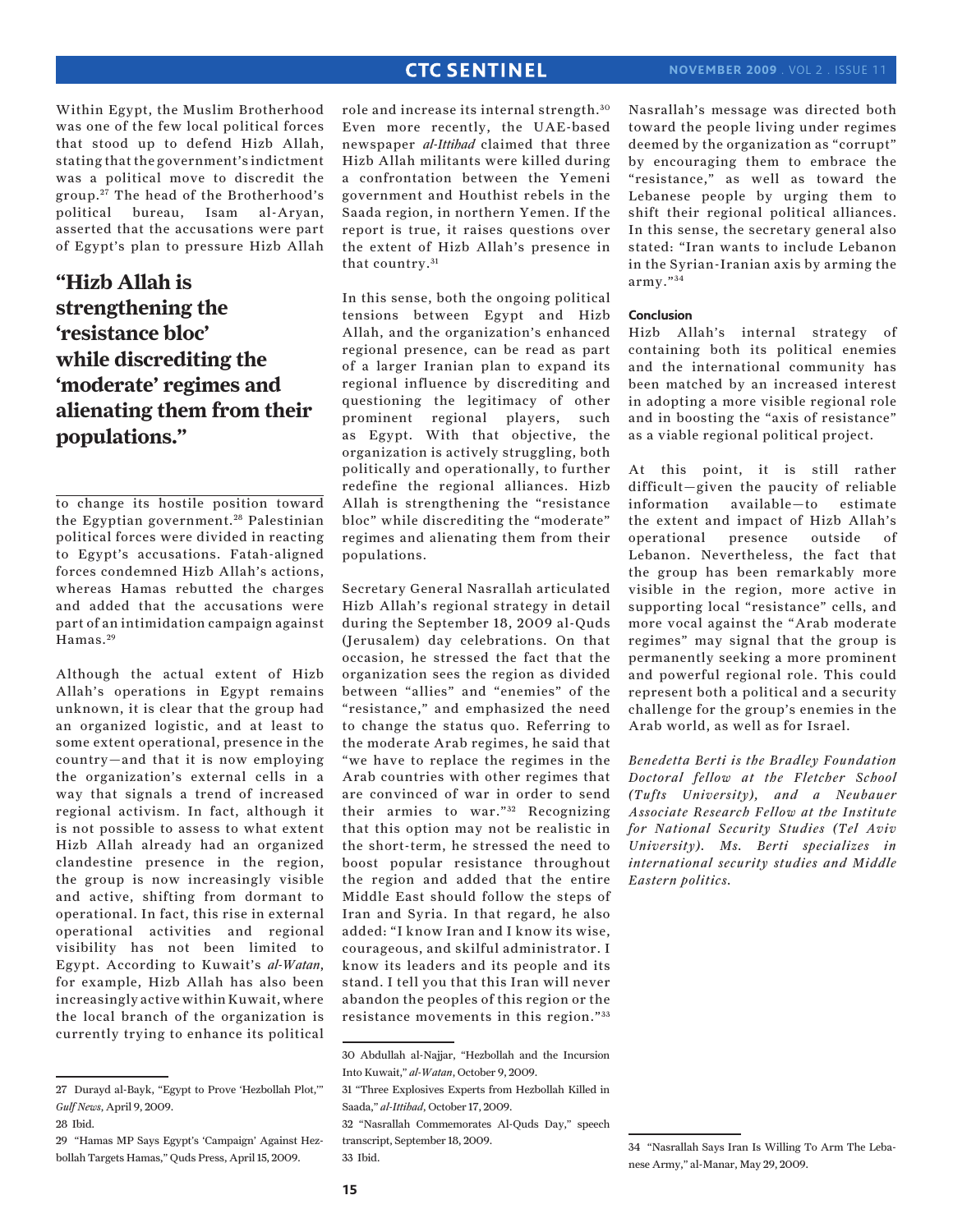### **Jihadist Radicalization and the 2004 Madrid Bombing Network**

By Fernando Reinares

on march 11, 2004, terrorists launched a series of coordinated bombings against Madrid's commuter train system, killing 191 people. The terrorists who planned and perpetrated the attacks belonged to multiple different groups and organizations, but they shared a common jihadist ideology. The attacks have often been labeled a case of "homegrown" terrorism, a result of extremist attitudes caused by the war in Iraq, or the product of a self-radicalized cell. Yet a closer look at the individuals involved in the network behind the attack reveals a more complicated picture.

It is important to examine the network responsible for the March 2004 Madrid plot in more detail, since the incident constituted the most lethal terrorist attack in a Western country since the September 11, 2001 attacks in the United States. Analysis of the network will help provide a deeper understanding of terrorist radicalization, a process that continues to occur within open societies. Indeed, the individuals responsible for the March 2004 Madrid bombings did not become prone to terrorism at the same place, the same time or through the same processes. A detailed examination of the case, based on official information extracted from judicial documents, reveals interesting variations in the radicalization process.1

#### **The Madrid Bombing Network**

The terrorist network responsible for the March 11, 2004 attacks in Madrid was assembled between March 2002 and November 2003. During this time period, the desire and then the decision to execute a terrorist attack in Spain

caused the coalescing of four relatively small clusters of individuals. Two of the clusters were interconnected because they evolved from the remnants of an al-Qa`ida cell established in Spain during the mid-1990s. This cell was led by Syrian-born Imad Eddin Barakat Yarkas, better known as Abu Dahdah, and was partially dismantled during the months following  $9/11<sup>2</sup>$ 

A third cluster of individuals who eventually became part of the network was linked to the Moroccan Islamic Combatant Group (GICM), which established structures across Western Europe in the 1990s, particularly in France and Belgium. The fourth cluster was initially composed of a criminal gang active throughout Spain and specialized in illicit trafficking of drugs and stolen vehicles.

There are 27 individuals about whom there is currently both empirical data and legal grounds to implicate in the preparation or execution of the Madrid bombings.<sup>3</sup> Of the 27, 13 have already been convicted in Spain, two in Morocco and one in Italy, all on charges of involvement in the March 2004 plot. Seven individuals committed suicide in an apartment safe house in the Spanish town of Leganés on April 3, 2004. The four remaining individuals are known fugitives, although one of them was handed over to the Moroccan authorities

3 The number of people directly or indirectly involved in the attacks may exceed 27. It would be beyond the deontological boundaries of academic work, obliged to respect fundamental human rights and rule of law guarantees when researching and publishing on terrorism, to include persons who were detained following the attacks but never charged, or prosecuted but absolved of all charges. Others, condemned for dealing with stolen explosives that ended up in the hands of the terrorists, did not exactly belong to the jihadist network as such and therefore are excluded from this analysis.

after being arrested in Syria in 2007 and still awaits trial in Morocco.

All 27 individuals were men, born between 1960 and 1983. More than half were between 23 and 33 years of age at the time of the bombings. Most were native Moroccans, except for three Algerians, one Egyptian, one Tunisian and one Lebanese.4 None were originally from Spain.

At the time of the attacks, 24 of the 27 were living in Spain, a country in which the vast majority of Muslims are of Moroccan descent.<sup>5</sup> Two of the group lived in the Belgian city of Brussels and one in the northern Italian city of Milan. Most of the men were economic immigrants and included both legal and

**"The Madrid attacks were not a case of 'homegrown terrorism' in the strictest sense of the word. Among the network's members were individuals linked to international terrorist groups such as the GICM and al-Qa`ida."**

illegal foreign residents. Many of the men were single, although a significant number were married and a few had children. Although the sociological profile of the group was diverse, they were generally poorly educated and did not have high-paying jobs.

5 Most of those part of the bombing network who lived in Spain resided in or near Madrid.

<sup>1</sup> Unless marked otherwise, all of the facts in this article are drawn from the criminal proceedings for the 2004 Madrid train bombings, which in Spain accumulate 241 tomes and 30 separate volumes with previously secret records, containing a total of 93,226 paged files. In addition, judicial documentation includes records from the central investigative judge responsible for the case and sentences both at the National Court and the Supreme Court. Also, from related criminal proceedings and sentences delivered in Milano and Sale.

<sup>2</sup> This al-Qa`ida cell in Spain was detected by the police at the end of 1994. Among its founding members were Anwar Adnan Mohamed Saleh, also known as Chej Salah, who moved from Madrid to Peshawar in October 1995 and Mustafa Setmarian Nasar, better known as Abu Mus`ab al-Suri, who relocated to London four months before and then settled close to Usama bin Ladin in Afghanistan. This al-Qa`ida cell was connected to the Hamburg cell that spawned the 9/11 attacks. Abu Dahdah was in contact with Mohammed Atta since the early 1990s. The former and 17 other individuals were convicted of terrorism related charges by the National Court on September 26, 2005.

<sup>4</sup> The Moroccans include: Hassan el-Haski, Youssef Belhadj, Mohamed Larbi ben Sellam, Jamal Ahmidan, Said Berraj, Mohamed Afalah, Jamal Zougam, Othman el-Gnaoui, Fouad el-Morabit Anghar, Saed el-Harrak, Mohamed Bouharrat, Rachid Aglif, Abdelmajid Bouchar, Rifaat Anouar Asrih, Abdenabi Kounjaa, Mohamed Oulad Akcha, Rachid Oulad Akcha, Abdelilah Hriz, Mohamed Belhadj, Hamid Ahmidan and Hicham Ahmidan. The Algerians include: Allekema Lamari, Daoud Ouhnane and Nasreddine Bousbaa. The Egyptian is Rabei Osman el-Sayed Ahmed. The Tunisian is Serhane ben Abdelmajid Fakhet. The Lebanese is Mahmoud Slimane Aoun.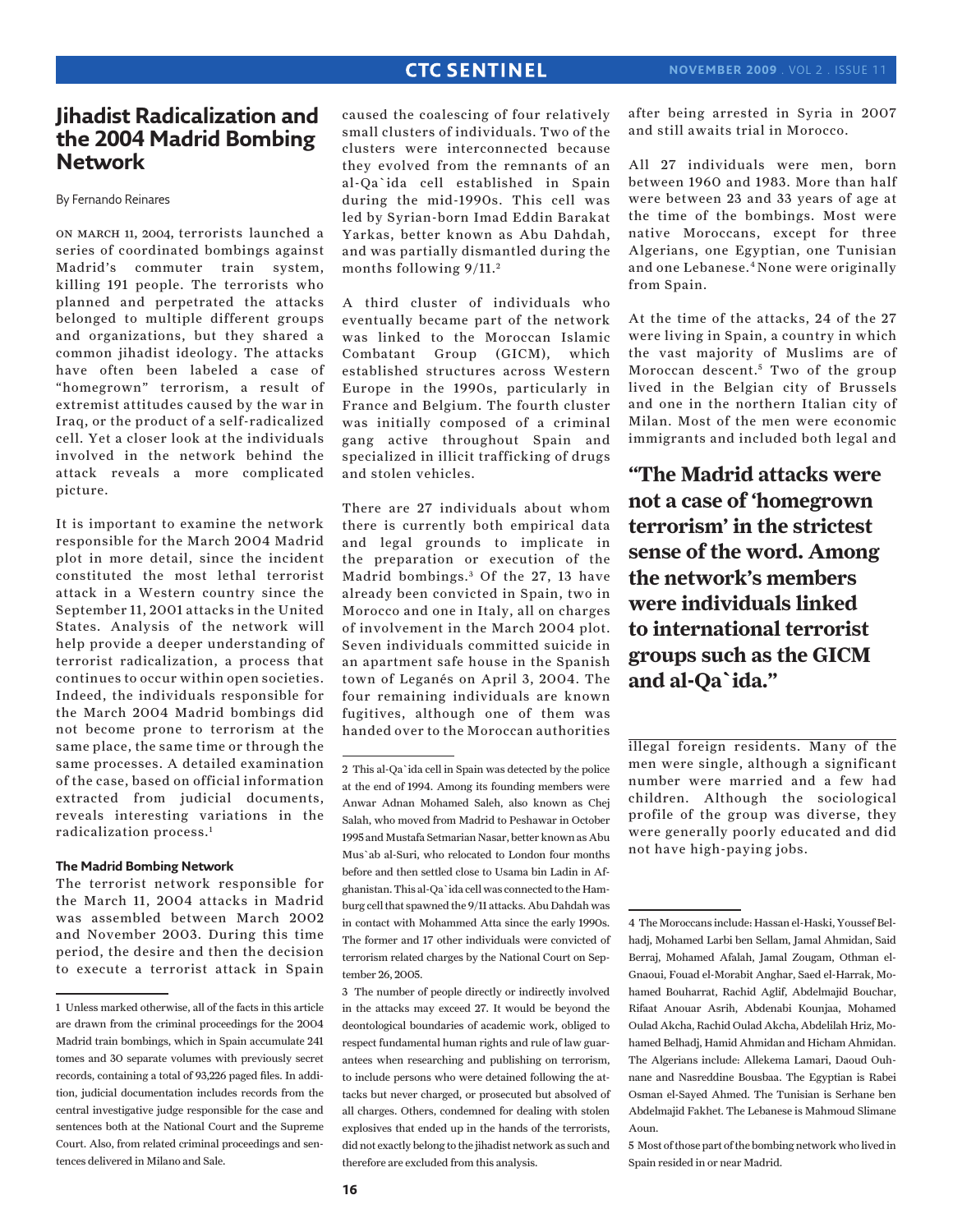#### **A Case of Homegrown Terrorism?**

At least four of the 27 individuals part of the Madrid bombing network clearly internalized an extremist ideology outside of Spain. These four include Hassan el-Haski, Youssef Belhadj, Rabei Osman and Allekema Lamari. Hassan el-Haski was already a leading member of the GICM by March 11, 2004, although it is not clear whether he was radicalized in Morocco or in Belgium. Youssef Belhadj, on the other hand, was clearly radicalized in Belgium, where he joined the GICM. Rabei Osman allegedly espoused jihadism while in Egypt, where he was born; while in Egypt he joined Egyptian Islamic Jihad, which merged with al-Qa`ida in 2001. Allekema Lamari was a member of the Armed Islamic Group (GIA) by 1996, even before arriving in Spain from Algeria. As for Daoud Oughnane, who was also born in Algeria, it is not clear whether he acquired a violent interpretation of Islam prior to his arrival in Spain, which occurred in the 1990s.

Yet the 2004 Madrid terrorist attacks have often been labeled a case of "homegrown" terrorism because at least 21 of the 27 individuals part of the network adopted a jihadist ideology while in Spain, although a few of them were certainly influenced during temporary stays abroad. Nevertheless, the Madrid attacks were not a case of "homegrown terrorism" in the strictest sense of the word.<sup>6</sup> Among the network's members were individuals linked to international terrorist groups such as the GICM and al-Qa`ida. Two of the group members who radicalized abroad, Rabei Osman and Youssef Belhadj, acted as external radicalizing agents for members of the network living in or near Madrid, who as a result of Osman's and Belhadj's propaganda decided to become involved in the plot. In addition, none of the 27 members of

the network were born or naturalized in Spain or in any other European Union member-state. Most of the network arrived in Spain between 1990-2001 as first generation immigrants in their late teens and mid-20s. Moreover, while in Spain, their daily routines placed them in constant interaction with people of the same background.

Only one member of the group, Rachid Aglif, could be considered a "homegrown" terrorist. Aglif settled in Spain with his father and other close

## **"The network's members who radicalized before 9/11 were the main actors in the March 2004 attacks, and they were also critical radicalizing agents for the rest of the group."**

Moroccan relatives when he was only 10-years-old. Moreover, he attended public schools in the Madrid region, and started work at his family shop when he was 16-years-old.

### **Iraq and the Radicalization Timeline**

Another assumption about the March 2004 Madrid bombing network is that they were mostly radicalized as a result of the 2003 invasion of Iraq.7 Only 12 to 13 individuals part of the network internalized a jihadist ideology after the invasion of Iraq. At least five of those who radicalized into terrorism after the invasion of Iraq belonged to a band of criminals under the leadership of Jamal Ahmidan, or "The Chinese." Another four from the group of 12 to 13 were slightly connected to past members of the Abu Dahdah al-Qa`ida cell in Spain.

On the other hand, 13 to 14 of the network's members adopted a violent ideology before the invasion of Iraq. Of these, five to six individuals were radicalized after the 9/11 attacks and the subsequent military intervention in Afghanistan. Eight became prone to terrorism before the 9/11 attacks.<sup>8</sup> The network's members who radicalized before 9/11 were the main actors in the March 2004 attacks, and they were also critical radicalizing agents for the rest of the group.

#### **How They Became Jihadists**

Members of the network who radicalized before 9/11 and were in contact with Abu Dahdah's al-Qa`ida cell attended Madrid's main Islamic worship sites, such as the Abu Bakr mosque and the M-30 mosque. It was at these locations that they were spotted as possible followers.9 In addition to being indoctrinated at these locations, where extremist materials were disseminated, they were then usually invited to countryside gatherings next to the Alberche River, near the rural town of Navalcarnero. At these informal countryside gatherings, recreational activities were mixed with proselytizing sessions on religion, jihad and conflicts involving large Muslim communities, such as in Bosnia. Individuals who attended these meetings were persuaded

8 Four of the eight include Hassan el-Haski, Rabei Osman, Youssef Belhadj, and Allekema Lamari, all of whom were part of jihadist groups before the 9/11 attacks. Three of the eight who became prone to terrorism before the 9/11 attacks were already part of Abu Dahdah's al-Qa`ida cell. They included Jamal Zougam, Said Berraj and Sarhane ben Abdelmajid Fakhet, "The Tunisian," who radicalized while in contact with a prominent member of the cell, Amer Azizi. Amer Azizi, also known as Othman al-Andalusi, was identified by the Spanish national police when conducting investigations on the Abu Dahdah cell to which he belonged. Before 9/11, Azizi was active in radicalizing Maghrebi immigrants and sending them to training camps in Afghanistan, where he personally traveled, probably more than once. He was one of the charismatic figures whose impact as a radicalizing agent in Spain was accurately stressed by Rogelio Alonso in "Procesos de radicalización de los terroristas yihadistas en España," Real Instituto Elcano, ARI 31/2007.

9 It is worth mentioning that before he was radicalized into a jihadist ideology, Serhane ben Abdelmajid Fakhet had joined Tablighi Jama`at. It was also inside this group, for instance, that Amer Azizi met for the first time Moustapha Maymouni, the man who initiated the formation of the Madrid terrorist network in 2002 but was arrested during a trip to Morocco in 2003.

<sup>6</sup> A delimitation of the phenomenon useful for an informed discussion on this and other cases can be found in Evan F. Kohlmann, "Homegrown Terrorists: Theory and Cases in the War on Terror's Newest Front," *Annals of the American Academy of Political and Social Sciences*  618:1 (2008): pp. 95-109. The network responsible for the commuter train attacks of 3/11, however, accommodates better to the concept of a grassroots jihadist network as proposed by Javier Jordán, Fernando M. Mañas and Nicola Horsburgh in "Strengths and Weaknesses of Grassroot Jihadist Networks: The Madrid Bombings," *Studies in Conflict and Terrorism* 31:1 (2008): pp. 17-39.

<sup>7</sup> Two individuals belonging to the Madrid bombing network, Mohammed Larbi ben Sellam and Abdelilah Hriz, subsequently engaged, from Spain as well as Turkey and Syria, in activities aimed at facilitating travel to Iraq for Muslim extremists who radicalized in Europe and wanted to join the terrorist campaign of al-Qai`darelated organizations in the country. One of the fugitives, Mohamed Belhadj, was arrested in Syria in 2007 and another, Mohammed Afalah, actually made it to Iraq, where he allegedly perpetrated a suicide attack in May 2005.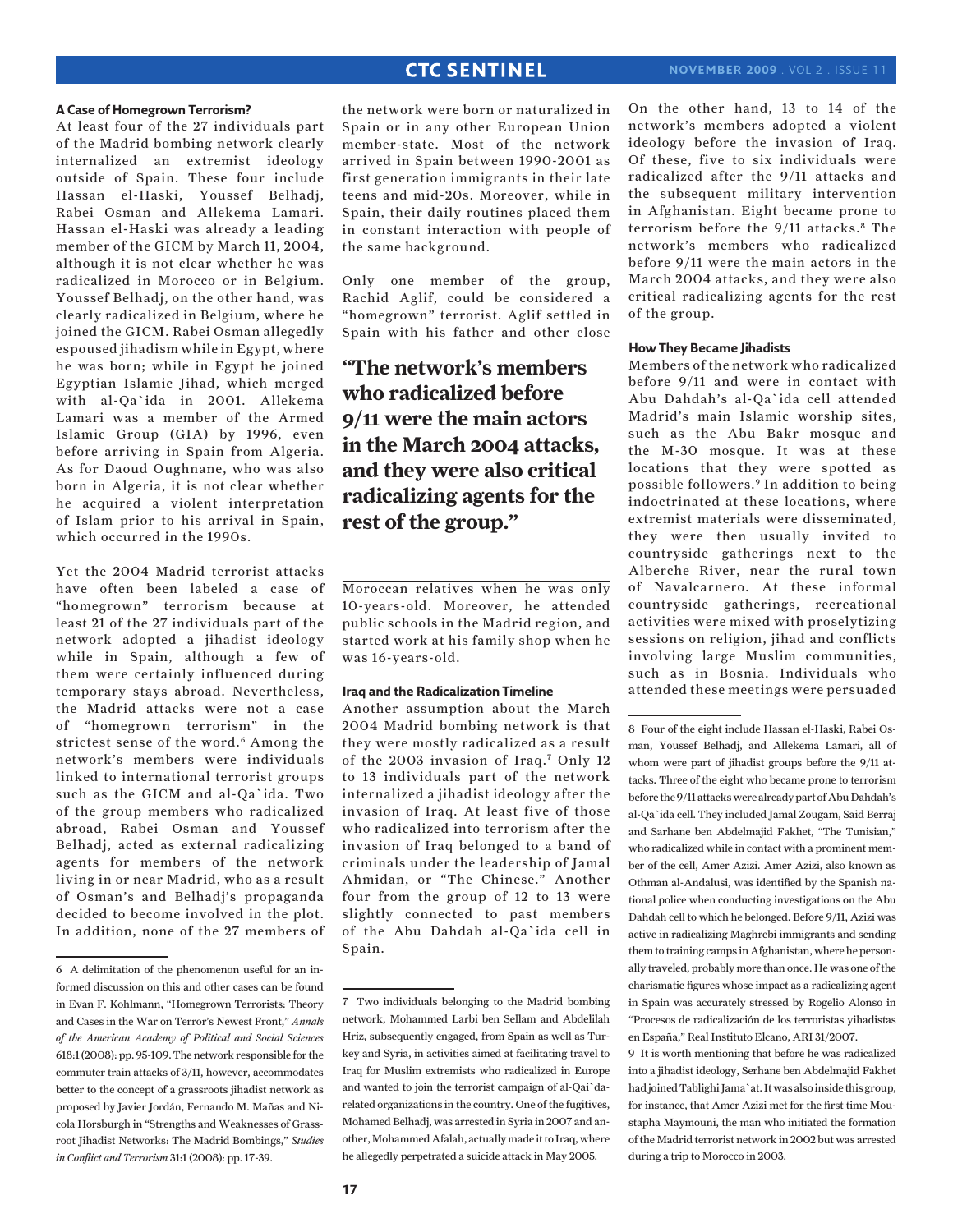to donate money to the mujahidin fighting in these conflicts, as well as invited to undertake military training at jihadist camps in Afghanistan.10 Eventually, select individuals were chosen and then secluded to private residences where they were indoctrinated. Indoctrination processes included watching videos of fighting in Bosnia and Chechnya, and listening to taped sermons from radical preachers such as Abu Qatada.

Weeks after the 9/11 attacks, however, Spanish authorities dismantled Abu Dahdah's al-Qa`ida cell, and the countryside gatherings on the riverbank ceased. Meetings became more discreet and behind closed doors in city flats and storefronts, such as a barber's shop located in a quarter of Madrid where Maghrebi and other immigrant populations are concentrated.

During this period after 9/11, some individuals part of the network were socialized into jihadism by influential people traveling to Spain from abroad, such as Mimoum Belhadj and his brother Youssef Belhadj, who were already members of the GICM. Network member Abdelmajid Bouchar, for example, was radicalized in this way. Others who later became part of the 2004 Madrid bombing network were observed in 2002 outside worship sites in Madrid where they were subjected to proselytizing by Rabei Osman. Fouad el-Morabit Amghar is an example of a network member radicalized by this method. Others were radicalized while serving time in Spanish prisons, such as Mohamed Bouharrat<sup>11</sup>

### **Was the Internet a Significant Radicalization Tool?**

The internet was not a radicalization factor for individuals who adopted a jihadist ideology before the 9/11 attacks. It was a limited factor among those who adopted a jihadist ideology between 9/11 and February 2003. As for those who radicalized into violence after the 2003 invasion of Iraq, the internet appears to have been a greater factor in their radicalization process.<sup>12</sup> Moreover, those who radicalized after

## **"Indeed, 25% of the 27 individuals part of the network had at least one other relative involved in the plot."**

the 2003 invasion of Iraq also did so more rapidly than the others, although with varying degrees of intensity.<sup>13</sup> Judicial documentation from the March 2004 terrorist case provides valuable information about the internet sites visited by the members of the network.

Files recovered from a hard drive and USB devices found in the debris of the Leganés apartment explosion are revealing.14 Before 9/11, leading members of the Madrid terrorist network paid close attention to the texts of Abdullah Azzam and Abu Qatada. Between 9/11 and February 2003, members visited websites such as www. jehad.net and downloaded writings in

13 Interestingly, a gradual sense of progressive involvement, usually considered a consistent quality among those becoming terrorists, seems to be absent for some latecomers in the Madrid bombing network. For an insightful perspective on these issues, see John Horgan, "From Profiles to Pathways and Roots to Routes: Perspectives from Psychology on Radicalization into Terrorism," *Annals of the American Academy of Political and Social Sciences* 618:1 (2008): pp. 80-93.

14 The files on the drives were created between July 1997 and February 2004.

Arabic by Sayyid Qutb. During this time period, members also downloaded the audiovisual productions of al-Sahab, al-Qa`ida's media production house. After March 2003, members visited sites such as www.tawhed.ws, www.almaqdese. com and www.alsunnah.info; they focused on the texts of Abu Qatada, Ibn Taymiyya, Ayman al-Zawahiri, Abu Muhammad al-Maqdisi, Nasir bin Hamad al-Fahd, Abdul Munim Mustafa Halima, Hamid al-Ali and Muhammad Fizazi.

#### **The Role of Affective Ties**

Other significant radicalizing factors were affective ties between individuals. Pre-existing ties contributed not only to the adoption of jihadism, but to individuals' actual inclusion in the terrorist network. These relationships were usually based on kinship, friendship and neighborhood links. For example, 11 of the 27 individuals were born in Tetouan and Tangiers in Morocco. Nevertheless, this fact is not a definitive causal relationship since more than 20% of the tens of thousands of Moroccans living in Madrid are from these two cities.15 There are, however, cases where network members were active within the same city quarter, connections that date back to childhood and youth years. This is true of Jamal Zougam and Said Berraj with respect to Tangiers. In these circumstances, affective ties based on neighborhood become much more significant, particularly if they are recurrent during occasional stays in the same city of origin.

Regardless, it is not easy to establish the location of birth or residence as a causal factor since other variables are often involved. Jamal Ahmidan, Hicham Ahmidan and Hamid Ahmidan all come from Tetouan, yet they all share family bonds. Mohamed and Rachif Oulad Akcha, both members of the terrorist network and both born in Tetouan, are brothers. Indeed, 25% of the 27 individuals part of the network had at least one other relative involved in the plot.

As for friendship ties, it is difficult to make what would otherwise be an important analytical distinction

<sup>10</sup> Said Berraj, for example, was on his way to Afghanistan in 2001 when he was arrested in Turkey. Said Berraj was traveling in the company of three other followers of Abu Dahdah, more concretely Amer Azizi himself, Salaheddin Benyaich, also known as Abu Muhgen, and Lahcen Ikassrien, who was captured by the U.S. military in Afghanistan following 9/11, imprisoned for a few years at Guantanamo Bay and finally extradited to Spain in 2005, where he was released.

<sup>11</sup> Rachid Aglif, Otman el-Gnaoui and Mahmoud Slimane Aoun, all of whom radicalized into violence after March 2003, also served time in prison during the 1990s, but apparently it did not result in the adoption of extremist attitudes.

<sup>12</sup> A longitudinal perspective on radicalization among those involved in the Madrid bombing network indicates the growing importance of the internet, although not to the point of self-radicalization or self-recruitment. For a broader discussion based on other examples, see Peter Newmann, *Joining Al-Qaeda. Jihadist Recruitment in Europe* (London: International Institute for Strategic Studies, 2008), pp. 53-62.

<sup>15</sup> Bernabé López García and Mohamed Berriane eds., *Atlas de la Inmigración Marroquí en España* (Madrid: Universidad Autónoma de Madrid, 2005), pp. 499-500.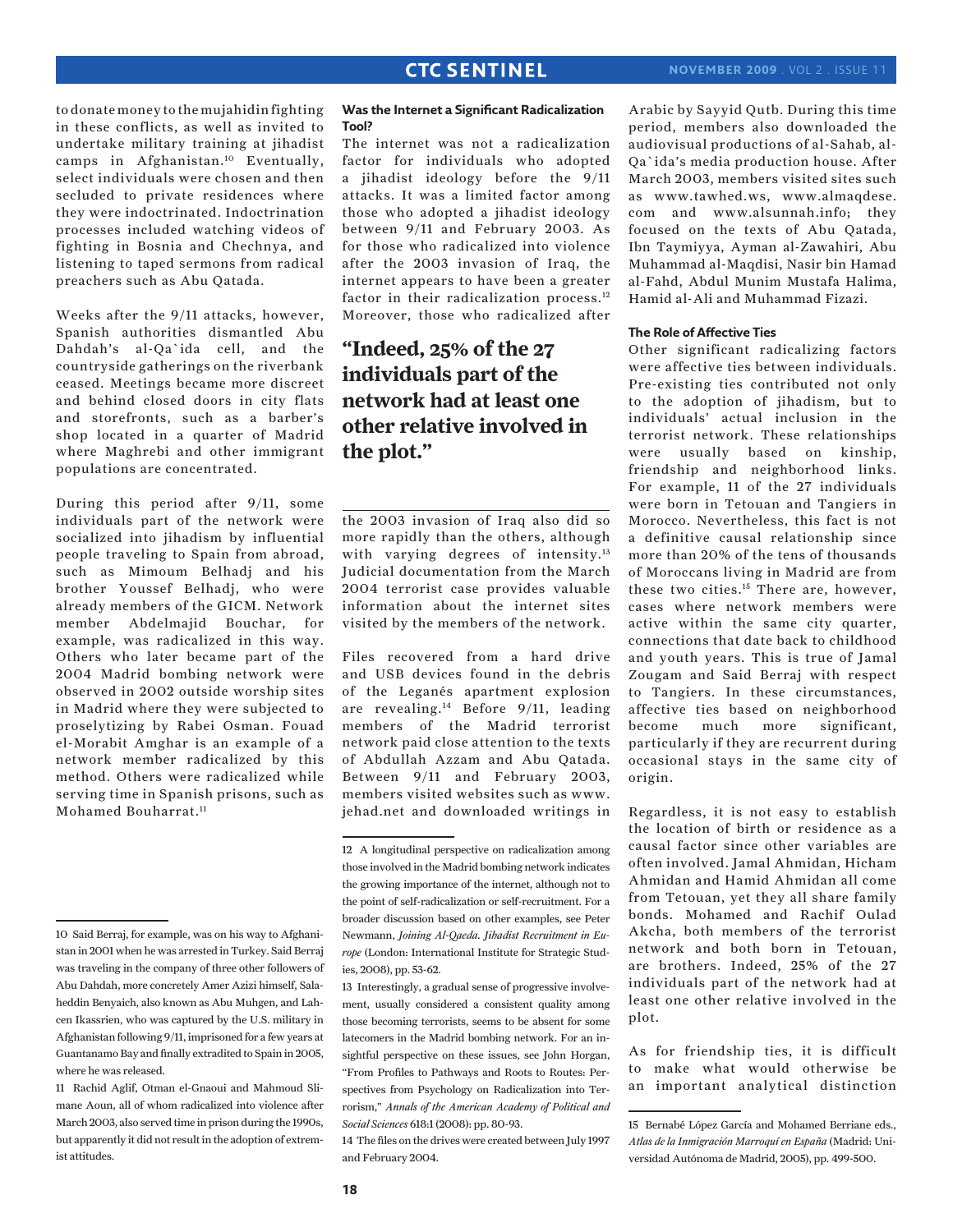between relationships existing before individual socialization into jihadism and those forged within the four group clusters after extremist ideas were adopted but prior to the formation of a terrorist network. Nevertheless, in regard to individuals engaged in criminal activities headed by "The Chinese," loyalty to the criminal gang and above all to its leader appears to have been the key motivating factor for involvement in the 2004 Madrid bombing plot.

#### **Conclusion**

The 2004 Madrid train bombing network should not be viewed as a case of "homegrown" terrorism, or as a case of a "homegrown" network of al-Qa`ida sympathizers. The network did not lack international connections with prominent global terrorism figures and entities, and its members, with one exception, were not disaffected people born or raised in Spain or in any other Western European country.

As for the network's radicalization processes, individuals who radicalized into jihadism after the 2003 invasion of Iraq are a relative majority, and this issue appears to be a significant factor in their radicalization. Members who adopted jihadism before the 2003 invasion of Iraq were influenced by Islamic injustice frames, such as with respect to major conflicts involving Muslim communities. These include the conflict in Bosnia before 9/11, or Afghanistan immediately afterward; the invasion of Iraq also likely contributed. As for members who acquired a jihadist ideology before 9/11, their radicalization processes were slower, taking from months to years. A possible explanation is that the radicalizing agents needed more time to build trust among subjects for indoctrination, and they may have deliberately created various radicalization stages to advance a recruit's socialization into jihadism.

It was in mosques, worship sites, countryside gatherings and private residences where most of the members of the Madrid bombing network adopted extremist views. A few adopted a violent conception of Islam while in prison. The internet was clearly relevant as a radicalization tool, especially among those who were radicalized after 2003, but it was more

importantly a complement to face-toface interactions.

Nearly six years after the Madrid bombings, many of these same causal factors still exist. The country continues to host worship sites where a number of foreign radical Salafists preach. Prisons remain locations where jihadist radicalization occurs. The internet has only grown as an important radicalization tool, and extremist documents can now be found in Spanish. Iraq has become another radicalizing factor, joining other conflicts involving Muslims such as Afghanistan, Somalia and even North Africa.

There is also a new potential radicalizing factor to be considered. Spain is now experiencing the emergence of a second generation of descendents from immigrant Muslim parents coming of age. Although this second generation, as a large aggregate, is not yet old enough for university, schools may gradually become locations where peer groups of second generation adolescents are eventually affected by a lack of effective integration into Spanish society and a concomitant absence of identification with the country from where their parents came. This could be conducive to global jihadism as an alternative cognitive frame of reference among the several thousand pupils currently between 14 and 17 years of age. Failure to prevent and counter jihadist radicalization could finally result in real cases of "homegrown" terrorism in Spain, similar to incidents in other Western European countries.

*Dr. Fernando Reinares is Full Professor of Political Science and Security Studies at Universidad Rey Juan Carlos in Madrid. After serving a term as Senior Adviser on Antiterrorist Policy to the Spanish Minister of Interior following the Madrid bombings of March 11, 2004, engaged in adapting national security structures to the challenges of international terrorism, he was appointed Director of the Program on Global Terrorism at the Real Instituto Elcano, the leading think-tank for international and strategic studies in Spain. He has been invited to join the Woodrow Wilson Center in Washington, D.C., as Public Policy Scholar in 2011.*

### **The Past and Future of Deobandi Islam**

### By Luv Puri

as the barack obama administration considers modifying the current U.S. strategy in Afghanistan, it is useful to understand the social, religious and historical forces that influence Pashtun society. Pashtuns form the single largest community in Afghanistan, consisting of approximately 38% of the population.1 Pakistan also hosts a significant Pashtun population, primarily in the North-West Frontier Province (NWFP), where they make up 78% of the population, and in the Federally Administered Tribal Areas (FATA), where they make up 99% of the population.<sup>2</sup> Overall, 15% of Pakistanis are Pashtun. <sup>3</sup>

When developing a strategy involving the Pashtun community in Afghanistan and Pakistan, it is relevant to understand the Deobandi school of Islam. Deobandi Islam is the most popular form of pedagogy in the Pashtun belt on both sides of the Durand Line that separates Afghanistan and Pakistan. Moreover, prominent Afghan and Pakistani Taliban leaders have studied in Deobandi seminaries. This article explains the history of Deobandi Islam, shows how Deobandi Islam in Afghanistan and Pakistan has been influenced by Saudi Wahhabism, and finally looks at the role of Deoband today.

#### **History of Deobandi Islam**

The Deobandi school of Islam was founded in the latter half of the 19<sup>th</sup> century. It was part of a series of revivalist movements that were sweeping British India during the time. After the 1857 revolt against the British colonialists, Muslims in British India were the primary targets during the

<sup>1</sup> See the UNHCR Assessment for Pashtuns in Afghanistan, located at www.unhcr.org/refworld/country,,MA RP,,AFG,4562d8cf2,469f3a5112,0.html.

<sup>2 &</sup>quot;Population by Mother Tongue," 2006 Pakistan Census Report, Pakistan's Ministry of Economic Affairs and Statistics, available at www.statpak.gov.pk/depts/pco/ statistics/other\_tables/pop\_by\_mother\_tongue.pdf.

<sup>3</sup> Ibid. Other Pakistani provinces host sizeable Pashtun populations: Baluchistan Province (29.84% Pashtun), Sindh Province (4.19% Pashtun), Punjab Province (1.16% Pashtun), and Islamabad (9.52% Pashtun).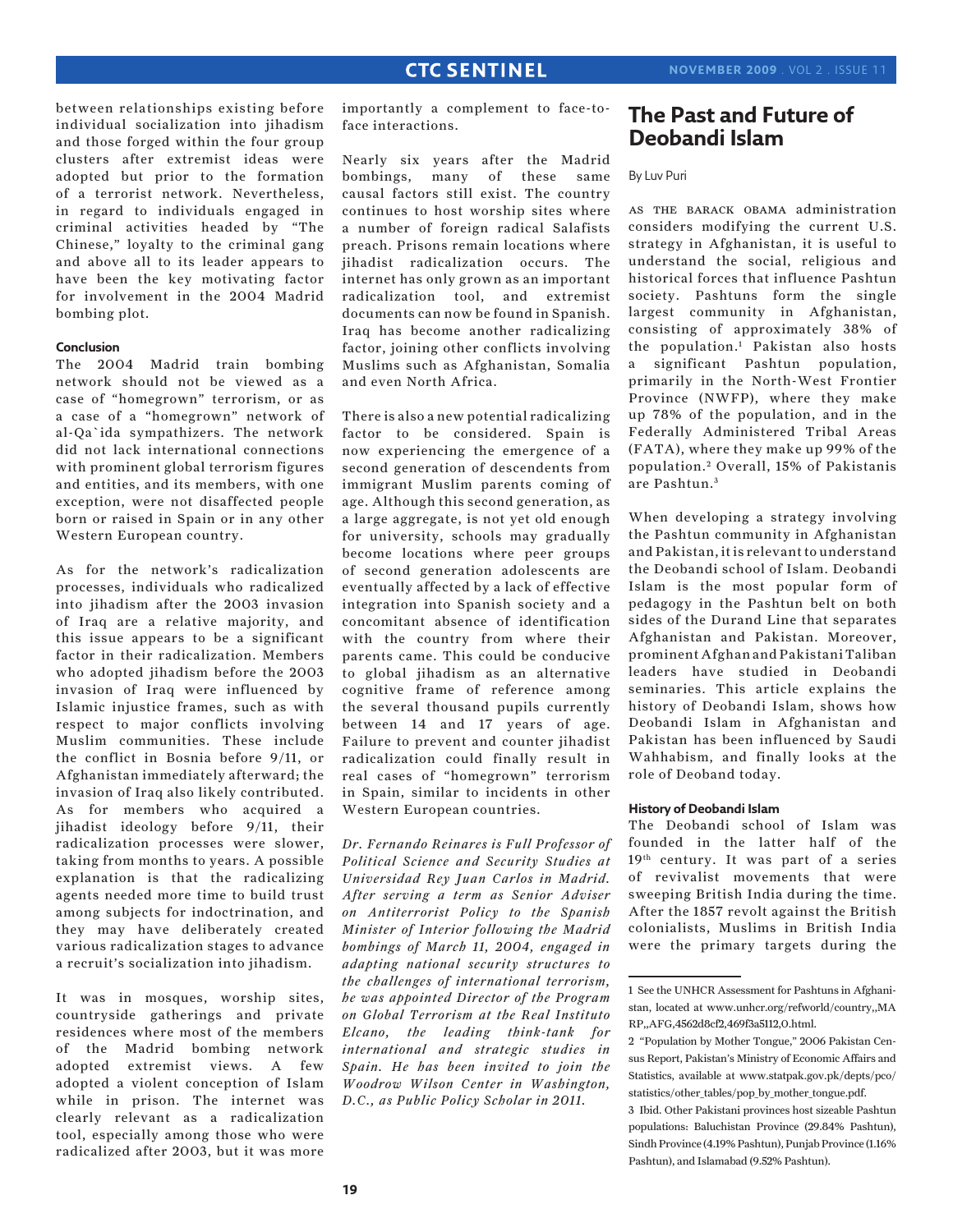ensuing British crackdown because the revolt was fought under the leadership of the Muslim Mughal emperor. As part of the crackdown, the British occupied religious sites in Delhi, the capital of the Mughal Empire for several centuries. Muslim clerics in Delhi enjoyed the patronage of the Mughals, but this changed once the British occupied the city. The last Mughal emperor was exiled to Rangoon, Burma, and the British occupied the mosques in Delhi. This caused many *ulama* (religious clerics) to migrate to various locations, such as the northern Indian town of Deoband, to preserve their religious life and culture. Deoband was a natural choice because it was a center of Muslim culture, and many families from Deoband had served in the Mughal Empire. Moreover, it was only 90 miles away from the former Mughal capital of Delhi.

In 1867, Darul Uloom was founded in the town of Deoband as one of the first major seminaries to impart training in Deobandi Islam. In addition to being close to other Muslim cultural centers in northern India, the founders of Darul Uloom believed that the decision to establish the seminary had divine sanction. By 1967, Darul Uloom had graduated 3,795 students from presentday India, 3,191 from Pakistan and present-day Bangladesh, and 431 from multiple other countries, such as Afghanistan, China and Malaysia.4 By 1967, there were 8,934 Deobandi schools worldwide.<sup>5</sup>

When the school was founded, Deobandi scholars were cognizant of the religious diversity within India, and they made an effort to engage in dialogue with India's non-Muslim population. In 1875 and 1876, for example, Deobandi scholars participated in religious debates with Christian and Hindu scholars.6 They jointly fought with non-Muslims against the British during India's colonial resistance, and they also participated in non-violent struggles against colonial rule.7 Even the town of Deoband itself is located in Saharanpur district of Uttar Pradesh, where Hindus form 62.7% of the total population of approximately 452,000 people.8 Moreover, during the initial period of Darul Uloom's establishment, Hindus reportedly contributed to its operating expenses.9

The Deobandi movement became the most popular school of Islamic thought among Pashtuns living on both sides of the Durand Line. Many prominent Pashtun community leaders established Deobandi seminaries in these areas. Khan Abdul Gaffar Khan, a prominent Pashtun leader, was instrumental in establishing several schools based on Deobandi curriculum in the Pashtun belt.10 In other parts of British India, however, they faced competition from other Islamic schools, primarily Barelvi Islam. Barelvi Islam, for example, remains the most popular Islamic school in what is now Pakistan's Punjab Province.

As in other South Asian schools of Islam, such as Barelvi and Ahl-e-Hadith, Deobandi places particular emphasis on the importance of religious education. It is committed to a "correct" interpretation of Shari`a (Islamic law). Deobandi students become *alim* (religious scholars) after an eightyear-long course in various aspects of Islamic learning such as logic, Islamic jurisprudence, the Qur'an, the history of literature and the hadiths. Deobandi scholars are opposed to certain Barelvi practices, such as visiting the tombs of saints. Their opposition to these practices, however, is not as rigid when compared to Ahl-e-Hadith, which follows a more narrow interpretation of Islam. In that respect, Ahl-e-Hadith is similar to Saudi Wahhabism, although it remains of South Asian origin.

### **The Rise of Deoband in Afghanistan and Pakistan**

In 1947, British India was partitioned into Pakistan (which included presentday Bangladesh) and India. The separation caused the migration of many leading Deobandi scholars to Pakistan. This included Mufti Mahmood, the father of Maulana Fazl-ur-Rehman, the current president of a faction of Jamiati-Ulama-i-Islam. Moreover, Mufti Mahmood, an ethnic Pashtun, became the chief minister of Pakistan's North-West Frontier Province in 1972 for nine months.

The looming war against the Soviet Union only led to a rise in enrollment in Deobandi seminaries in the Pashtun areas of Pakistan. During the late 1970s, for example, Deobandi seminaries in the Pashtun belt received state patronage. According to a World Bank report, enrollment in Deobandi seminaries increased after 1979, coinciding with the start of the Afghan jihad against

**"Saudi Arabia infused Deobandi seminaries with Wahhabi ideology. The Saudis targeted Deobandi Islam because it was the most popular Islamic school in the Pashtun belt."**

the Soviets.11 Pashtuns played a major role in the Afghan jihad, and a large number of these fighters were drawn from Deobandi seminaries. In addition to American and Saudi money helping to support the war against the Soviets in Afghanistan, Saudi Arabia infused Deobandi seminaries with Wahhabi ideology. The Saudis targeted Deobandi Islam because it was the most popular Islamic school in the Pashtun belt. Ahl-e-Hadith, for example, had a weak presence in the Pashtun belt, and Wahhabis considered certain Barelvi practices—such as visiting mausoleums—as anti-Islamic

<sup>4</sup> Barbara Metcalf, *Islamic Revival in British India: Deoband, 1860-1900* (New York: Oxford University Press, 2004).

<sup>5</sup> Ibid., p. 136.

<sup>6</sup> Ibid., p. 221.

<sup>7</sup> This information is drawn from the website of Darul Uloom, located at www.darululoom-deoband.com/english/aboutdarululoom/freedom\_fight.htm.

<sup>8 &</sup>quot;Profile of Saharanpur District," Planning Commission, Government of India, available at www.planningcommission.gov.in/reports/sereport/ser/stgpnt/stgpnt\_ch2.pdf.

<sup>9</sup> Personal interview, Maulana Adil Sidiqui, Darul Uloom, Deoband, India, July 2009.

<sup>10</sup> Sayed Wiqar Ali Shah, "Abdul Gaffar Khan," Quaidi-Azam University in Islamabad, undated, available at www.baachakhantrust.org/AbdulGhaffarKhan.pdf.

<sup>11</sup> Tahir Andrabi, Jishnu Das, Asim Ijaz Khwaja and Tristan Zajonc, *Religious School Enrollment in Pakistan: A Look at the Data* (Chicago: University of Chicago Press, 2006).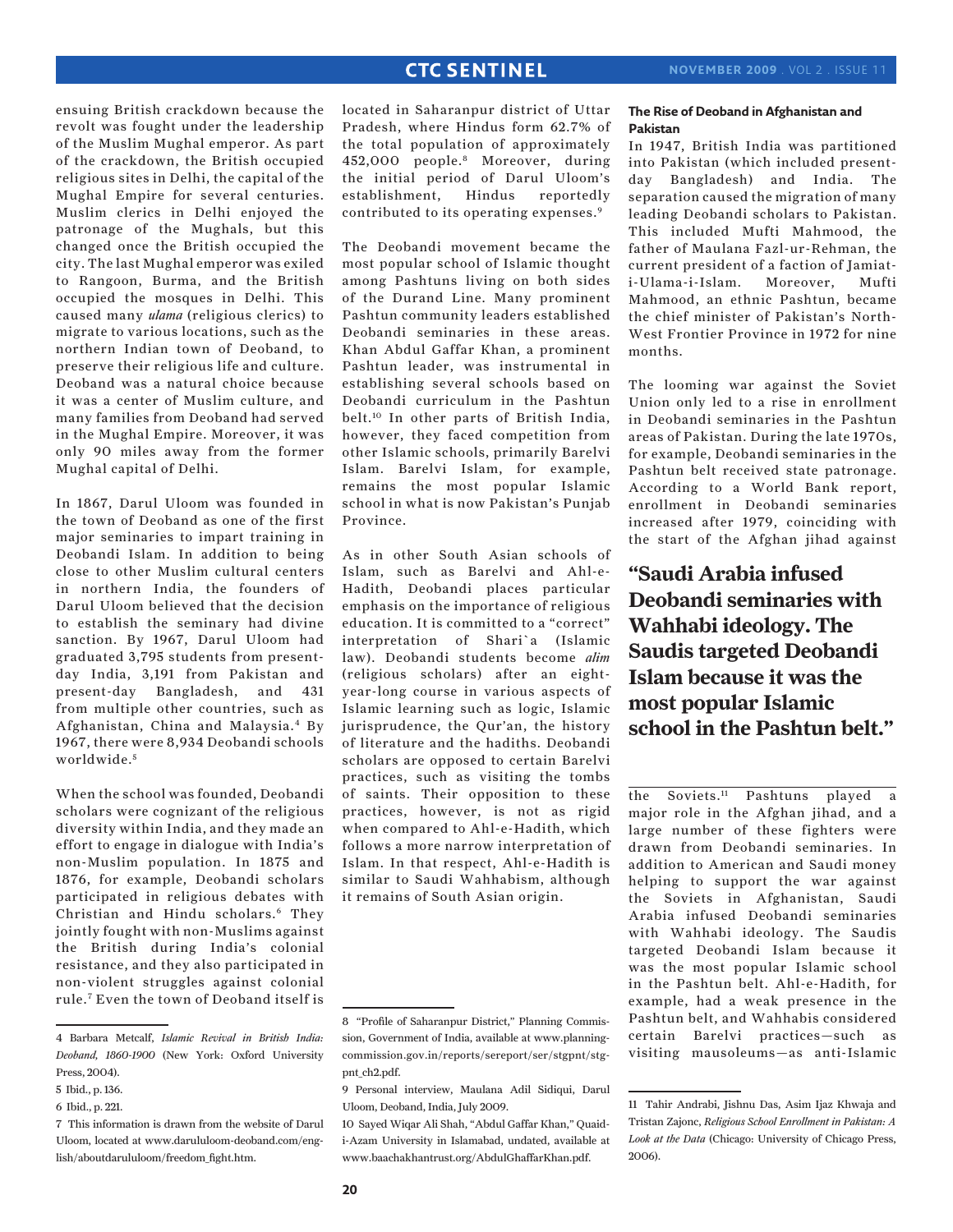and heretical. Some Pakistan-based scholars, such as Akbar Zaidi, have argued that Deobandi Islam in Pakistan and Afghanistan has moved away from its roots in India due to a number of factors, one of which is the influence of Saudi Wahhabism.12

The Soviet Union eventually withdrew from Afghanistan, and Deobandi became the religious base for much of the Taliban movement that ruled Afghanistan until 2001. Many Taliban leaders and fighters studied in Deobandi seminaries, many of which were influenced by Wahhabism. Mullah Omar, the head of the Taliban, is the product of a Deobandi seminary. Moreover, the top bracket of the current Taliban leadership in Afghanistan and Pakistan studied in Deobandi seminaries on both sides of the Durand Line. Even Hakimullah Mehsud, the new commander of Tehrik-i-Taliban Pakistan, studied in a Deobandi seminary in Hangu District of the North-West Frontier Province, although he left his studies early and seems heavily influenced by Salafism.13

#### **Deoband Today**

The bifurcation of British India in 1947 severed the institutional links between Deobandi seminaries in Afghanistan and Pakistan and in India. It became difficult for Deobandi scholars in the Pashtun belt to engage in dialogue with their counterparts in Deoband. Since 1947, occasional meetings have occurred, but they have required the approval of both the Pakistani and Indian governments.

As a result, today the town of Deoband, once the leading center of Islamic learning in South Asia, has become a location restricted to Indian Muslims. The representation of students from foreign countries is currently at an alltime low. Since the 1990s, the Indian government has pursued an extremely strict educational visa policy, primarily due to fears that foreign students might radicalize young Indian Muslims.14 India's Muslim community numbers approximately 160 million, making it the third largest Muslim country in the world after Indonesia and Pakistan.15

Scholars at Deoband have taken a hard line in regard to terrorism. In early 2008, Darul Uloom declared a battle against the forces of religious extremism. On February 25, 2008, Darul Uloom hosted a conference of Islamic scholars at Deoband to debate the issue of terrorism, and the scholars unanimously passed a *fatwa* (religious edict) condemning all acts of terrorism in the name of Islam.16 The declaration stated that Islam has taught its followers to treat all mankind with equality, mercy, tolerance and justice. It said that Islam sternly condemns all types of oppression, violence and terrorism.17 According to Darul Uloom's Maulana Adil Sidique,

We thought that the time has come for the institution to come out with a strong position against terrorism and take a stand against the men who wrongfully invoke the name of Deobandi Islam for committing acts of terror.18

More recently, on November 3, 2009, Jamiat-i-Ulama-i-Hind, a group of Deobandi scholars dedicated to the rights of Muslims in India, met at Deoband and condemned suicide bombings and attacks targeting innocent civilians. They also argued that efforts to make "jihad" synonymous with terrorism are incorrect. "Jihad is basically a constructive phenomenon," they said. "Misrepresentation of jihad should be avoided."19

19 "Jamiat Upholds Fatwa Against Vande Mataram," *Times of India*, November 4, 2009.

Scholars at Deoband are divided over the issue of whether to grant visas to Pashtuns from Afghanistan and Pakistan. Maulana Abdul Latif, who has taught at Darul Uloom Waqf for 26-years, strongly opposes any move to allow students from Afghanistan and Pakistan; he believes that they could radicalize Indian Muslim students. <sup>20</sup> Maulana Adil Sidiqui disagrees, and thinks that educating students from Afghanistan and Pakistan at Deoband would have a sobering influence on the Muslim populations in these countries. According to Sidiqui, Pashtun graduates would be the "true" ambassadors of a Deobandi education that emphasizes research, contextual interpretation of various religious edicts, debate, engagement and co-existence with non-Muslims. 21 Moreover, he added that Deoband can become a constructive platform to debate political, religious, economic and social challenges confronting Muslims in Afghanistan, Pakistan and India, and simultaneously engage in dialogue with non-Muslims. <sup>22</sup>

Currently, seven students from Afghanistan are studying at Darul Uloom in Deoband. There are no students from Pakistan's Pashtun belt. According to 24-year-old Matiullah, an Afghan student at the school, his religious training at Darul Uloom has equipped him with the skills to guide the Muslim community and confront elements that misinterpret Deobandi Islam. 23 Matiullah believes that the Indian government should issue more visas to students from Afghanistan.

Nevertheless, even if the Indian government were to grant more visas to Afghans and Pakistanis to study at Deoband, it is questionable whether these seminaries could accommodate an influx of new students. The small group of Afghan students currently studying at Deoband, for example, lives in a single, small room. The living conditions of the educational facility are a stark reminder of the plight of Indian Muslims, which is in contrast to the rising social and

<sup>12</sup> Akbar Zaidi, "The Ulema, Deoband and the (Many) Talibans - Historical Scholarship Ignores the Discontinuities and Breaks That Have Taken Place in the Traditions of Pakistani Islam," *Economic and Political Weekly*  [Mumbai], May 9-15, 2009.

<sup>13</sup> Ayaz Mir, "Chevalier Of The Undead," *Outlook India*, November 2, 2009. For a profile of Hakimullah Mehsud, see Mukhtar A. Khan, "A Profile of the TTP's New Leader: Hakimullah Mehsud," *CTC Sentinel* 2:10 (2009).

<sup>14</sup> Personal interview, Maulana Abdul Latif, Darul Uloom Waqf, Deoband, India, July 2009.

<sup>15</sup> According to the U.S.-based Pew Research Center in 2009, India is estimated to have the third largest Muslim population of more than 160 million people. Indonesia has more than 200 million Muslims and Pakistan has nearly 175 million.

<sup>16</sup> To read the full declaration, visit www.darululoomdeoband.com/english/news/shownews.php?id=5. 17 Ibid.

<sup>18</sup> Personal interview, Maulana Adil Sidique, Darul Uloom, Deoband, India, July 2009.

<sup>20</sup> Personal interview, Maulana Abdul Latif, Darul Uloom Waqf, Deoband, India, July 2009.

<sup>21</sup> Personal interview, Maulana Adil Sidiqui, Darul Uloom, Deoband, India, July 2009.

<sup>22</sup> Ibid.

<sup>23</sup> Personal interview, Matiullah, Darul Uloom, Deoband, India, July 2009.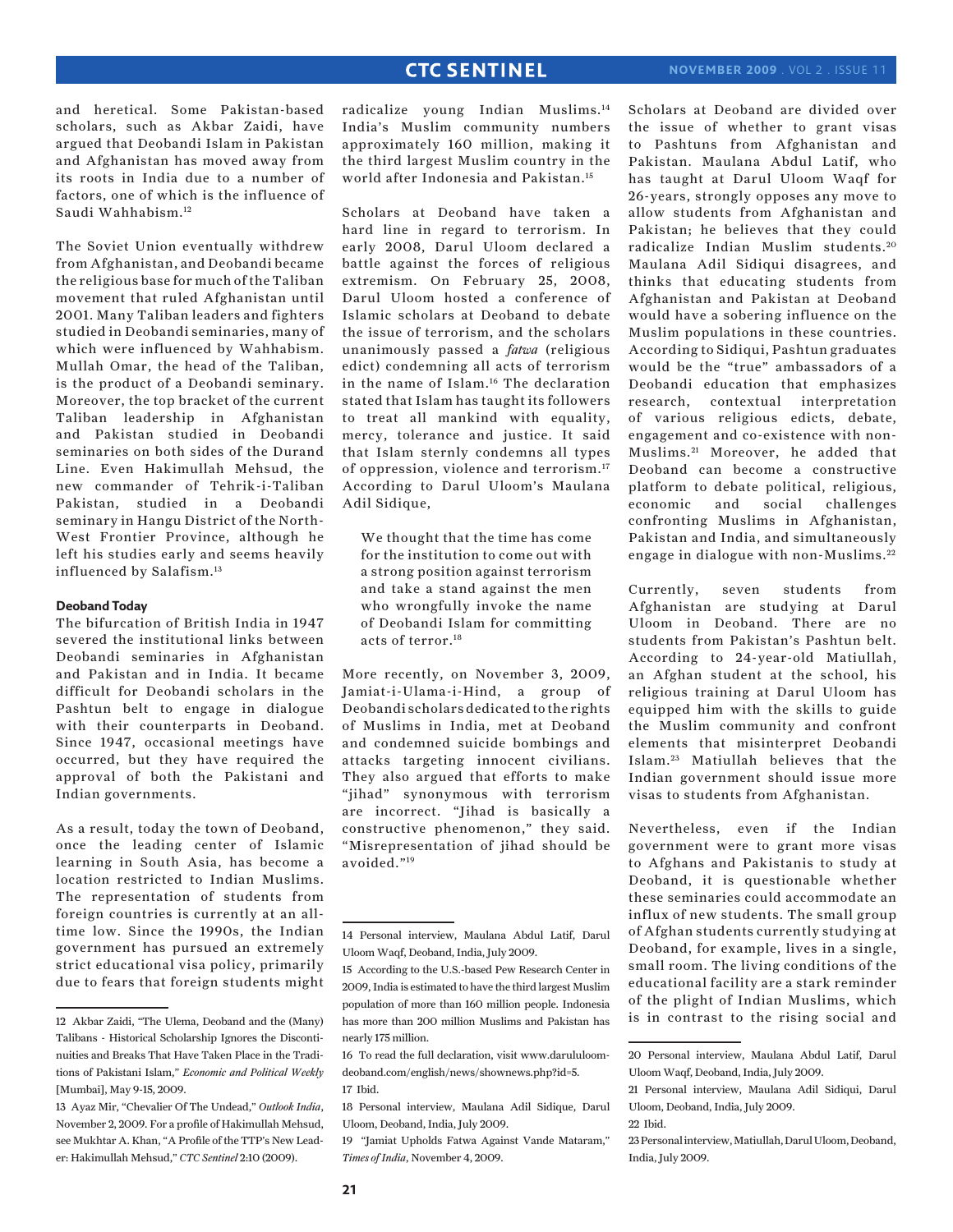economic profile of India's middleclass urban youth, who are becoming leading members of the global economy equipped with marketable skills.

These are just some of the pressing concerns for students at religious seminaries such as Darul Uloom.<sup>24</sup> One of the main reasons for the shortage of funds is that they depend on donations from the Muslim community. Darul Uloom and Darul Uloom Waqf, the two leading seminaries in Deoband, do not receive financial help from the Indian government as they believe this would dilute their institutional autonomy and control. Some scholars want administrative reforms at these seminaries, striking the right balance between institutional autonomy and accountability. They suggest having flexibility in curriculum by offering technical courses and English-language training. <sup>25</sup>

This ongoing ideological battle between scholars at Deoband and the forces of Islamist extremism will shape events in South Asia, particularly in the Pashtun belt, for years to come. The outcome is nothing less than the legacy of Deobandi Islam.

*Luv Puri is a Fulbright scholar at New York University. He worked for* The Hindu*, an Indian newspaper, for several years. His particular interests include South Asian Muslims, Pakistan and the Kashmir conflict. In 2006, he won the European Commission Award for Human Rights and Democracy (Asia). He authored the book* Uncovered Face of Militancy in Jammu and Kashmir*, and is working on his second venture.* 

### **Maintaining the Message: How Jihadists Have Adapted to Web Disruptions**

By Manuel R. Torres Soriano

since the september 11 attacks on the United States, the internet has become a hostile domain for jihadists.1 The internet is increasingly monitored by government and non-government entities that seek to disrupt jihadist communications and reduce the presence of jihadist material on the web. Jihadists have been forced to adapt to this mounting pressure by copying the practices of internet "pirates" who distribute illegal materials such as copyrighted music, movies, software and illicit pornography. These practices have allowed jihadists to continue their communications and propaganda activities. Today, jihadists have been inspired by websites of the most diverse character. Their goals are to enhance the visual appearance and accessibility of their content, and improve website security and reliability.

This article explains how jihadists have adapted to attempts to shut down their websites and disrupt their communications. Jihadists are increasingly using file-hosting websites and web forum software to sustain the accessibility of their content on the internet. These new technologies have allowed them to avoid some of the main weaknesses that have affected their operations in recent years.

#### **The Search for a More Efficient and Stable Presence on the Web**

In the early years of jihadist online activity, many groups created their own websites with the intention to broadcast announcements, videos of

their operations, speeches by their leaders, and other material of interest.2 Jihadist groups, however, had a difficult time maintaining a steady online presence.<sup>3</sup> Various governments and other actors concentrated their efforts on shutting down a small group of websites connected to major terrorist organizations, such as al-Qa`ida. Al-Qa`ida's official alneda.com website, for example, suffered incessant harassment after the September 11 attacks, and the site was taken offline. Major terrorist groups were forced to continuously establish new domain names and use different web hosts to keep their sites operational.4

This practice, however, also became unsustainable. Changing web hosting companies required payment, which was a problem for jihadist groups since it created a paper trail. To bypass this vulnerability, jihadist users paid with stolen credit cards. Again, however, this process was not practical; their website account only remained active until the fraud was discovered by the credit card's legitimate owner, and the hosting company would then shut down the account. The jihadists were then forced to start the process all over again.

To avoid these limitations, jihadists tried hosting their websites using free web hosting companies such as Geocities.com and Yahoo.com. These companies offered free web hosting to any user who supplied a valid e-mail address. Yet since the services were free, the companies only offered a limited amount of monthly data transfer. As a result, when a jihadist website became popular, it exceeded its data transfer quota and the site was subsequently suspended. Jihadist websites, in effect, died from success.

<sup>24</sup> Personal interviews, students at Darul Uloom and Darul Uloom Waqf, Deoband, India, July 2009. 25 Some of the Deobandi scholars who argued for institutional reforms did not want to be quoted.

<sup>1</sup> This article uses the term "jihadists" to include individuals physically participating in the activities of terrorist groups, but also to individuals sympathetic to the goals of jihadist terrorist groups. This latter category of "jihadists" may have no physical connection to terrorist groups, and may have no intention of physically taking part in terrorist attacks or plots, but still participates in web forums promoting jihadist interests. These users help to spread jihadist propaganda and maintain jihadist websites, which makes them relevant for this article's discussion.

<sup>2</sup> Evan Kohlmann, "The Real Online Terrorist Threat," *Foreign Affairs* 85:5 (2006).

<sup>3</sup> There is not an exact number of websites of jihadist inspiration. The estimates tend to oscillate between 5,000 websites, suggested by the Israeli professor Gabriel Weimann, and 50,000 according to the data of an automatic inquiry completed by a group of researchers at the Artificial Intelligence Laboratory of the University of Arizona under the project "Dark Web Terrorism Research."

<sup>4</sup> Brynjar Lia, "Al-Qaeda Online: Understanding Jihadist Internet Infrastructure," *Jane's Intelligence Review*, January 1, 2006.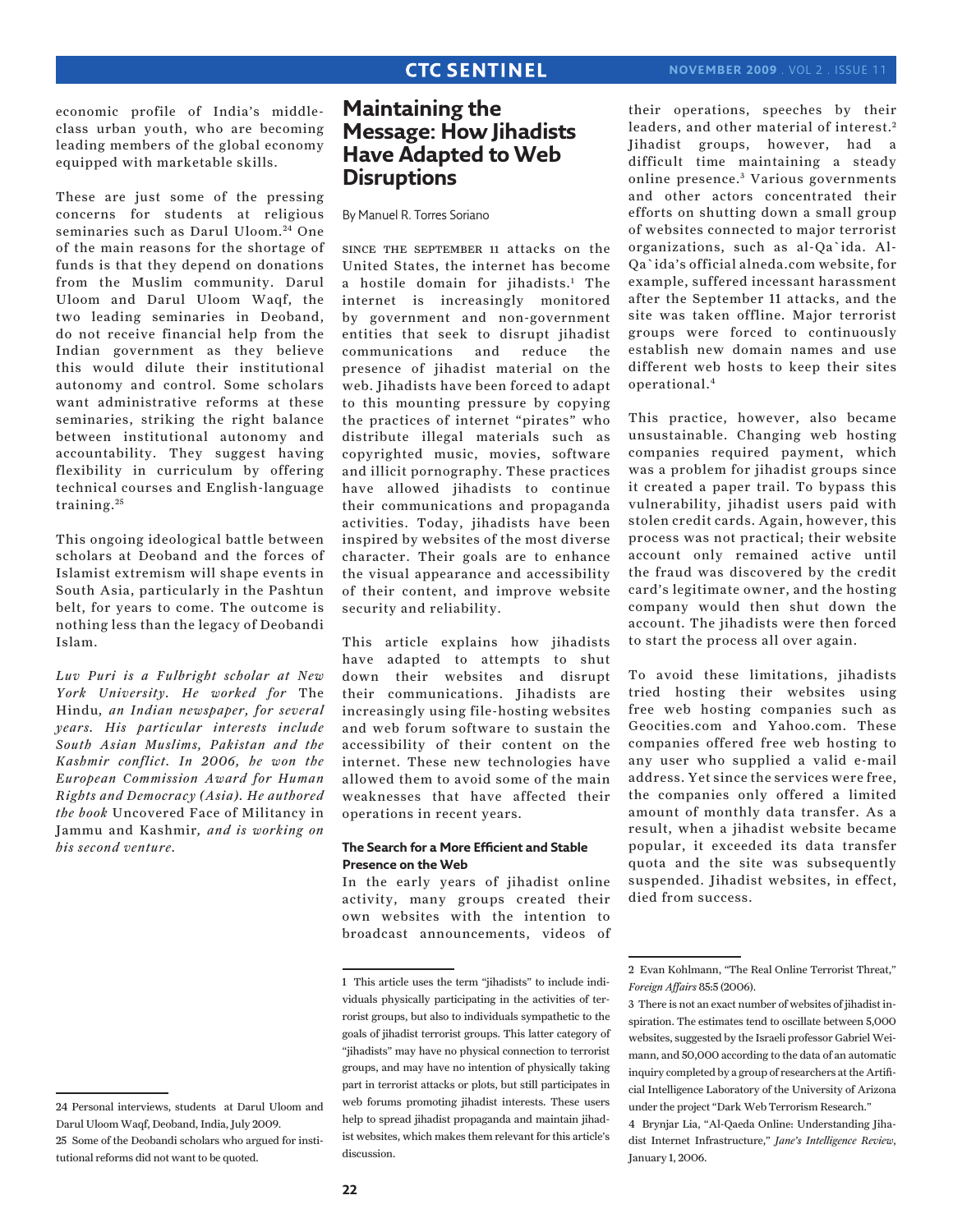Another strategy was to hack into legitimate websites (generally of U.S. based institutions and companies, due to their performance reliability) and store jihadist-related content on their servers. This "parasite" strategy was useful when the goal was the rapid dissemination of files among a radicalized audience, who would be notified of the files' location via e-mail lists. The content could then be downloaded and multiplied on hundreds of new websites before the hacking action was discovered and removed. Yet this process was progressively abandoned due to the fact that website security has increased dramatically over time, and businesses have become more aware of the threat. Continuing the hacking process in this environment requires more advanced technology capabilities, which most jihadists simply do not possess.

As a result, the strategy of creating official websites was largely discarded and an alternative strategy adopted.<sup>5</sup> To overcome these obstacles, jihadists evolved toward a more horizontal and diffuse presence on the internet based on the labor of a network of volunteers. The foundation of this strategy is internet web forums.<sup>6</sup> Forums present a series of useful functions for jihadist groups. Moreover, they have become essential tools in the diffusion of propaganda. The forums are especially attractive due to the ease in which they can be designed and managed.7

The main utility of web forums is that they promote the spontaneous participation of their members, which has resulted in sites that "live and breathe" and therefore are constantly growing and changing. Administering the web forums can be carried out simultaneously by a limitless number of users, who can participate in the administration anonymously. In fact, many site administrators have no connection to actual members of jihadist groups and achieved their positions

**"The jihadist internet infrastructure is increasingly fed by an 'army' of heterogeneous radicalized youth who employ various technologies to further their common cause."**

by being "promoted" through the web forum's roster. They achieve promotion by their commitment to write new articles, post new material, and assist with other web forum tasks. This system helps to maintain the reliability of web administration; even if senior members of the website disappear or are killed, users located all over the world can continue to keep the site operational.

### **Data Transfer Challenges**

Use of web forums, however, did not solve the jihadists' data transfer restrictions. Jihadist propaganda has increasingly taken the form of sophisticated video and audio statements, which require massive storage and transfer capabilities. Jihadist web forums are not capable of covering these needs. Yet, what has made these forums so successful is that they have avoided storing much of this material on their servers. Instead, to avoid data restrictions, jihadists have resorted to the same free website services used by people to illegally download movies, music, software and illegal pornography: document-sharing and file-hosting websites.8

The process works as follows. When a new official jihadist group notice, video or audio file is released, multiple users upload the file to various filehosting websites, creating hundreds

of URL links to where that file can be downloaded. A large list of links, or virtual library of hyperlinks, is then posted on multiple jihadist web forums. Once a user reads the post, they then duplicate the forum posting on another forum. This practice is welcomed and encouraged by the rest of the readers, which allows the original user to gain prestige and continue ascending in the forum's "roster."

Many of the hyperlinks expire quickly or are disabled by the file-hosting company, yet the sheer number of hyperlinks and uploads makes it difficult to completely eliminate access to the file. Moreover, jihadist website users pursue a number of practices—copied from music, movie and software pirates—to increase the duration of time that the file stays accessible. First of all, they rename the file so that it has a neutral denomination or without any apparent meaning so that hosting companies cannot identify the content of the file unless they actually view it. Second, they encrypt the file and archive with a password that is communicated on jihadist forums. By locking the file with a password, the file-hosting company's administrators tasked with searching for such content cannot access the file themselves to review whether it is illicit. Moreover, the process can be relatively anonymous. For example, users can store the file on a portable USB device and upload it directly to the file-hosting website at an internet cafe.

The advantages of using this distribution platform exceed those found in peer-topeer (P2P) file-sharing programs such as Kazaa, EMule and related software. By using file upload websites, rather than P2P file-sharing programs, jihadists are able to remain more anonymous. Using P2P services, for example, involves transferring a file from one computer hard drive to another. This method can be more easily traced, as seen when authorities investigate individuals involved in sharing child pornography or copyrighted music. Moreover, access to a P2P program—such as Kazaa—is difficult for jihadists who use internet cafes, as those cafes often use security software that disallows users the ability to download and install P2P software. Jihadists, for example, regularly frequent internet cafes because many do not own their own computer, or they use

<sup>5</sup> This is not true of all terrorist groups. Some terrorist groups not directly linked to the global jihad (for example, organizations part of the Iraqi insurgence) have been able to keep their official websites active. This is primarily because it is only the most prominent terrorist groups that consistently have their websites targeted for disruption.

<sup>6</sup> Hanna Rogan, "Jihadism Online - A Study of How al-Qaida and Radical Islamist Groups Use the Internet for Terrorist Purposes," Norwegian Defence Research Establishment, 2006.

<sup>7</sup> For example, the majority of jihadist forums employ the popular commercial software VBulletin. This software is easier to manage than any other website design program, offering an ample variety of options to personalize the forum.

<sup>8</sup> Janko Roettgers, "Piracy Beyond P2P: One-Click Hosters," NewTeeVee, June 17, 2007. These services include RapidShare, MegaUpload, Ziddu and others.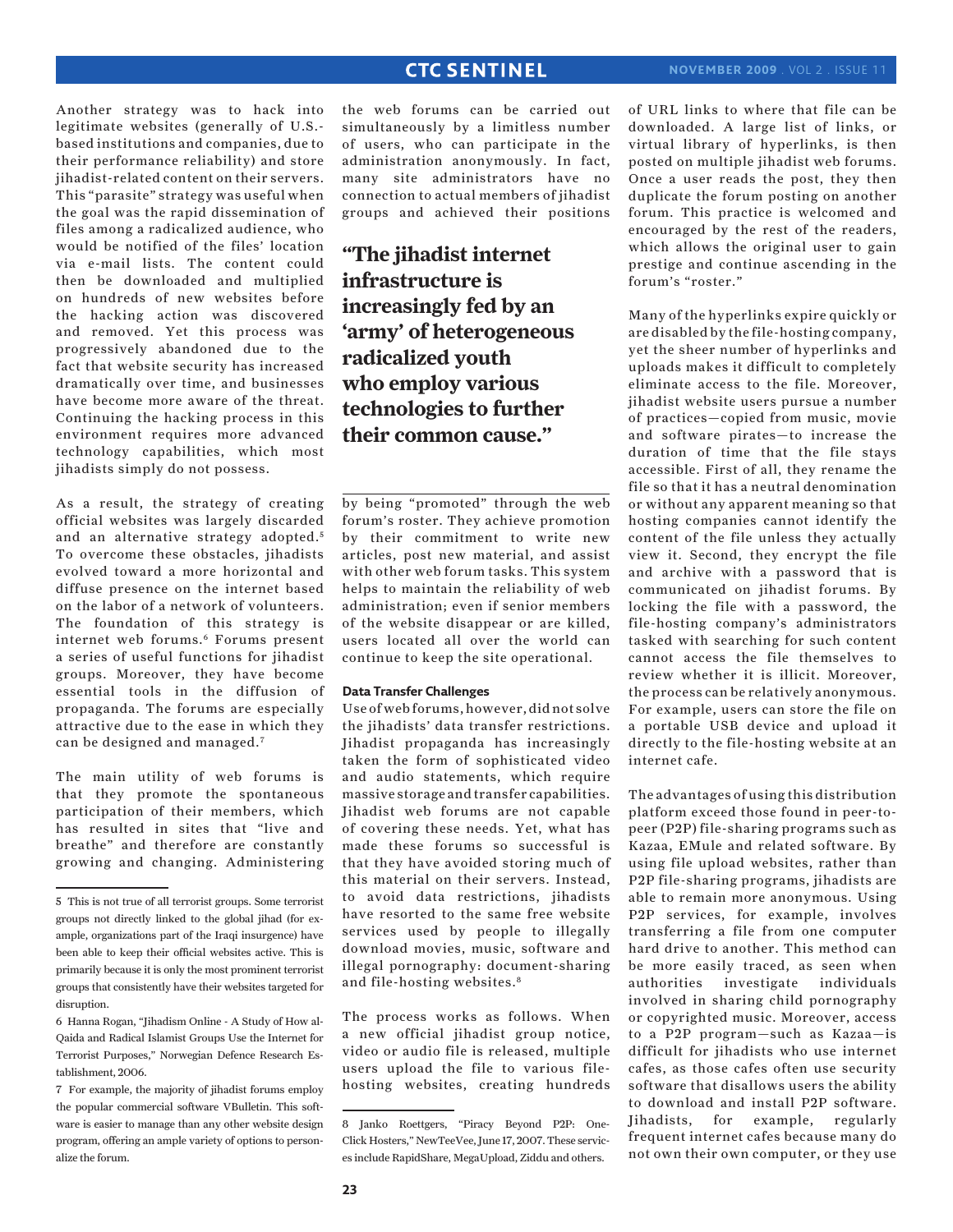cafes due to the increased anonymity they offer.9 These weaknesses explain why P2P software has not been the main distribution platform for jihadist media.

### **Conclusion**

The internet continues to evolve, and it is allowing global communications to be more effective. Jihadists are constantly innovating and incorporating new technologies useful to the spread of propaganda. Moreover, the jihadist internet infrastructure is increasingly fed by an "army" of heterogeneous radicalized youth who employ various technologies to further their common cause. These youth incorporate their personal experiences—such as their search for friends through social networks to the illegal downloading of software and music—into the jihadist infrastructure, helping to maintain the reliability and sustainability of this radical content.

*Dr. Manuel R. Torres Soriano is Professor of Political Science at Pablo de Olavide University of Sevilla in Spain. He received his Ph.D. from the University of Granada, with his thesis on "The Propagandistic Dimension of Global Jihadist Terrorism," a work that achieved the Defense Prize, awarded by Spain's Ministry of Defense. He was a visiting fellow at Stanford University, Johns Hopkins University, King's College of London and the London School of Economics and Political Science (LSE). He is the author of the book,* The Echo of Terror: Ideology and Propaganda in Jihadist Terrorism *(Madrid: Plaza and Valdes, 2009).*

### **Recent Highlights in Terrorist Activity**

October 1, 2009 (GERMANY): German authorities arrested a 24-year-old man on suspicion of preparing explosive devices and posting al-Qa`ida propaganda on the internet. The suspect, identified as Adnan V., is a German and Turkish citizen and was arrested in the Frankfurt area. During two police raids connected to the arrest, a small amount of explosives and a possible detonator were found. Authorities also accuse the man of seeking contact with members or supporters of al-Qa`ida on the internet. – *BBC, October 2; Voice of America, October 2*

October 1, 2009 (SOMALIA): Heavy fighting broke out between rival Islamist factions in the Somali port city of Kismayo. Somali insurgent groups al-Shabab and Hisbul Islamiyya are fighting for control of the key town. – *AFP, September 30*

October 3, 2009 (AFGHANISTAN): Eight U.S. soldiers were killed during a Taliban attack on their combat outpost in the Kamdesh area of Nuristan Province in eastern Afghanistan. More than 100 Taliban fighters were killed during the ambush. – *Washington Post, October 5; AFP, October 6*

October 3, 2009 (IRAQ): Iraqi security officials announced the arrests of 140 suspected al-Qa`ida militants and other Sunni Arab fighters during a series of raids the past four days in Mosul, Ninawa Province. – *Voice of America, October 3*

October 4, 2009 (GLOBAL): Al-Qa`ida deputy Ayman al-Zawahiri appeared in a new video message vowing to kill more Westerners to avenge "crimes" against Muslims. – *AFP, October 5*

October 4, 2009 (PAKISTAN): The new leader of Tehrik-i-Taliban Pakistan (TTP), Hakimullah Mehsud, met with journalists at an undisclosed location in Pakistan's northwest. Hakimullah was flanked by Qari Waliur Rahman and Qari Hussain, two other senior Pakistani Taliban militants. Hakimullah promised to avenge the death of Baitullah Mehsud, the former TTP leader who was killed in a U.S. missile strike in August 2009. – *BBC, October 5*

October 5, 2009 (UNITED STATES): The U.S. government will not seek the death penalty in the case of Ahmed Khalfan Ghailani, who is awaiting trial in federal court in New York. Ghailani, an alleged al-Qa`ida member charged with involvement in the 1998 U.S. Embassy bombings in Kenya and Tanzania, was indicted on a total of 286 charges, along with 224 separate counts of murder—one for each person killed in the embassy attacks. His case is scheduled for September 2010. – *CNN, October 6*

October 5, 2009 (PAKISTAN): A suicide bomber attacked a UN World Food Program office in Islamabad, killing three Pakistanis and an Iraqi national. The bomber was reportedly disguised as a Pakistani security officer. – *The Australian, October 6; Chicago Tribune, October 6*

October 5, 2009 (IRAQ): A suicide bomber detonated explosives in a funeral tent in the town of Haditha in Anbar Province. At least six people were killed. – *Voice of America, October 5*

October 6, 2009 (UNITED STATES): U.S. Attorney General Eric Holder said that the arrests of Najibullah Zazi and two other suspects disrupted "one of the most serious terrorist threats to our country since September 11, 2001." According to Holder, "This wasn't merely an 'aspirational' plot with no chance of success. This plot was very serious and, had it not been disrupted, it could have resulted in the loss of American lives." The plot was foiled in September 2009. – *Wall Street Journal, October 6*

October 6, 2009 (IRAQ): A car bomb exploded in a residential area in Amiriyya, Anbar Province. The bomb killed at least 11 people. – *Los Angeles Times, October 7*

October 6, 2009 (PHILIPPINES): Abu Sayyaf Group fighters attacked a major military base in Sulu Province in the southern Philippines. Philippine security forces repulsed the attack, and there were no reports of casualties. U.S. soldiers are stationed at the base. – *Mindanao Examiner, October 7*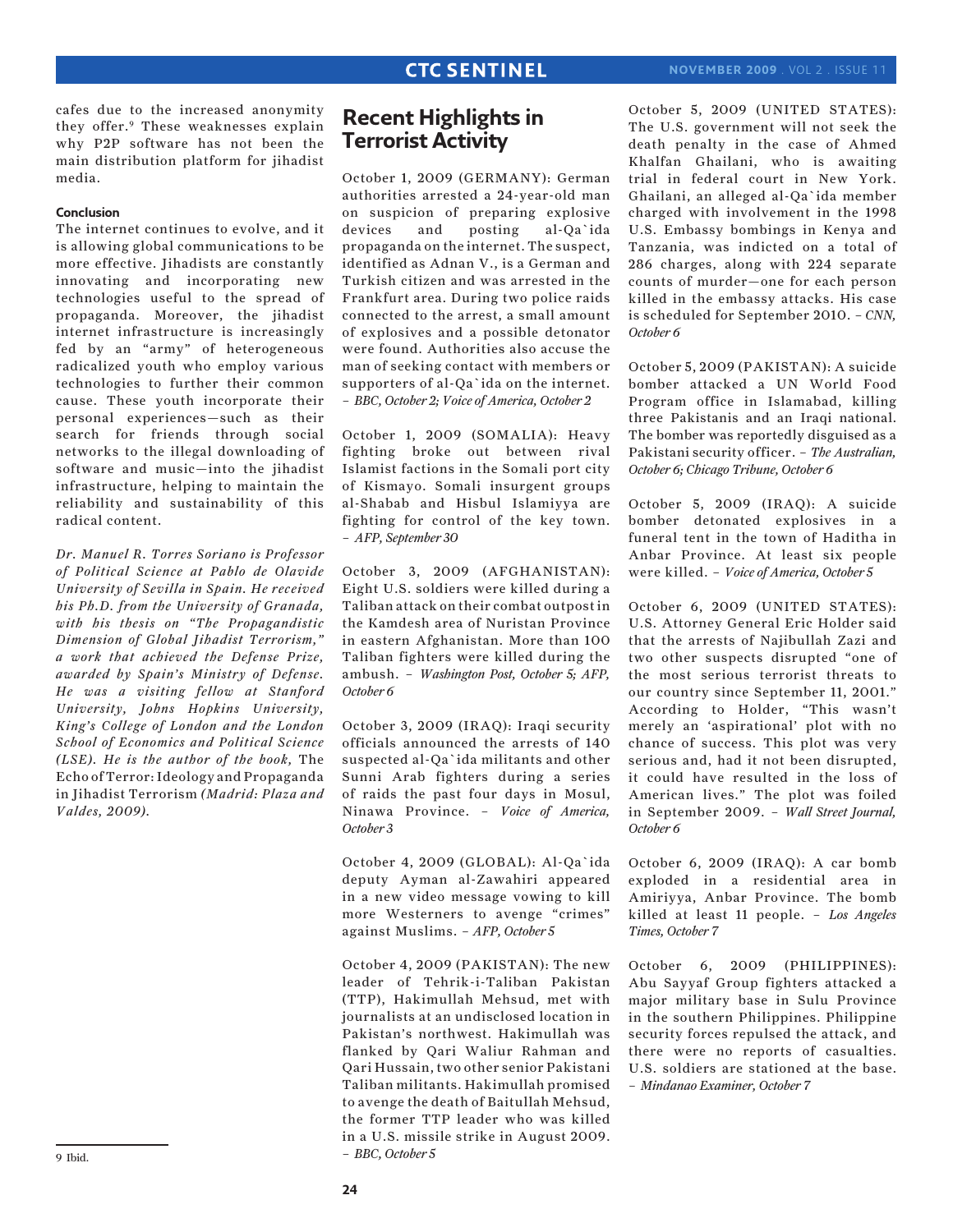October 7, 2009 (AFGHANISTAN): The Afghan Taliban reportedly released a statement on an Islamist website claiming that the group poses no threat to the West, but will continue to fight foreign forces in Afghanistan. "We had and have no plan of harming countries of the world, including those in Europe…our goal is the independence of the country and the building of an Islamic state," the statement read. The statement comes on the eighth anniversary of the U.S.-led invasion of Afghanistan that overthrew the Taliban from power. – *Reuters, October 7*

October 7, 2009 (AFGHANISTAN): U.S. and Afghan forces killed 17 Taliban fighters and seized 50 tons of opium in Kajaki district of Helmand Province. The drug seizure totaled five million dollars. U.S. and Afghan soldiers also destroyed 30 tons of fertilizer and destroyed a factory for making remotecontrolled bombs. – *AFP, October 7*

October 7, 2009 (SOMALIA): Somalia's two main insurgent groups—al-Shabab and Hisbul Islamiyya—agreed to a truce after days of clashes over territory. – *Reuters, October 8*

October 8, 2009 (GLOBAL): Senior al-Qa`ida operative Abu Yahya al-Libi released a new video statement calling for a holy war against the Chinese government for its treatment of Muslim ethnic Uighurs in the country's western Xinjiang Province. Abu Yahya also called on Muslims to launch a media campaign to draw attention to "atheist Chinese colonization." – *Voice of America, October 8; AFP, October 8*

October 8, 2009 (FRANCE): French police arrested two Algerian brothers suspected of having ties to al-Qa`ida in the Islamic Maghreb (AQIM). They were arrested in the southeastern French town of Vienne. One of the suspects, Adlene Hicheur, worked on projects for the European Organization for Nuclear Research (CERN) in Switzerland. Investigators allege that Adlene Hicheur, who is a physicist, had been in contact with operatives linked to AQIM and had expressed a "wish, a desire" to carry out a terrorist attack. According to CERN, "his work did not bring him into contact with anything that could be used for terrorism." Adlene Hicheur's brother was later released by authorities

and is not being charged at this time. – *Reuters, October 9; Telegraph, October 9; news. com.au, October 13*

October 8, 2009 (AFGHANISTAN): A suicide bomber in a vehicle loaded with explosives killed 17 people outside the Indian Embassy in Kabul. According to the Indian foreign secretary, "the suicide bomber came up to the outside perimeter wall of the embassy with a car loaded with explosives obviously with the aim of targeting the embassy." Authorities said that blast walls built since a bombing at the embassy in July 2008 deflected the force of the explosion. – *Guardian, October 8; Bloomberg, October 8*

October 8, 2009 (IRAQ): A roadside bomb wounded three Iraqi soldiers on patrol in Mosul, Ninawa Province. – *Reuters, October 9*

October 8, 2009 (SOMALIA): Somali police warned that Islamist insurgents were planning more suicide attacks on African Union troops using explosivesladen vehicles, including ambulances, police cars and motorcycles. – *AFP, October 8*

October 9, 2009 (AFGHANISTAN): According to a *Boston Globe* report, "Nearly all of the insurgents battling US and NATO troops in Afghanistan are not religiously motivated Taliban and Al Qaeda warriors, but a new generation of tribal fighters vying for control of territory, mineral wealth, and smuggling routes, according to summaries of new US intelligence reports." – *Boston Globe, October 9*

October 9, 2009 (IRAQ): A bomb attached to a vehicle killed a Sunni imam and two others near Falluja, Anbar Province. – *Reuters, October 9*

October 9, 2009 (PAKISTAN): A car bomb killed 50 people in Peshawar, the capital of the North-West Frontier Province. The attack targeted the Khyber Bazaar. It was not immediately clear whether a suicide bomber was involved. – *Bloomberg, October 9*

October 9, 2009 (INDONESIA): Indonesian counterterrorism forces killed two brothers wanted for involvement in the July 17, 2009 Jakarta hotel bombings. The men—Syaifudin Zuhri bin Jaelani and Mohammed Syahrir—were killed during a raid on a militant hideout in Jakarta. Jaelani was educated in Yemen and is accused of recruiting the two suicide bombers who blew themselves up at the JW Marriott and Ritz-Carlton hotels on July 17. Both men were allegedly accomplices of the slain Jemaah Islamiya terrorist leader Noordin Mohamed Top. – *AFP, October 9*

October 10, 2009 (PAKISTAN): Ten Pakistani Taliban militants dressed in army fatigues launched an assault on the military's General Headquarters complex in Rawalpindi. The attack left approximately 23 people dead, including a brigadier, a colonel and nine of the militants. It lasted approximately 22 hours, and at one point the militants held more than 30 people hostage in the facility. – *Washington Post, October 11; New York Times, October 12*

October 11, 2009 (KENYA): Kenyan police arrested an American man in northern Kenya on suspicion that he was trying to enter an area of Somalia controlled by Islamist insurgents. – *Reuters, October 12*

October 12, 2009 (FRANCE): A French court charged Adlene Hicheur with membership in a terrorist group. Hicheur worked at one of the world's leading nuclear research laboratories in Switzerland. He was arrested on October 8 in France. According to *Deutsche Welle*, "US intelligence had intercepted e-mails between [Hicheur] and people tied to the branch of al Qaeda in the Maghreb states of North Africa." The report further stated that Hicheur's terrorist plans "were apparently not connected with his work at the European Organization for Nuclear Research (CERN)." – *Deutsche Welle, October 13*

October 12, 2009 (PAKISTAN): A suicide bomber in an explosives-laden car attacked a military vehicle in a crowded market in Shangla District of the North-West Frontier Province. The attack killed 41 people. – *New York Times, October 12*

October 13, 2009 (SAUDI ARABIA): Two suspected al-Qa`ida militants and a Saudi police officer were killed at a checkpoint in Saudi Arabia, 75 miles from the city of Jizan. The al-Qa`ida militants, who were both shot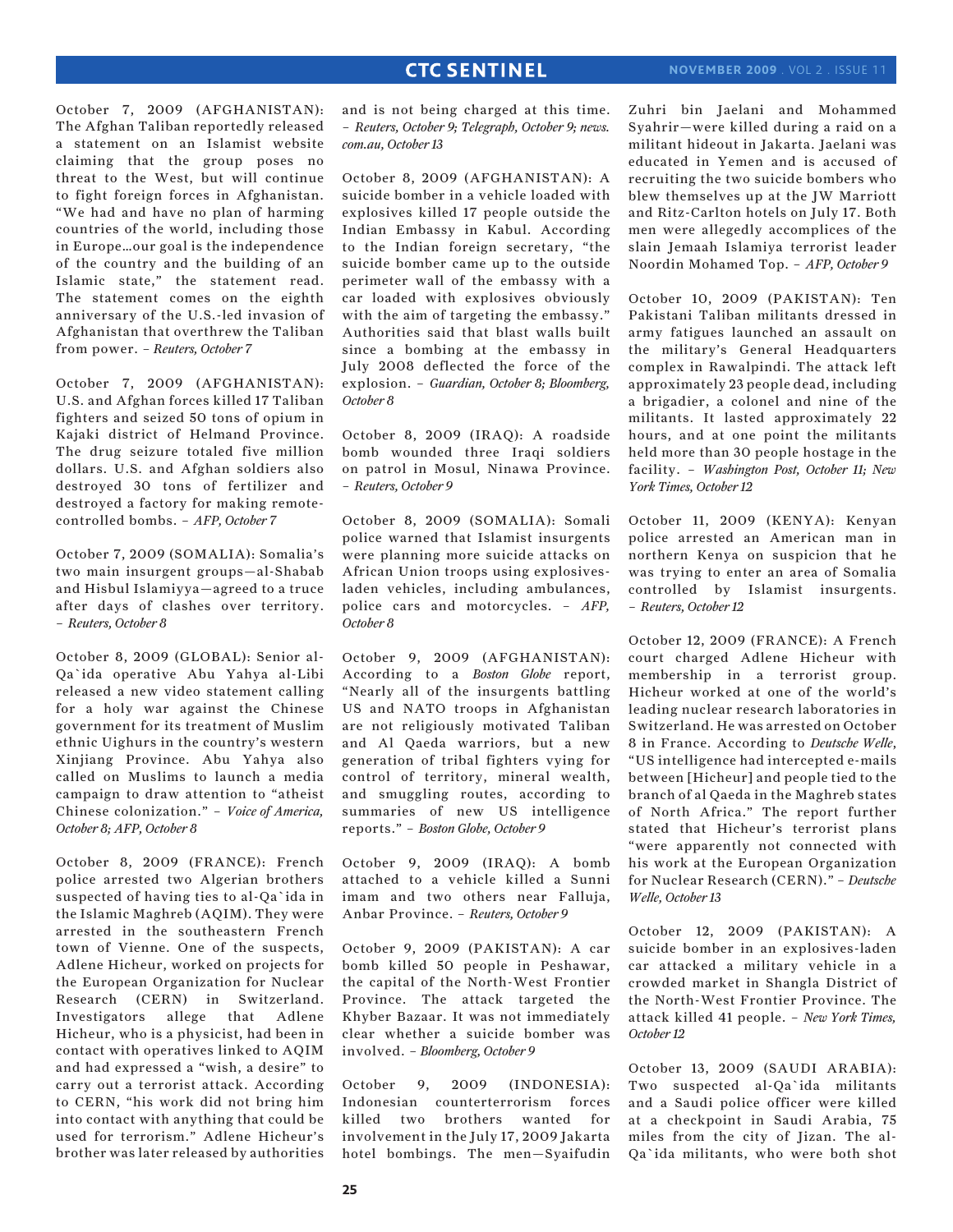to death, were wearing vests packed with explosives. A third militant was arrested. Saudi Arabia's Interior Ministry later said that the men entered Saudi Arabia from neighboring Yemen to carry out "an imminent criminal act." – *BBC, October 13; Bloomberg, October 18*

October 14, 2009 (PHILIPPINES): Suspected Abu Sayyaf Group militants bombed a bridge and a communications relay tower in the southern Philippines. *– Mindanao Examiner, October 17*

October 15, 2009 (UNITED STATES): The U.S. Treasury Department froze the assets of Bekkay Harrach, a German man who is thought to be in Afghanistan or Pakistan. Harrach was also added to a United Nations list of people associated with al-Qa`ida, Usama bin Ladin and the Taliban. – *Reuters, October 15*

October 15, 2009 (IRAQ): A roadside bomb killed an Iraqi soldier in Baghdad. – *Reuters, October 14*

October 15, 2009 (PAKISTAN): Three teams of militants launched a coordinated assault in Lahore, the capital of Punjab Province. The first team attacked the regional headquarters of the Federal Investigation Agency. The second team attacked the Manawan Police Training School. The third team attacked the Elite Police Academy. The combined assaults killed more than 30 people. – *BBC, October 15*

October 15, 2009 (TURKEY): Turkey's state-run news agency announced that Turkish security forces detained 32 suspected al-Qa`ida members believed to have been plotting attacks on NATO, U.S. and Israeli targets in the country. Some of the men were possibly trained in al-Qa`ida camps in Afghanistan. – *Reuters, October 15*

October 15, 2009 (LIBYA): The Libyan government released 88 repentant Islamic militants, some of whom belonged to the Libyan Islamic Fighting Group, according to a governmentfunded human rights organization. – *AP, October 15*

October 16, 2009 (IRAQ): A suicide bomber killed nine people after attacking a Sunni mosque in Ninawa Province. – *Reuters, October 16*

October 16, 2009 (PAKISTAN): Two suicide attacks ripped through a police compound in Peshawar, the capital of the North-West Frontier Province. Thirteen people were killed. The attack reportedly involved a female suicide bomber on a motorbike and another suicide bomber in a vehicle. According to Agence France-Presse, "It was only the second suicide bomb attack by a woman in Pakistan." – *AFP, October 16*

October 17, 2009 (IRAQ): A roadside bomb exploded next to an Iraqi Army patrol, killing four soldiers. The attack occurred near Falluja, Anbar Province. – *Reuters, October 17*

October 17, 2009 (IRAQ): A suicide bomber in a truck blew up a bridge in Ramadi, Anbar Province. – *Reuters, October 17*

October 17, 2009 (IRAQ): Gunmen opened fire on an Iraqi police checkpoint in Mosul, Ninawa Province. A child was killed and five civilians wounded. – *Reuters, October 18*

October 17, 2009 (PAKISTAN): Pakistan's military launched a major offensive in South Waziristan Agency, the stronghold of Tehrik-i-Taliban Pakistan. – *Bloomberg, October 18*

October 17, 2009 (YEMEN): Yemen's state security court began trial for seven suspected al-Qa`ida members. The defendants are accused of forming an armed group to carry out criminal acts and target foreign tourists and Western interests in Yemen, in addition to targeting the government and security forces. – *Saba, October 17*

October 17, 2009 (PHILIPPINES): Suspected Abu Sayyaf Group militants partially blew up a bridge in Sulu Province in the southern Philippines. – *Mindanao Examiner, October 17*

October 18, 2009 (IRAQ): A car bomb killed five people in northern Baghdad's Adhamiyya district. – *Reuters, October 18*

October 18, 2009 (IRAQ): A bomb attached to a motorcycle killed three people in northern Baghdad's Adhamiyya district. – *Reuters, October 18*

October 18, 2009 (IRAN): A suicide bomber killed 15 members of Iran's elite Revolutionary Guard Corps and more than 20 tribal leaders in the southeastern province of Sistan-Baluchistan. As many as 42 people may have been killed by the blast. Nourali Shoushtari, the deputy commander of the Guard's ground forces, was among those killed. The incident marked the deadliest attack against Iran's Islamic regime in more than two decades. Jundallah, a Pakistan-based Sunni militant group, was blamed for the bombing. – *Washington Post, October 19; Australian Broadcasting Corporation, October 21*

October 19, 2009 (THAILAND): A bomb exploded in a busy market in Yala Province, injuring 24 people. – *UPI, October 19*

October 20, 2009 (PAKISTAN): Two near-simultaneous suicide bombings struck the International Islamic University in Islamabad, killing five people. An academic building and a women's cafeteria were targeted. – *Los Angeles Times, October 21*

October 20, 2009 (MALI): The United States is preparing to provide Mali's army with military equipment to help the North African state fight against al-Qa`ida in the Islamic Maghreb. The equipment includes trucks, advanced communication devices and clothing. – *BBC, October 20*

October 21, 2009 (UNITED STATES): Authorities arrested Tarek Mehanna on charges of conspiracy to provide material support to terrorists. Mehanna, a 27-year-old pharmacist living with his parents in the Boston suburbs, allegedly conspired to attack civilians at a shopping mall, U.S. soldiers overseas, and two members in the federal government's executive branch. According to the *New York Times*, "The complaint filed on Wednesday also states that Mr. Mehanna and his associates traveled to Pakistan, Iraq, Syria and Yemen, seeking training from terrorist groups to fight against American soldiers. But the groups rejected them." Mehanna is a U.S. citizen. – *New York Times, October 21*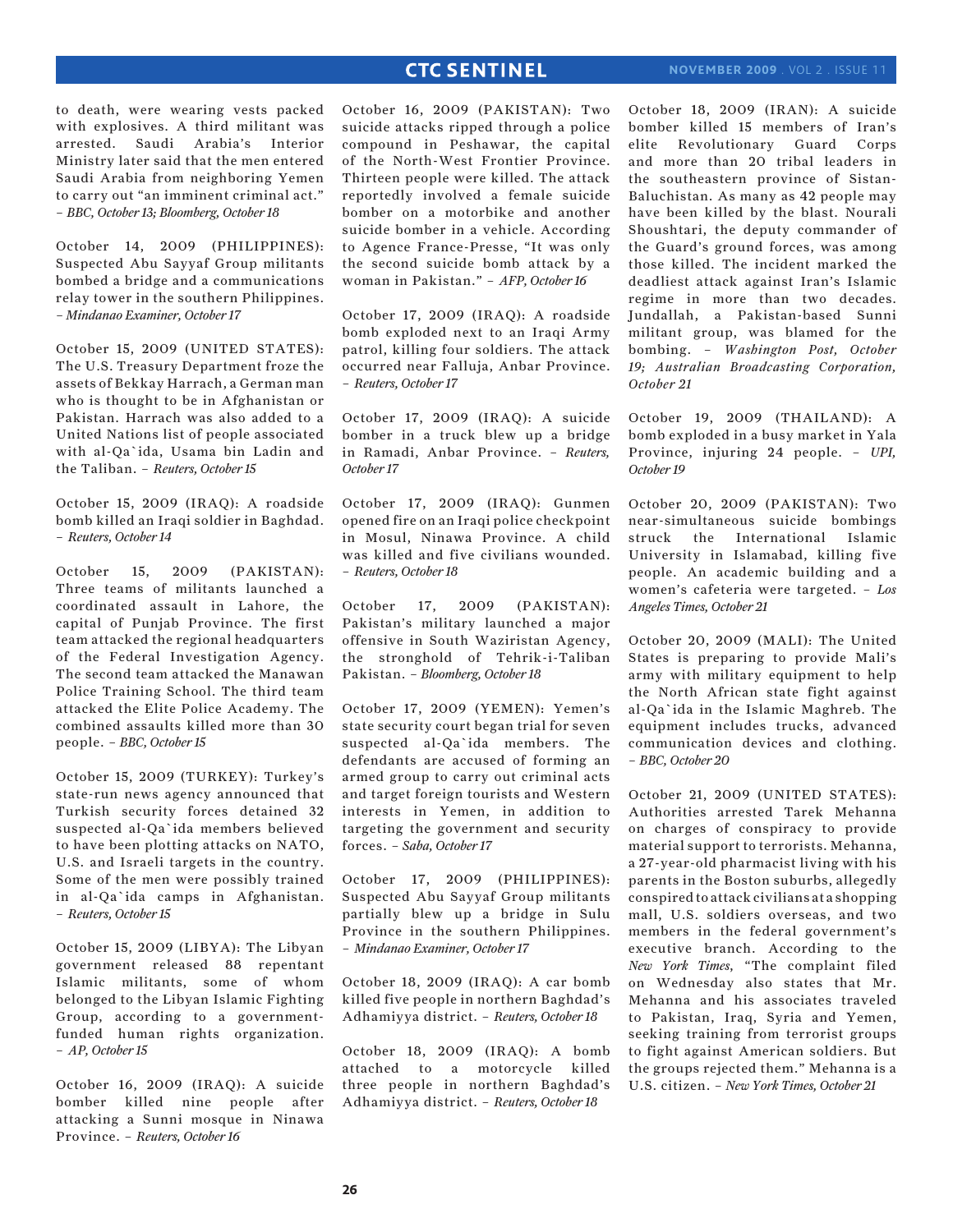October 21, 2009 (PAKISTAN): A suspected U.S. unmanned aerial vehicle killed a top al-Qa`ida explosives expert in North Waziristan Agency of the Federally Administered Tribal Areas. The operative, identified as Abu Ayyub al-Masri, was reportedly a member of al-Qa`ida's military committee. – *The Australian, October 23*

October 21, 2009 (SOMALIA): Fighting erupted between two Somali Islamist insurgent groups in the southern port town of Kismayo. Fighters from al-Shabab and Hisbul Islamiyya clashed, although the number of casualties was not clear. It marked the second time in October that the two groups fought over Kismayo. The latest incident shattered an October 7 truce between the groups. – *AFP, October 21*

October 22, 2009 (IRAQ): A local police chief announced the arrests of six suspected al-Qa`ida members near Falluja, Anbar Province. – *AP, October 22*

October 22, 2009 (PAKISTAN): Suspected Pakistani Taliban militants assassinated a Pakistani brigadier amid heavy rush hour traffic in Islamabad. Two gunmen on motorbikes fired into Brigadier Moinuddin Haider's army vehicle, killing him and another soldier. His driver was injured. – *Guardian, October 22*

October 23, 2009 (PAKISTAN): A suicide bomber targeted Pakistan's Aeronautical Complex in Kamra, Punjab Province. The bomber detonated his explosives at the checkpoint to the entrance of the massive airbase, killing seven people. According to the *New York Times*, the facility is "the country's main air force maintenance and research hub, where engineers and workers build and overhaul fighter jets and radar systems." – *New York Times, October 23* 

October 23, 2009 (LEBANON): A court in Lebanon convicted 11 men of having links to al-Qa`ida and of carrying out terrorist acts. The men, who were tried in absentia because they are still on the run, were sentenced to life in prison. They include six Palestinians, three Lebanese and two Syrians. – *AP, October 24*

October 24, 2009 (IRAQ): A suicide bomber killed a guard at a local political party office in Tikrit, Salah al-Din Province. *– Reuters, October 24*

October 24, 2009 (PAKISTAN): Pakistani military forces recaptured the strategic Kotkai town in South Waziristan Agency of the Federally Administered Tribal Areas. According to Reuters, the town "has changed hands three times since the army launched a major offensive on Taliban strongholds a week ago." Kotkai is the birthplace of Tehrik-i-Taliban Pakistan leader Hakimullah Mehsud. TTP operative Qari Hussain Mehsud is also from the town. – *Reuters, October 24*

October 25, 2009 (IRAQ): Two bombs ripped through Baghdad, killing 155 people. The explosions were the result of two suicide bombers driving explosives-packed cars. The bombers targeted the Justice Ministry and the Baghdad Provincial Council building. More than 500 people were injured. The Islamic State of Iraq claimed credit for the attacks. – *Wall Street Journal, November 4; Bloomberg, October 27*

October 25, 2009 (PAKISTAN): A suicide bomber in an explosives-laden vehicle killed a Pakistani policeman near the town of Lillah, which is approximately 87 miles south of Islamabad. The bomber detonated the explosives because a patrol officer wanted to inspect the vehicle. – *AFP, October 24*

October 27, 2009 (UNITED STATES): Federal prosecutors unsealed charges against two men allegedly involved in plotting a terrorist attack overseas. The men, David C. Headley (who changed his name three years ago from Daood Gilani) and Tahawwur Hussain Rana, are both in U.S. custody. Both men have been living in Chicago, and it is believed that Headley met with fighters from the Pakistani militant group Lashkar-i-Tayyiba, in addition to Ilyas Kashmiri, a jihadist operative. Authorities accuse the men of plotting to attack the Danish newspaper *Jyllands-Posten* in retaliation for it printing editorial cartoons of the Prophet Muhammad in 2005. Headley was born in the United States but moved to Pakistan as a child. Rana was born in Pakistan, but became a Canadian citizen and lived in the Chicago area.

Both men were schoolmates in Pakistan. – *Washington Post, October 28; AP, October 27*

October 27, 2009 (AFGHANISTAN): Seven U.S. soldiers in armored vehicles were killed during a patrol in Kandahar Province. – *AP, October 27*

October 27, 2009 (RUSSIA): A suicide bomber blew himself up in Grozny, killing one police officer. – *RIA Novosti, October 30*

October 28, 2009 (AFGHANISTAN): Afghan Taliban militants attacked a private guesthouse in central Kabul and killed five UN staff members, including an American. – *CNN, November 1*

October 28, 2009 (PAKISTAN): A powerful car bomb ripped through Peshawar, killing more than 100 people. The blast came just hours after the arrival of U.S. Secretary of State Hillary Clinton in Islamabad. – *AFP, October 28*

October 29, 2009 (UNITED STATES): A U.S. federal judge sentenced Ali Saleh Kahlah al-Marri to more than eight years in prison for his role in trying to aid al-Qa`ida in the United States. In May 2009, al-Marri admitted attending terrorist training camps from 1998 to 2001, meeting with Khalid Shaykh Muhammad, and to having "offered his services" to al-Qa`ida. Al-Marri has been in U.S. custody since December 2001. – *New York Times, October 29*

October 29, 2009 (AFGHANISTAN): In the wake of the October 28 attack that killed five UN staff members in Kabul, the United Nations began evacuating "non-essential" staff from the city. – *TimesOnline, October 30*

October 29, 2009 (IRAQ): Iraqi authorities announced the arrests of 61 police and army officials in charge of the Baghdad district where two bombs killed 155 people on October 25. The government also said that it would no longer allow television networks to broadcast live during the aftermath of a bombing. – *Washington Post, October 30* 

October 29, 2009 (PAKISTAN): Pakistani authorities announced that they had found the passport of Said Bahaji, a close associate of Muhammad Atta, the lead hijacker in the September 11, 2001 attacks. Authorities found the